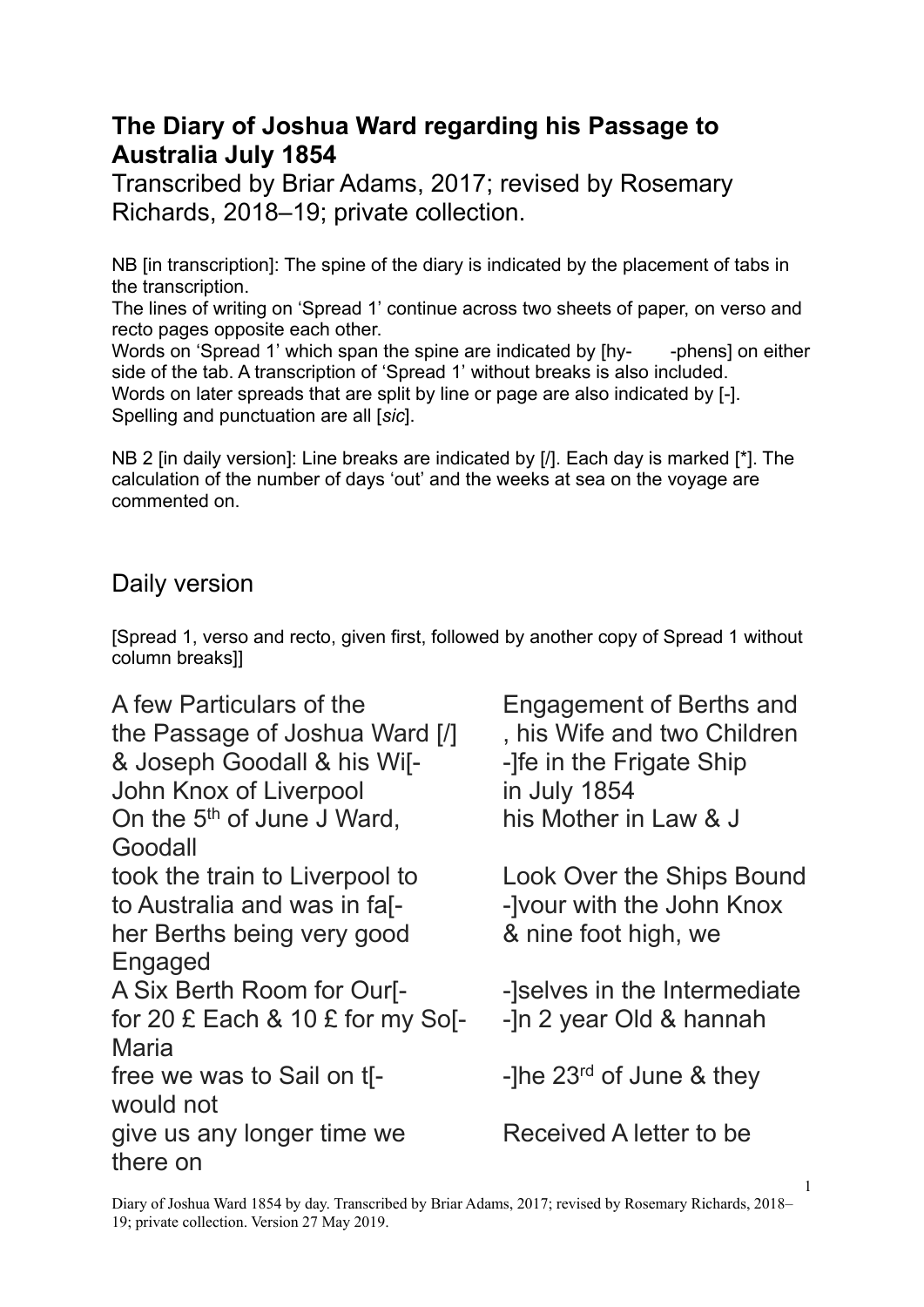the 28 or 29<sup>th</sup> June we left home without Wifes & Children and Paid up the Remainder of our Passage money up and was told to send for our Wifes & Familly on th  $I$ -le  $7<sup>th</sup>$  of July when we was very Glad that we had not Brough<sup>[-</sup> -1t them with us as it was so very Expensive Costing us  $4/-$  Eac[-  $-$ ]h Per day Board & Lodging & only Received 1/~ Each as dif-<br>- lscretion Money Per day

[Spread 1: across both verso and recto pages with line breaks]

[Introduction]

A few Particulars of the [/] Engagement of Berths and [/] the Passage of Joshua Ward [/], his Wife and two Children [/] & Joseph Goodall & his Wif[-/]e in the Frigate Ship [/] John Knox of Liverpool [/] in July 1854 [/]

 $\lceil$ \*] [Monday 5 June – Wednesday 12 July 1854, i.e. 5 $\frac{1}{2}$  weeks]

On the 5<sup>th</sup> of June J Ward, [/] his Mother in Law & J Goodall [/] took the train to Liverpool to [/] Look Over the Ships Bound [/] to Australia and was in fa[-/]vour with the John Knox [/] her Berths being very good [/] & nine foot high, we Engaged [/] A Six Berth Room for Our[-/]selves in the Intermediate [/] for 20 £ Each & 10 £ for my So[-/]n 2 year Old & hannah Maria [/] free we was to Sail on  $t$ [-/]he  $23<sup>rd</sup>$  of June & they would not [/] give us any longer time we [/] Received A letter to be there on [ $/$ ] the 28 or 29<sup>th</sup> June we left home [ $/$ ] without Wifes & Children and Paid [/] up the Remainder of our Passage [/] money up and was told to send [/] for our Wifes & Familly on th[- $\sqrt{e}$  7<sup>th</sup> of July when we was very [ $\sqrt{ }$ ]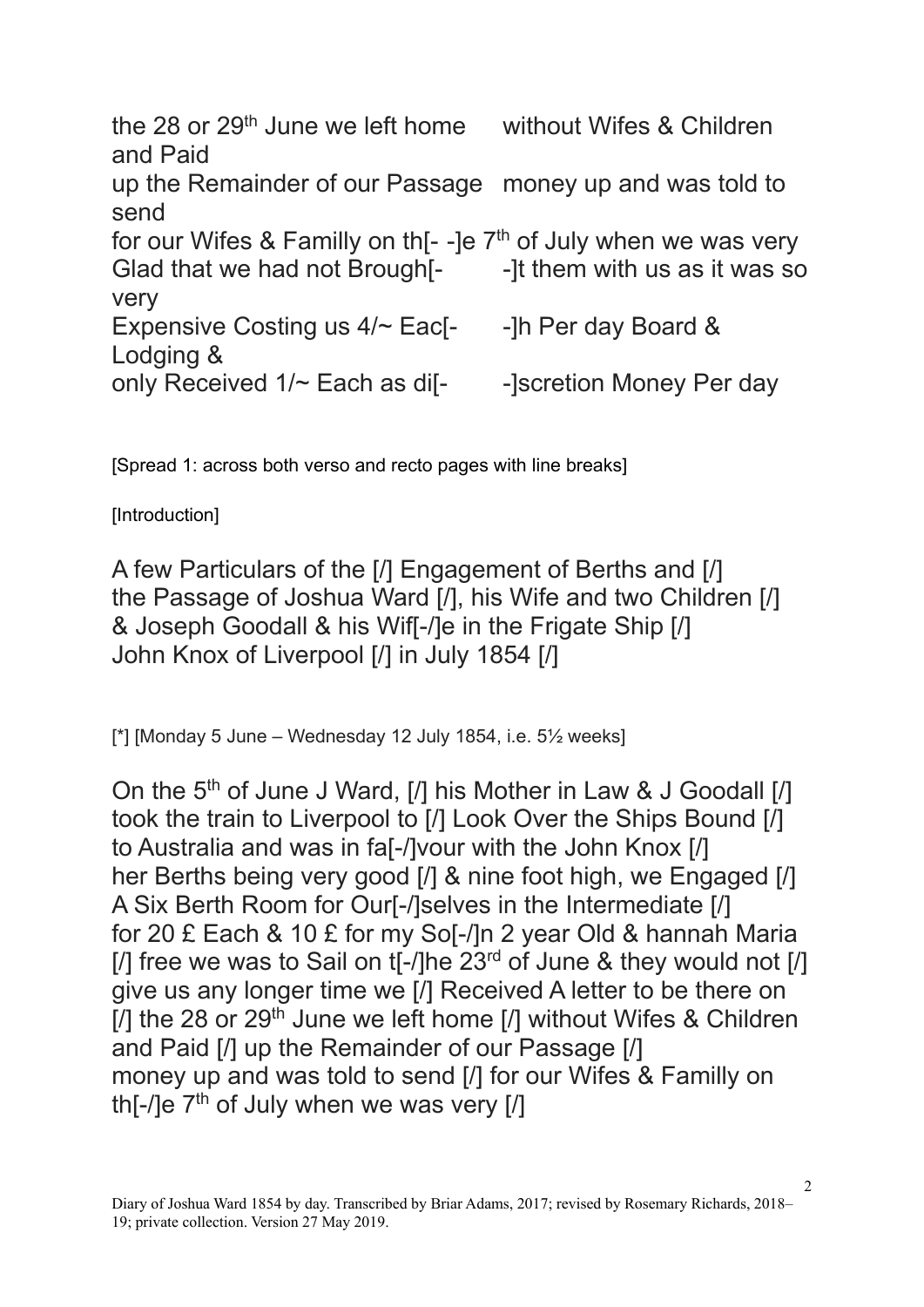Glad that we had not Brough[-/]t them with us as it was so very [/] Expensive Costing us 4/~ Eac[-/]h Per day Board & Lodging & [/] only Received 1/~ Each as di[-/]scretion Money Per day

[Spread 2, verso]

Meat all very well & hearty

[Week 1 at sea, Wednesday 12 – Tuesday 18 July 1854, Days 1–7]

[\*] [NB Sailed on Wednesday 12<sup>th</sup> July? Arrived Friday 3 November 1854? i.e. nearly four months later. See 'Shipping Intelligence', *Argus*, 4 November 1854, 4, <https://trove.nla.gov.au/newspaper/article/4799831> (accessed 26 January 2018).]

 $[^*]$  Friday 14<sup>th</sup> July 2<sup>nd</sup>  $[^3"$ day out

After A good nights rest we all rose very well Still Contrary wind on the Welsh Coast A very Calm day

 $[$ \*] Saturday 15<sup>th</sup> July 3<sup>rd</sup>  $[4<sup>th</sup>]$  day out

A very fine morning in sigh[-]t of Wicklow County Irland going very slow all very well and very hearty

[\*] Sunday July  $16<sup>th</sup>$  4 [5<sup>th</sup>] day out

A very Boisterous morning the Ship heaving much we had Service About noon all begi[-] [-]ning to be unwell Except Children all in bed very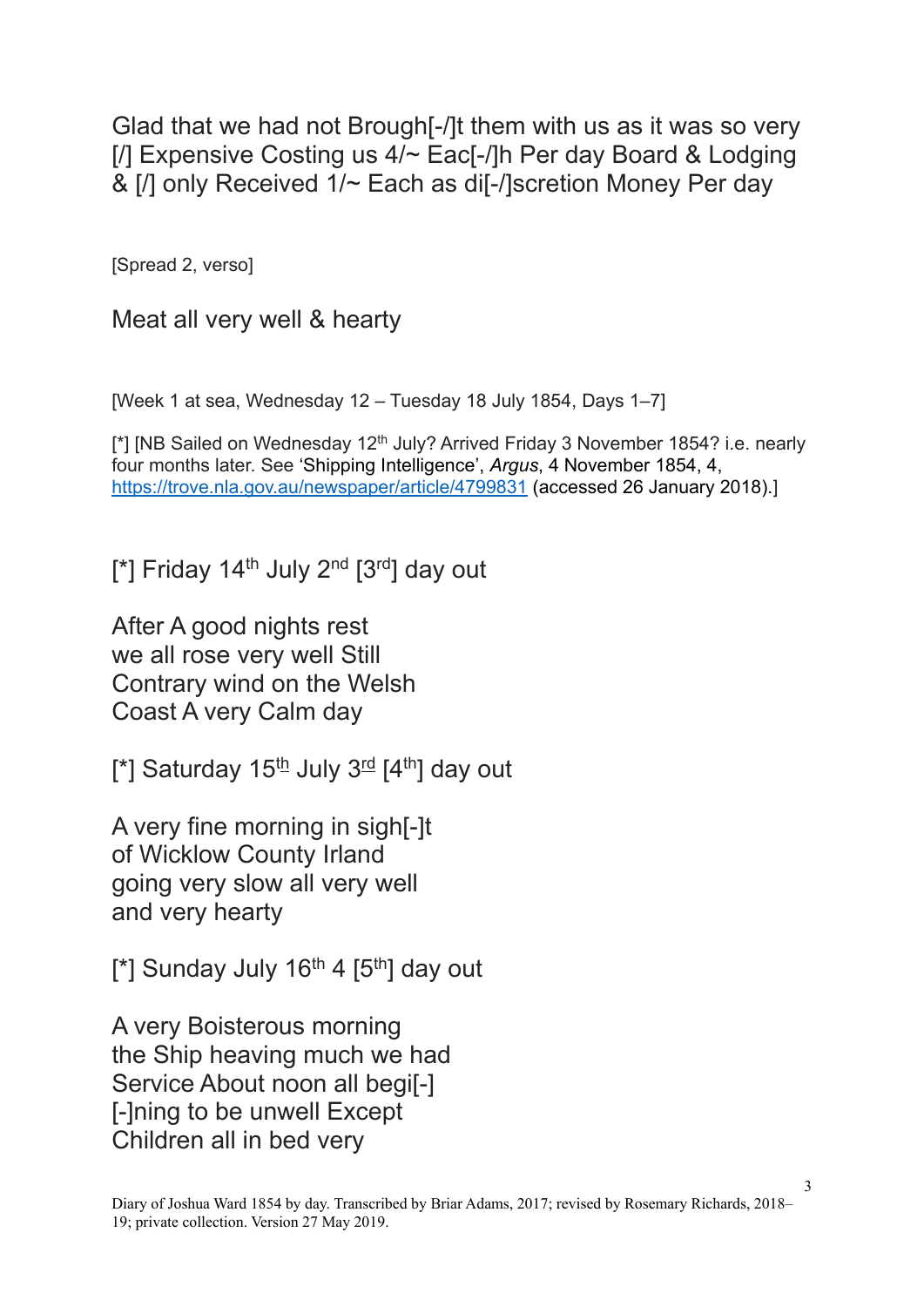Sick Joe & Mary Could not Vomit & very Poorly But we did much Service in the

[Spread 2, recto]

Evening all too Sick to Attend the Ship heaving & knocking About very much

[\*] Monday July17<sup>th</sup> 6<sup>th</sup> day Out

A very fine morning all A little Better Still Contrary winds & making very little headway see sawing About in the Channel & likely to be with these winds

[\*] Tuesday July 18<sup>th</sup> 7  $[7<sup>th</sup>]$  day out

A fine morning all very well Except Wife who as been Troubld all night with the Ear & Tooth Ache & we have neither Land or Ought in sight this morning Except water A Brisk

[Spread 3, verso]

wind Pitching & Tossing very much all very sick and Poor[-] [-]ly the Children still keep we[-]ll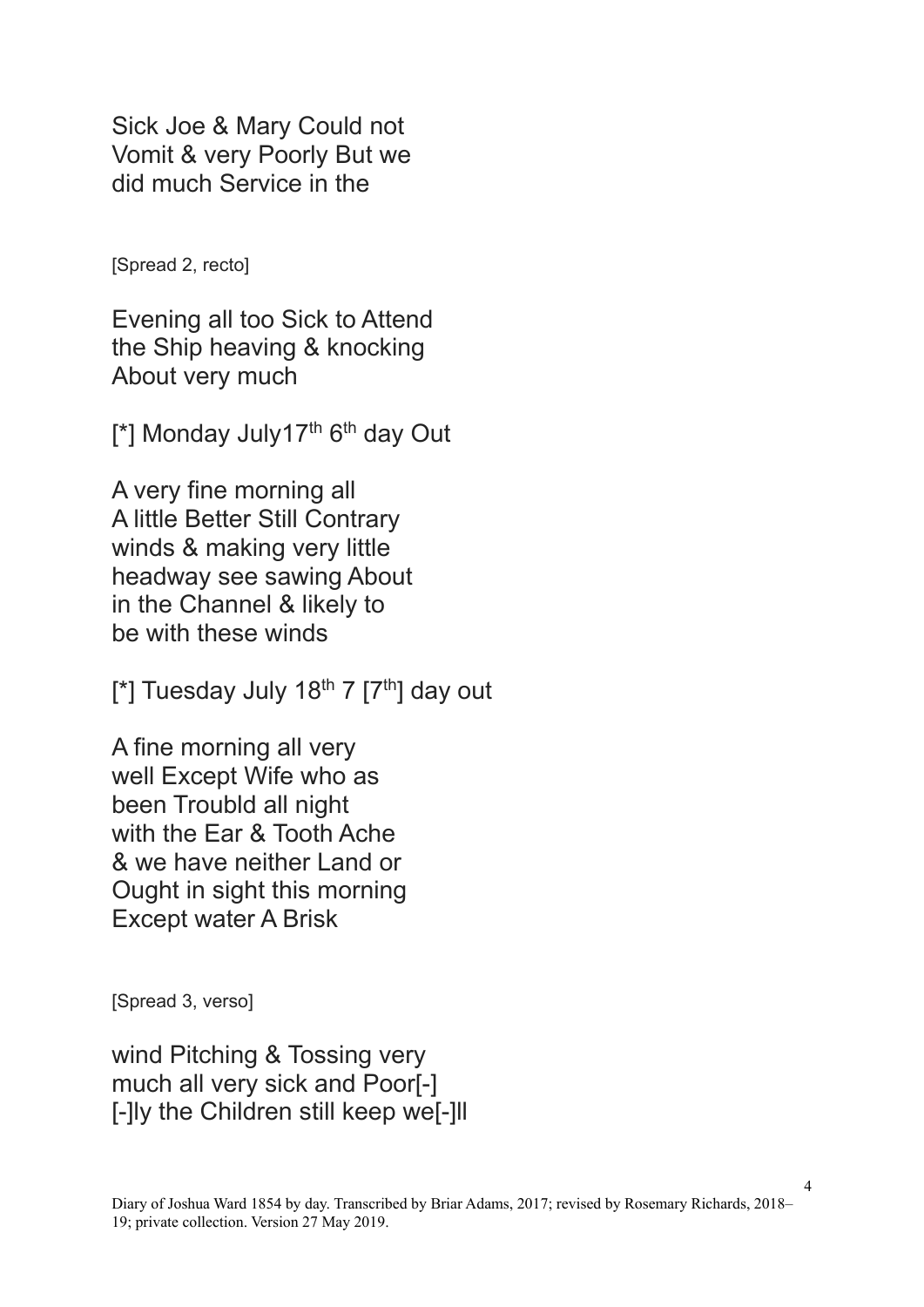[Week 2 at sea, Wednesday 19 – Tuesday 25 July 1854, Days 8–14]

[\*] Wedensday July 19<sup>th</sup> 8  $[8<sup>th</sup>]$  Day

A fine morning all Much as Yesterday

 $[$ \*] Thursday July 20<sup>th</sup> 9  $[9<sup>th</sup>]$  Day Out

A fine morning Strong wind towards night took in Far Canvass Rolling & Pitching very much

 $[$ \*] Friday July 21<sup>st</sup> 10  $[10<sup>th</sup>]$  Day Out

A fine Morning all Recruiting in health & getting More Reconciled to our Situation we are very glad we have fallen in with Such A

[Spread 3, recto]

Agreeable Party four Single Men & the Ducth Familly of four making 12½ in our Mess we get served on the Friday with Vinegar Butter Salt Treacle Mustard & Pep[-] [-]per Saturday with Flour Oatmeal Pottatoes (Preserved) Split Pease Rice & Preserved Meat for Sunday Buscuits Every Morning Beef such as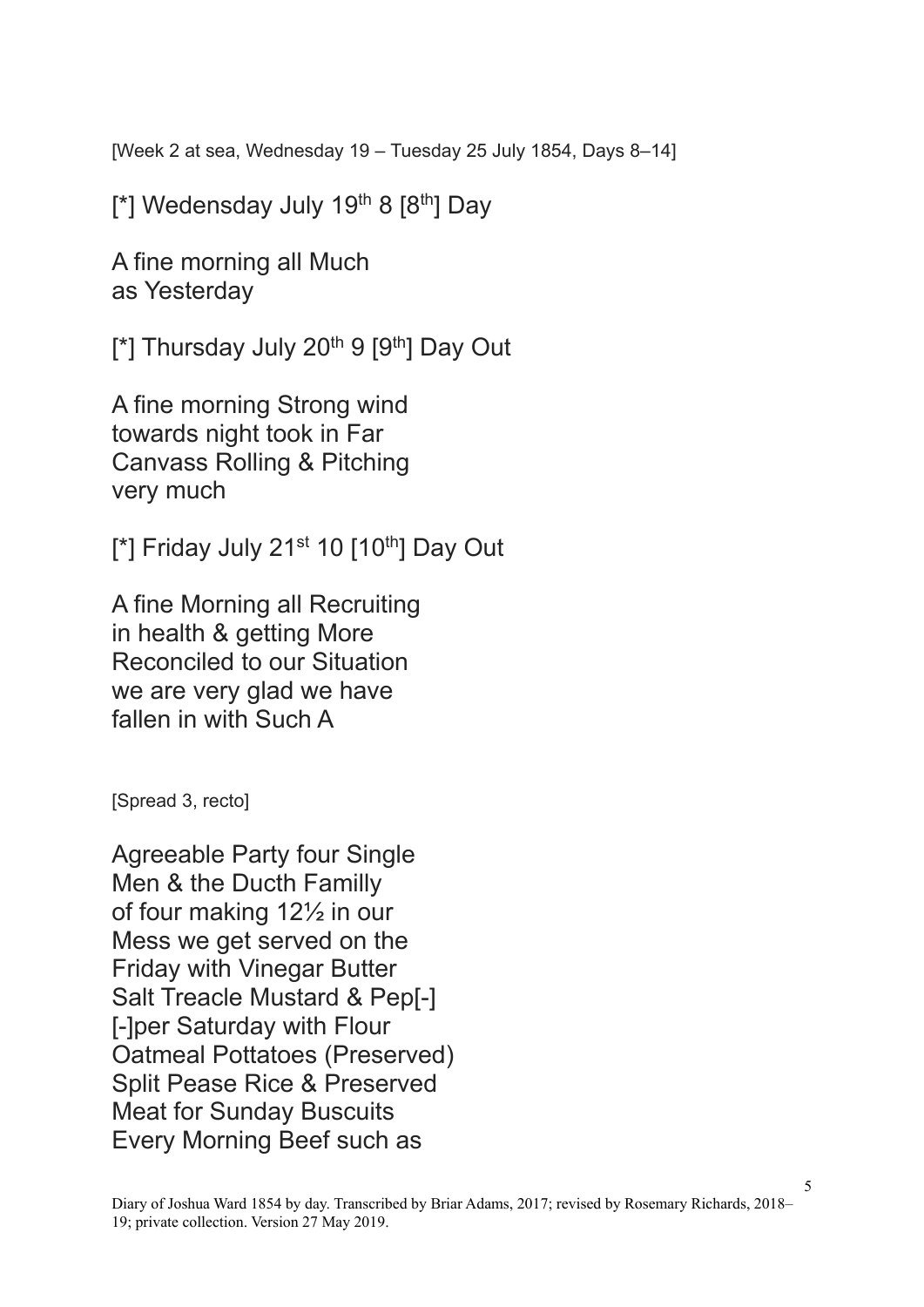it is Called 2 days Pork 2 Days Preserved Meat or Bolin 2 Days & Stinking Dried fish 1 Day & Water Every mor[-] [-]ning Tea Coffee or Coca nibs & Sugar on Monday the Beef is very Salt & hard Past Eating we did not Eat 2 lb Each

[Spread 4, verso]

all the Voyage Pork is ra[-] [-]ther Better But very Salt the Preserved Meat Beef Good But Boulin not very good the fish we Cannot Eat & only Attempt[-] [-]ed twice all the time we get Sewet & Rasins on Saturdays the Quantitis you will See by the Card or Bills there is Plenty of Most Articles flour only ¼ Each A Day is the shortest the Woman Made us A Ham Egg & Pottaoes Pie And a Treat it was so very good

[\*] Saturday July  $22<sup>nd</sup>$  11 [11<sup>th</sup>] Day Out

A very fine Morning all well we are Told we have got 1000 miles on our Journey & are in the Bay of Biscay with A fair wind after dinner the

[Spread 4, recto]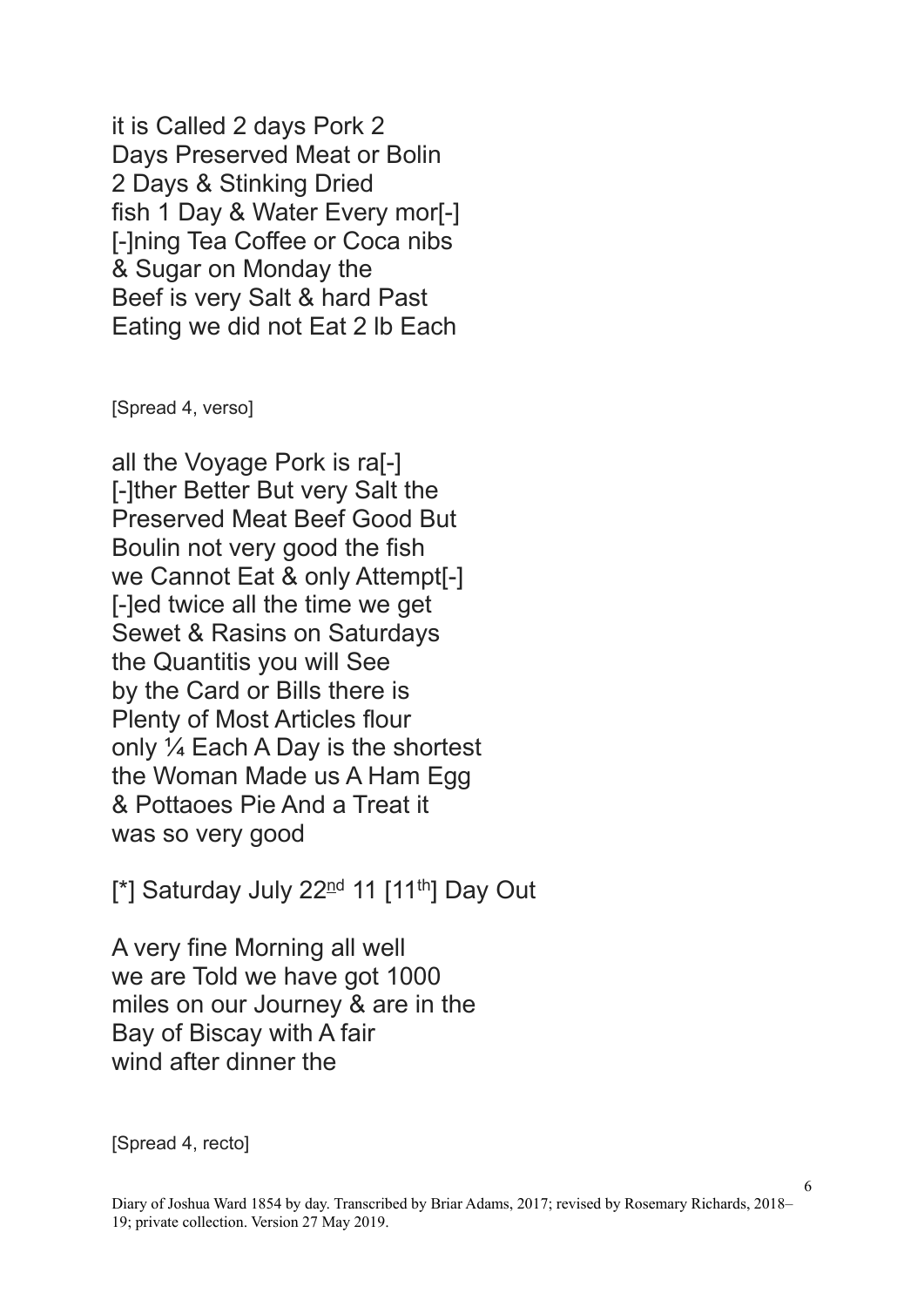Sun Shining Beautiful A Couple of Sharkes was seen at our Stern Lines was Immediatly got when I had the Pleasure of hooking the first & only one that was Caught & drawing him on deck A Young One Between 20 or 30 lb weight he bit the Sail Makers hand Severly when he got hold of him to move him we had him Dressed & Cook'd and very good it was Something Like fresh water fish

 $[$ \*] Sunday July 23 $\frac{rd}{2}$  12<sup>th</sup> day out

A very fine day all well Ser[-] [-]vice on deck A good many Att[-] [-]ending Spoke the first Ship

[Spread 5, verso]

usual very light wind

[Week 3 at sea, Wednesday 26 July – Tuesday 1 August 1854, Days 15–21]

[\*] Saturday [July]  $29^{th}$  16 [18<sup>th</sup>] day out

A very fine day all of us well first Death Board A little Child in the House on Deck 1¼ Year Old died About noon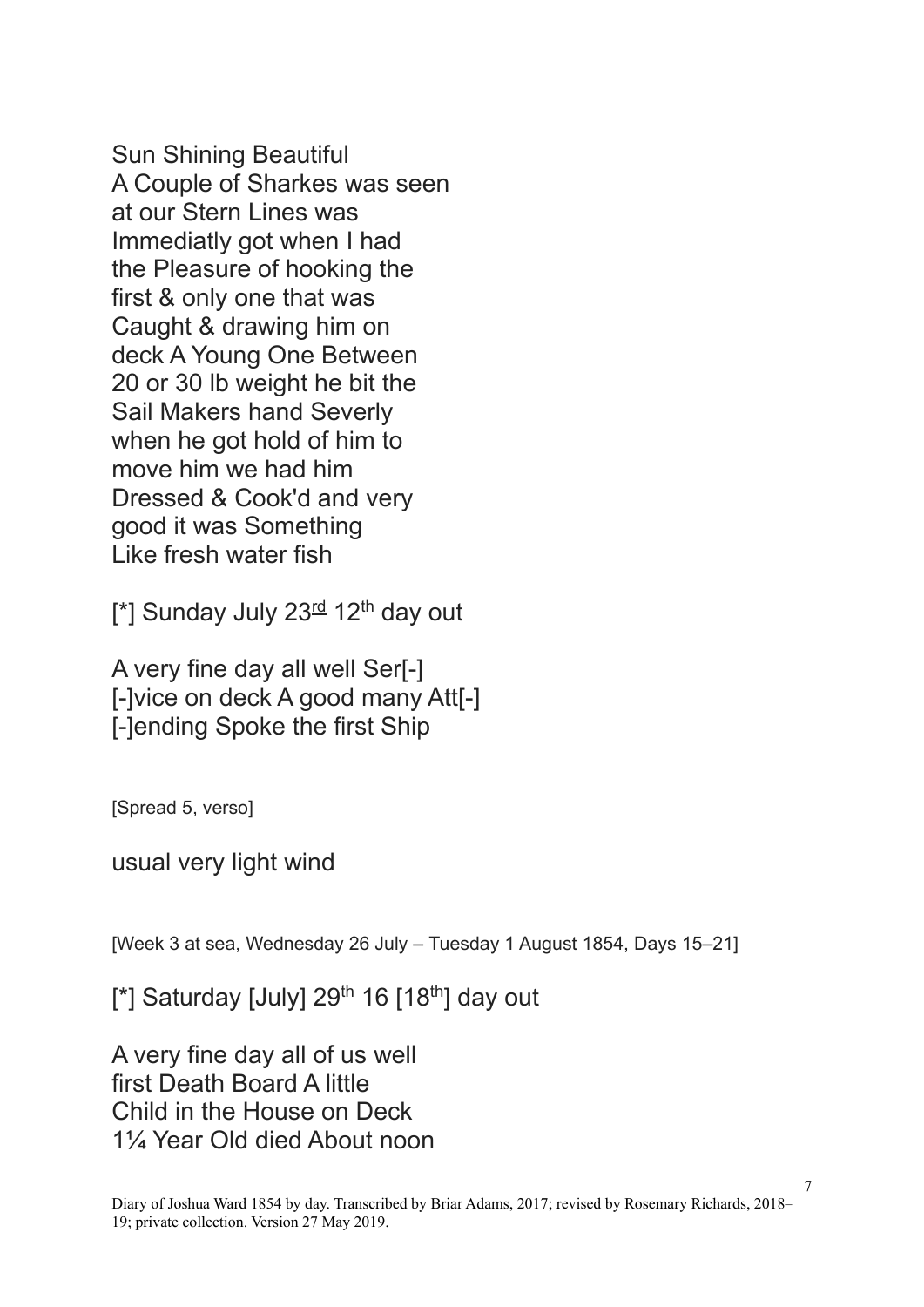& was Interd in the great Deep About 7 O Clock in the Evening the Captain read the Service to be used at Sea the Child was not well when it Came on Board having A Complaint in its head so It was A happy release for Both it & Parents it was put into A Square Box & Some holes Bored into it to allow the water to make it Sink

[Spread 5, recto]

they Sent for Mary to assist in Laying it out &c and she went

 $[$ \*] Sunday [July] 30<sup>th</sup> 17  $[19<sup>th</sup>]$  day out

A very fine Morning all well Service Morning & Even[-] [-]ing on deck going Moderate

 $[$ \*] Monday 31<sup>st</sup> July 18  $[20<sup>th</sup>]$  day out

A fine day all well going very Slow Near A Calm

 $[$ \*] Teuesday Aug<sup>t 1st</sup>/54 19 [21<sup>st</sup>] Day Out

A fine day all well But Cannot Eat their Meat Beef So Salt & hard Pork also But we have had 2 or 3 Peices that was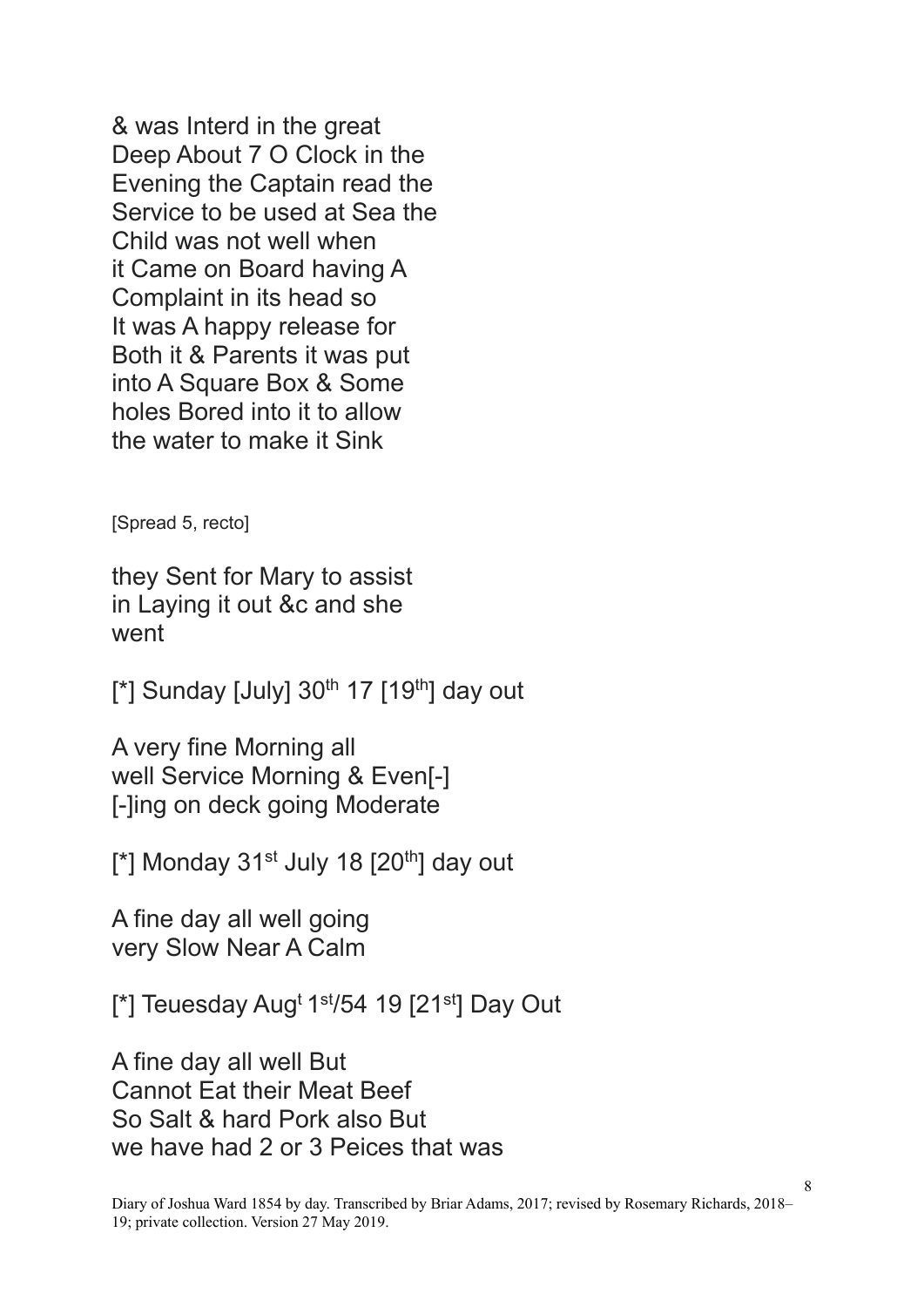not Cured & the Buscuits is so very hard that they make our teeth Ache to Eat them I have made us water Cake

[Spread 6, verso]

2 or 3 times to Breakfast – But the Cook will not Bake us any More before Breakfast we have Eat half of one of our hams which is Realy Beautiful as Mellow as Butter ham & Flour is the main things Requir'd on Ship & Every one Coming here Should Bring before Oaught Else as we Can Bake A Cake Every day almost

[Week 4 at sea, Wednesday 2 – Tuesday 8 August 1854, Days 22–28]

[\*] Wednesday Thursday & Friday [Wednesday 2 – Friday 4 Aug 1854, Days 22–24]

Nothing Particular very little wind

 $[^*]$  Saturday Augt 5<sup>th</sup>/54 23 [25<sup>th</sup>] day Out

A fine day all well going Moderate we had a little Merrment Caused by Some of the Passenges & Crew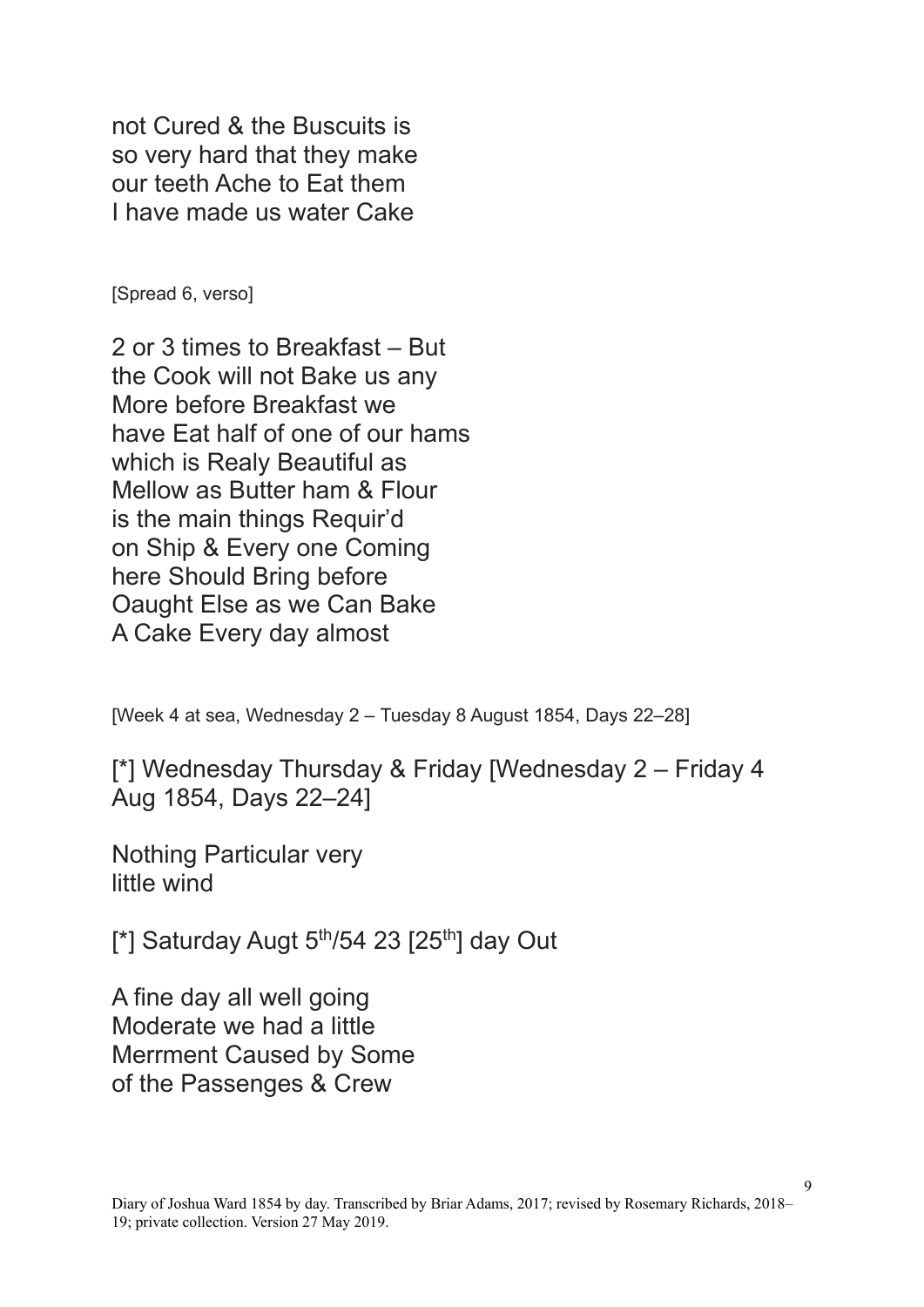[Spread 6, recto]

Blacking their faces & Drol Dressing making a Horse of two men & Parading the docks the rider giving a Lecture on Teetotalism which Caused much Laughter as the Captain they have no Spirts to select For the Porter & Ale they Charge 1/3 Per Bottle Soda Water & Lemo[-] [-]nade 6 A Bottle the Ale & Porter as been done A week and we have had Coca Nibs Served out Instead of Coffee Last Week & this

[\*] Saturday [Sunday] Aug<sup>t 6th</sup> 24 [26<sup>th</sup>] day Out

Service twice as usual on deck all well Beautiful Weather going very slow

[Spread 7, verso]

 $[$ \*] Monday Aug<sup>t 7th</sup> 25<sup>th</sup> [27<sup>th</sup>] day Out

We have had a fine day And A Scene A Welsh girl in No 6 was Charg'd with Stealing Some Cheese the Remainder was took to the Captain & told him all About it and he Recomended them to Set[-] [-]tle it Among themselves But the Girl would not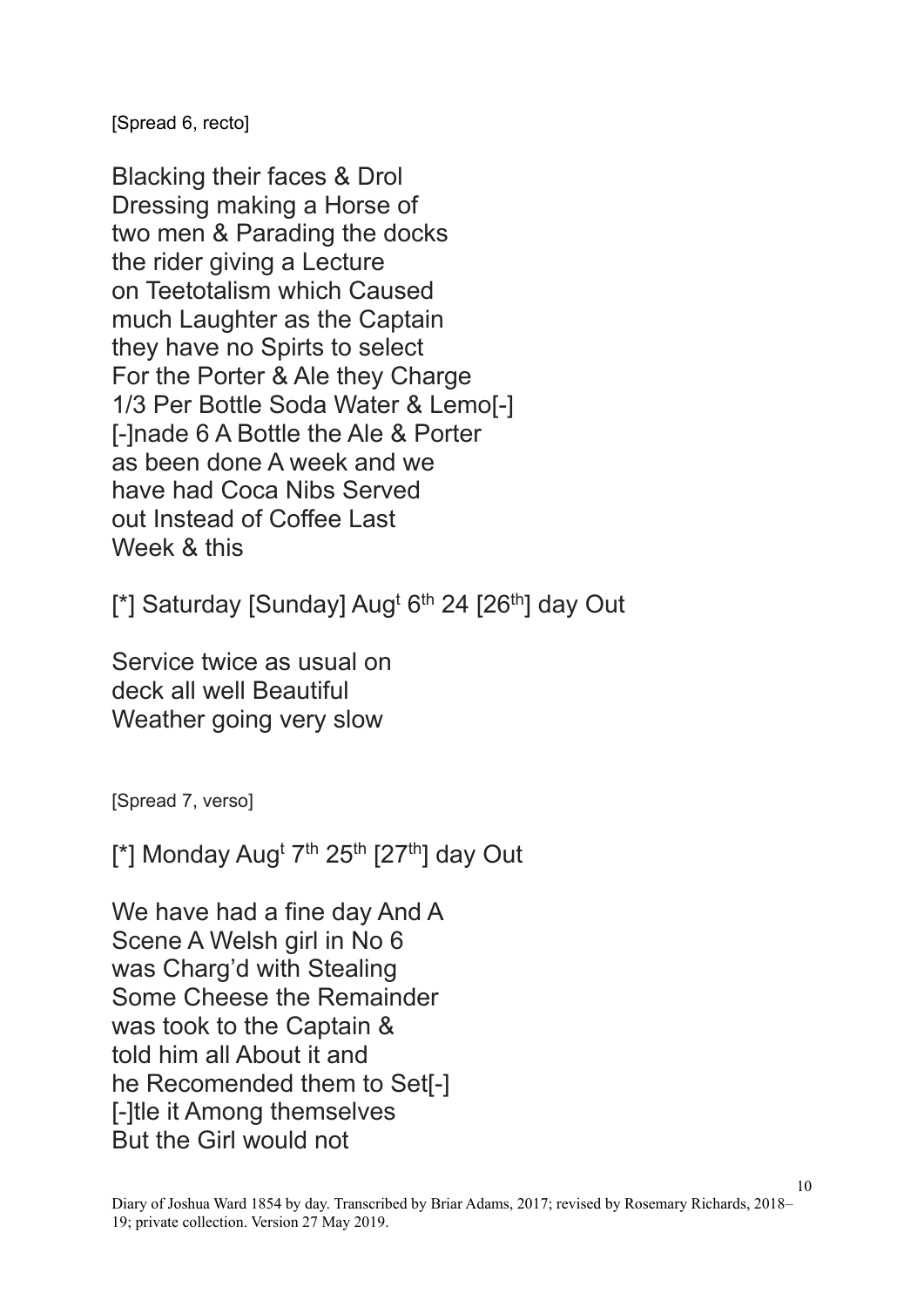let it drop & Kept naming it

[\*] Teusday Aug<sup>t 8th</sup> 26<sup>th</sup> [28<sup>th</sup>] day out

A fine day all well good Breeze we had A Regular Row About the Cheese again for 2 or 3 hours and then we have A Irish Girl (Fanny) who is Caus[-] [-]ing Much Jack at Times

[Spread 7, recto]

And their Mates wants them Both both Moving to Other berths

[Week 5 at sea, Wednesday 9 – Tuesday 15 August 1854, Days 29–35]

[\*] Wedensday Aug<sup>t gth</sup> 28<sup>th</sup> [29<sup>th</sup>] Day out

A month to day since we Sail[-] [-]ed all very well But A Bad Months work we are Told that we are not more than 2000 Miles on our way yet About 6 O Clock A Ship Came in sight very near we spoke her & found her to be the Concertnial from Rot[-] [-]terdam Bound to Batavia in India with Cargo & 21 Passengers we Cheer'd Each Other & she pass'd us Smartly wishing us A good Passage she was going 2 or 3 miles an hour faster than us with the Same wind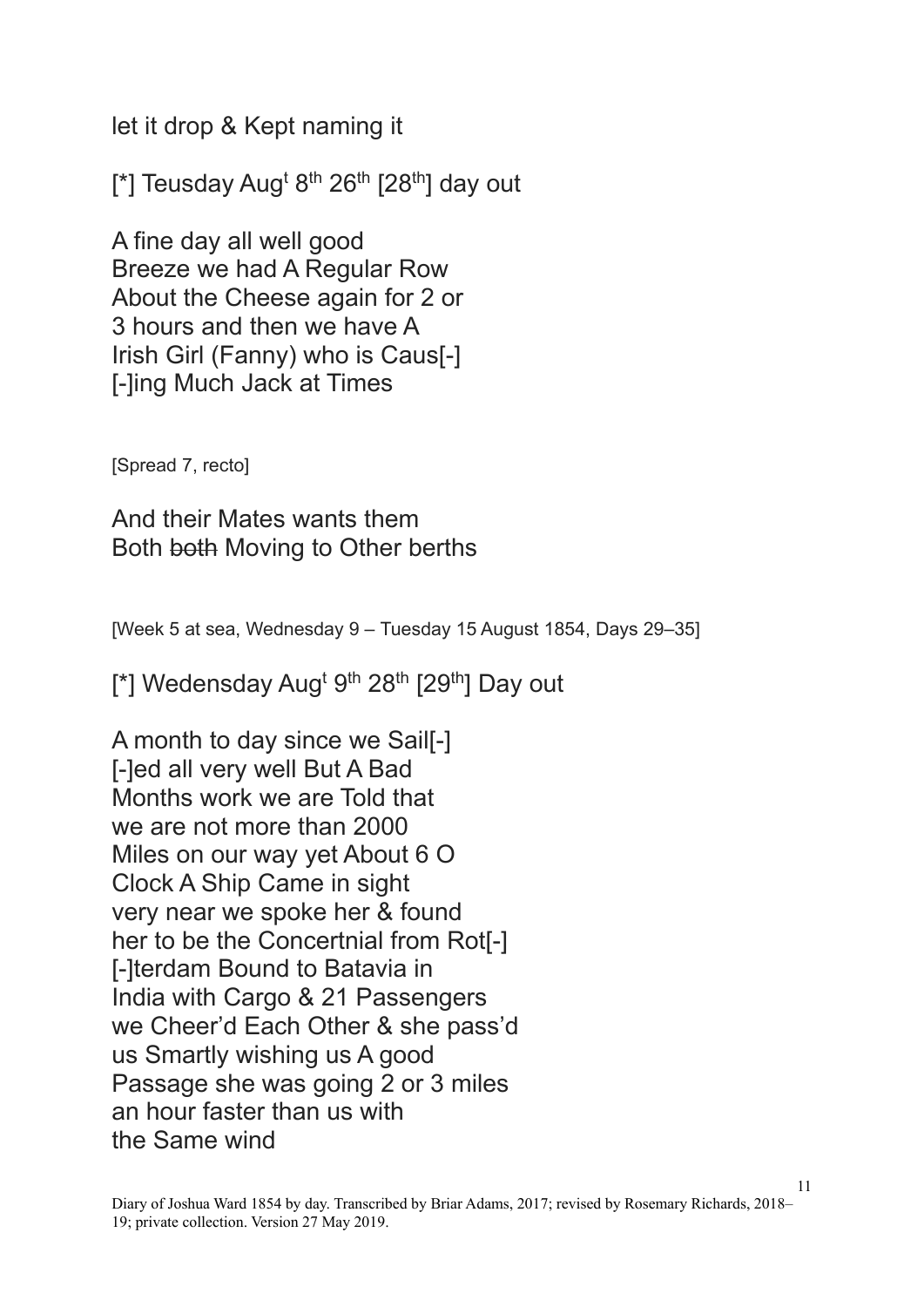## [\*] Thursday Aug<sup>t</sup> 10<sup>th</sup> 29 [30<sup>th</sup>] day Out

[Spread 8, verso]

A fine Morning little John was very sick in the night & Vomited Much Wife & Mary not very well About 6 O Clock Even[-] [-]ing Another Dutch Ship Close to us Spoke her from Helsingor Pass'd our Slow Coach soon Bound to Algaba N<sup>w</sup> Cape of Good Hope Call'd Henry Christinaia

 $[$ \*] Friday Aug<sup>t</sup> 11<sup>th</sup> 30 [31<sup>st</sup>] day Out

Fine day all well Being very busy made A first rate Pie for Dinner Pounded our Coca Nibs Made three Loaves Bread of Grated Buiscuits O Meal & Flour going very slow & Steady John Better About 10 O Clock P. M as I was getting into Bed he was very Sick & Vomited three times much he had nothing to Eat

[Spread 8, recto]

Except A little Buscuit to disor[-] [-]der him

[\*] Saturday Aug<sup>t</sup> 12 31<sup>st</sup> [32<sup>nd</sup>] day Out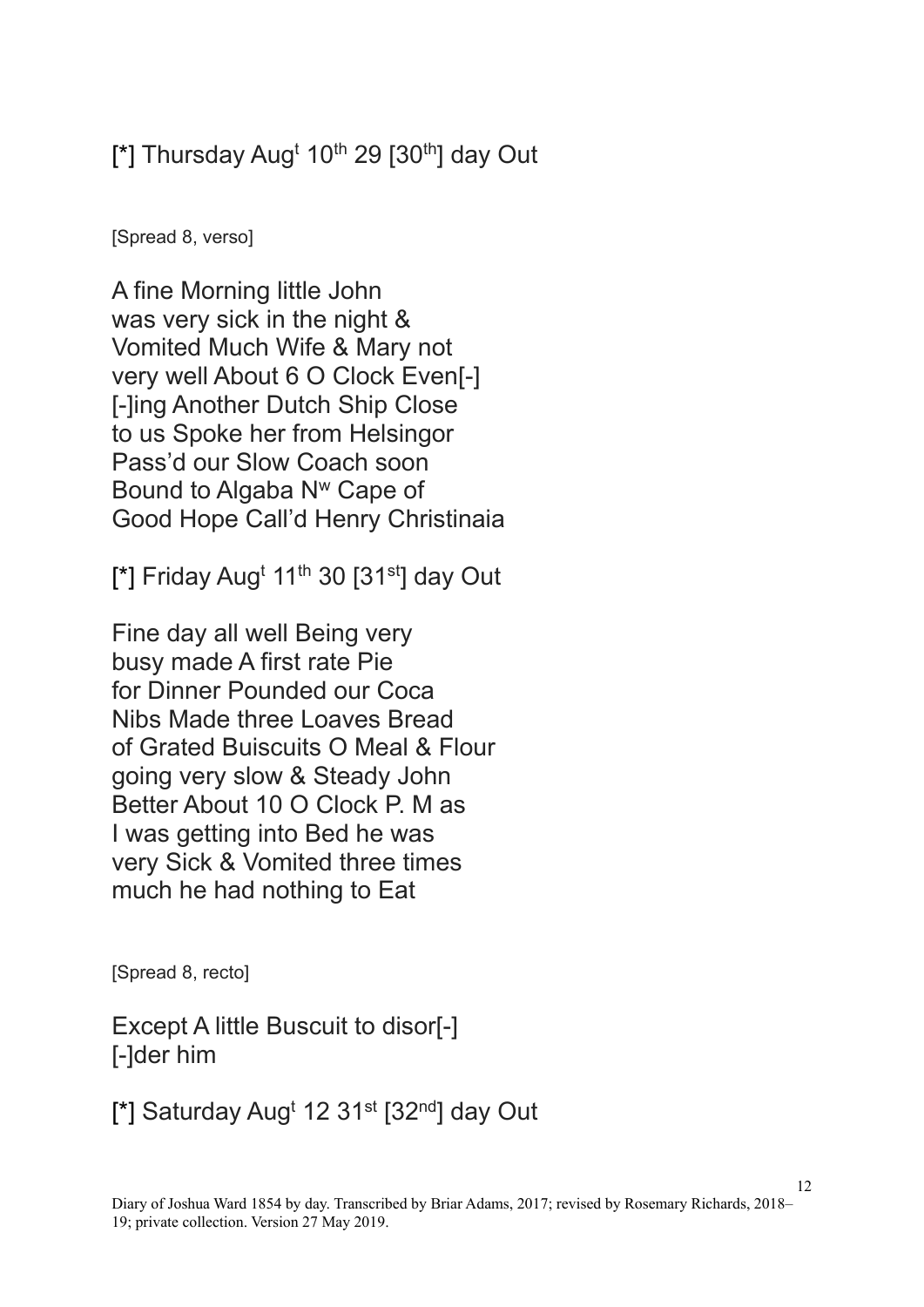John Better this Morning Eat A Bit of Ham & Bread I have got the Bowel Complaint Bad & we have nothing with us to do it any Good Neither Laudunum nor Tincture of Rubarb I got A drop of Brandy & BlkCurrant which did me good we had A Raffle to day for A Telescope put up at 28/- Ive Bought A Chan[-] [-]ce for (30) 2/6 & it won it for him

[\*] Sunday Aug<sup>t</sup> 13<sup>th</sup> 32 [33<sup>rd</sup>] day out

A very fine day John very Poorly yet we are told that we are Between 18 & 19 degrees North of the Line and are Expecting to be on the Line by Next

[Spread 9, verso]

Sunday if we Keep this win[-]d going About 7 Knots an hour

[\*] Monday Aug<sup>t</sup> 14<sup>th</sup> 33<sup>rd</sup> [34<sup>th</sup>] day out

A fine Morning fair wind John very bad in the night again Wife Wash'd A few things for John & Got Cold Pain in the face very Bad Could not Sleep for Pain fret all night nearly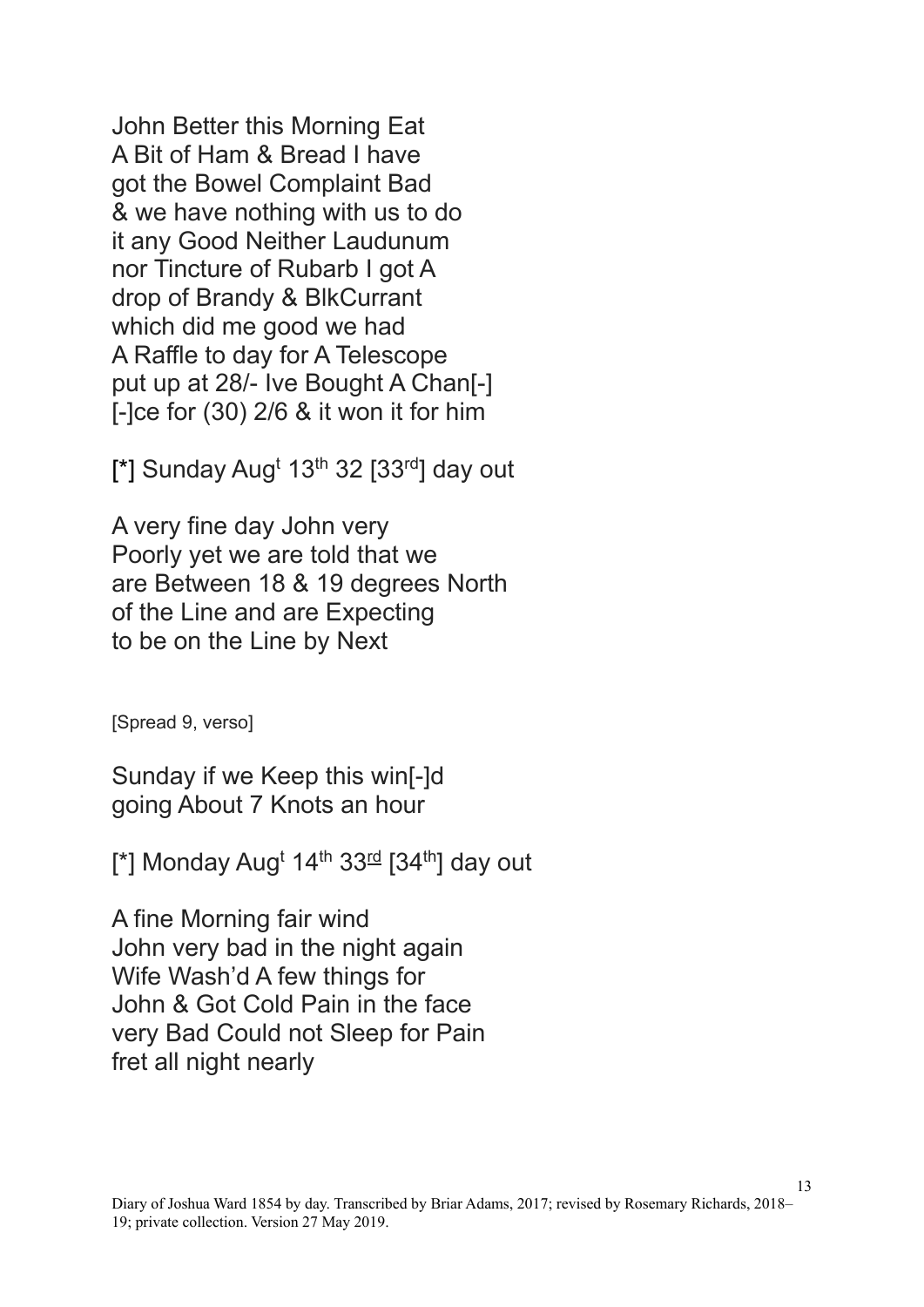[\*] Teusday Aug<sup>t</sup> 15<sup>th</sup> 34 [35<sup>th</sup>] day Out

Very fine morning wife face much Swollen & Rather Easier But Cannot Swallow ought but Slap in bed all day Rather bet[-] [-]ter towards night

[Week 6 at sea, Wednesday 16 – Tuesday 22 August 1854, Days 36–42]

 $[^*]$  Wedensday Aug<sup>t</sup> 16<sup>th</sup> 35  $[36<sup>th</sup>]$  day out

A very Hot Morning wife

[Spread 9, recto]

A little better Eat A little Ham And Soft Buscuits to Breakfast we have to lie in Bed near Nak'd it being so very Hot Lost our favourable Wind going very Slow

[\*] Thursday Aug<sup>t</sup> 17<sup>th</sup> 36 [37<sup>th</sup>] day Out

Fine Morning Wife A little better But John & is Sister Broke out with A Rash with the Hot weather it is Tremendous and bad to Bear & will be Hotter soon they say it makes us all fee very Sickly Mary had A fall down the Steps & hurt her Back Slightly we spoke the Ship Borneo from Greenock 26 days out Bound to Callis in Persia with Merchan[-]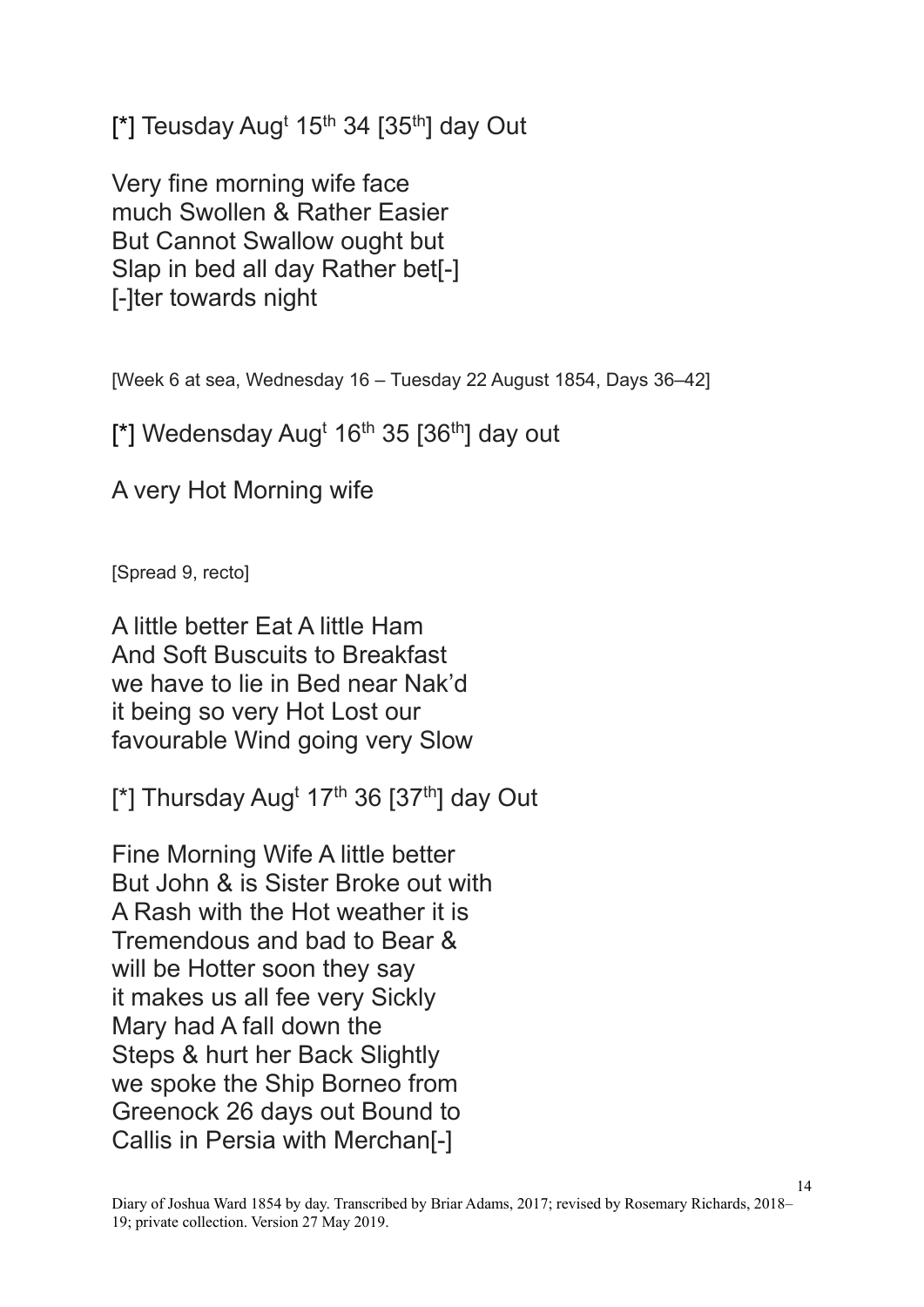[-]tdise She Slipt by us soon having Come above 200 Miles further in 10 days less time than us

[Spread 10, verso]

 $[^*]$  Aug<sup>t</sup> 18<sup>th</sup> Friday 37 [38<sup>th</sup>] day out

all well But very Stormy Strong wind & Stormy nig[-] [-]ht Children & Wife all Cover'd with the rash damaging the Sails & Rigging in the night

[\*] Saturday Aug<sup>t</sup> 19<sup>th</sup> 38 [39<sup>th</sup>] day out

All Pretty well after A Stormy night Breaking A Tunstall Boom & Otherwise Damaging the Rigging

 $[$ \*] Sunday 20<sup>th</sup> 39<sup>th</sup>  $[40<sup>th</sup>]$  Day Out

All well A head ache I have as usual Latly Still Stormy no Service Except two Lads Fighting on deck it Came on very wet A Party Amusing themselves with throwing Water on Each Other & any

[Spread 10, recto]

one that Came in their way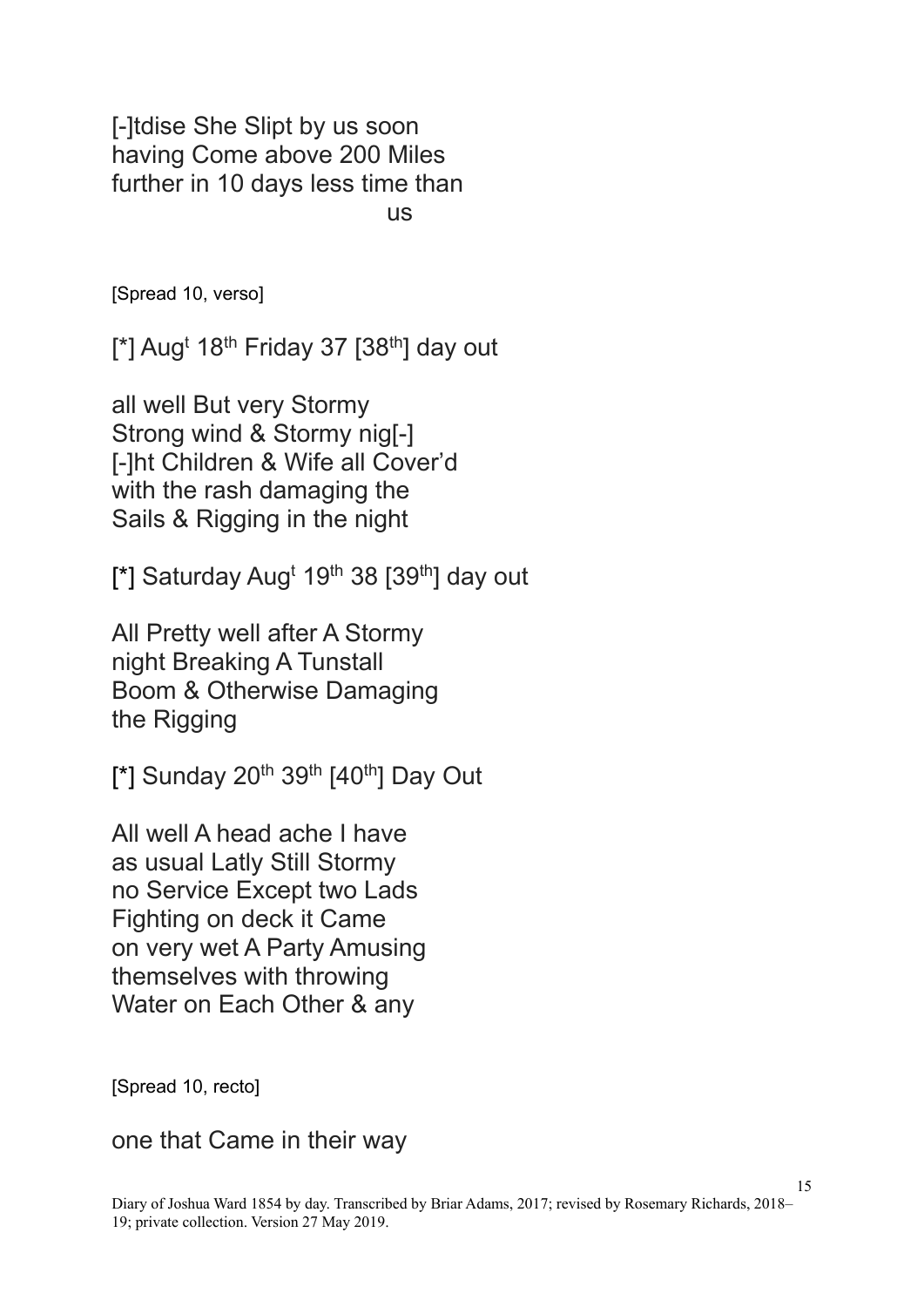But we Kept Close Quarters and got none A Notice was Posted on the Main Mast Stating that we Expecting to be at the Line on on Mon[-] [-]day or Teusday & that King Neptune with is Train of Followers would be with us to Pay is Respects & Shave us &c

 $[$ \*] Monday 21<sup>st</sup> Aug<sup>t</sup> 40  $[41<sup>st</sup>]$  Day Out

Fine fair wind & weather all well Except A little HeadAche

[\*] Teusday Aug<sup>t</sup> 22<sup>nd</sup> 41<sup>st</sup> [42<sup>nd</sup>] Day Out

Fine Day Contrary wind Mary very Poorly all day Making very little Progress all day

[Week 7 at sea, Wednesday 23 – Tuesday 29 August 1854, Days 43–49]

[\*] Wedensday 23<sup>rd</sup> 42<sup>nd</sup> [43<sup>rd</sup>] Day Out

Fine Morning wind Still Con[-] [-]trary we are yet About 300

[Spread 11, verso]

miles form the Line we had an Increase in the night A Irish wo man was Confin'd during the Night A Irish Woman was Con fin'd during the night of two Living Children & one Still Born but one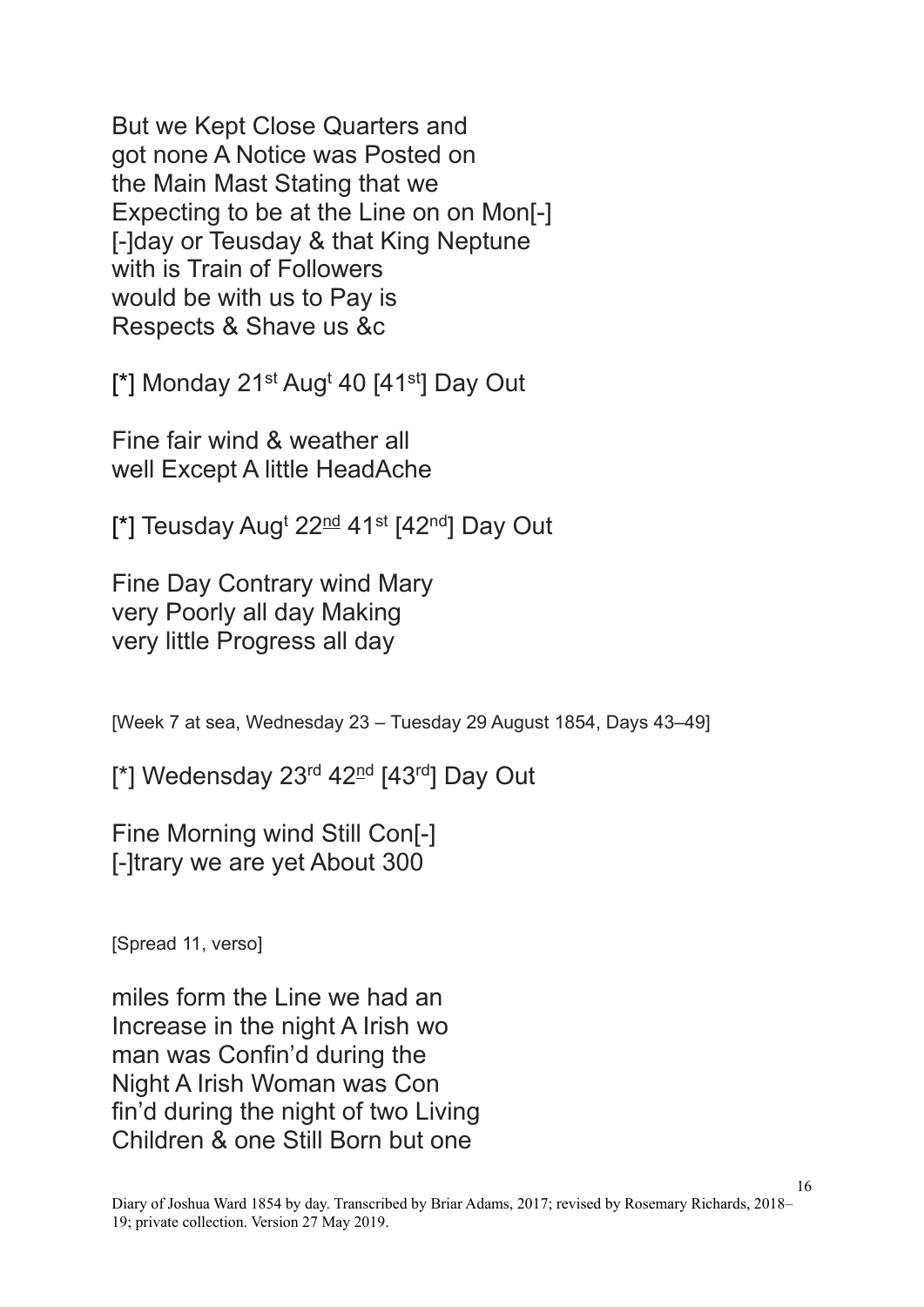of them died in the Afternoon & at sunset was Cast into the sea

[\*] Thursday 24<sup>th</sup> Aug  $43<sup>rd</sup>$  [44<sup>th</sup>] day Out

fine Weather but Still Contrary Wind Making little Progress all very well we have had A good Dinner to day Ham Shank Pork & Pease Pudding & good Broth we have had to Cut Joe Ham be[-] [-]fore ours was done the Jumpers having got into it But not done Much Damage to it our Flour is finish'd and sorry we are as it is the Main thing we have

[Spread 11 recto]

& Ham we all are sory we did not Bring A Barrel with us

 $[^*]$  Friday Aug<sup>t</sup> 25<sup>th</sup> 45  $[45<sup>th</sup>]$  day out

A fine Morning But Still Con[-] [-]trary wind all well Joe & Mary heard A Ticking in the night which they fancyd was the death watch & would have me to Make A Remark of it to see if there was Any thing rong at home sweet home when shall we have one Again But we must not think of it for Some time at Least this Afternoon Afternoon After A deal of Trouble we Succeeded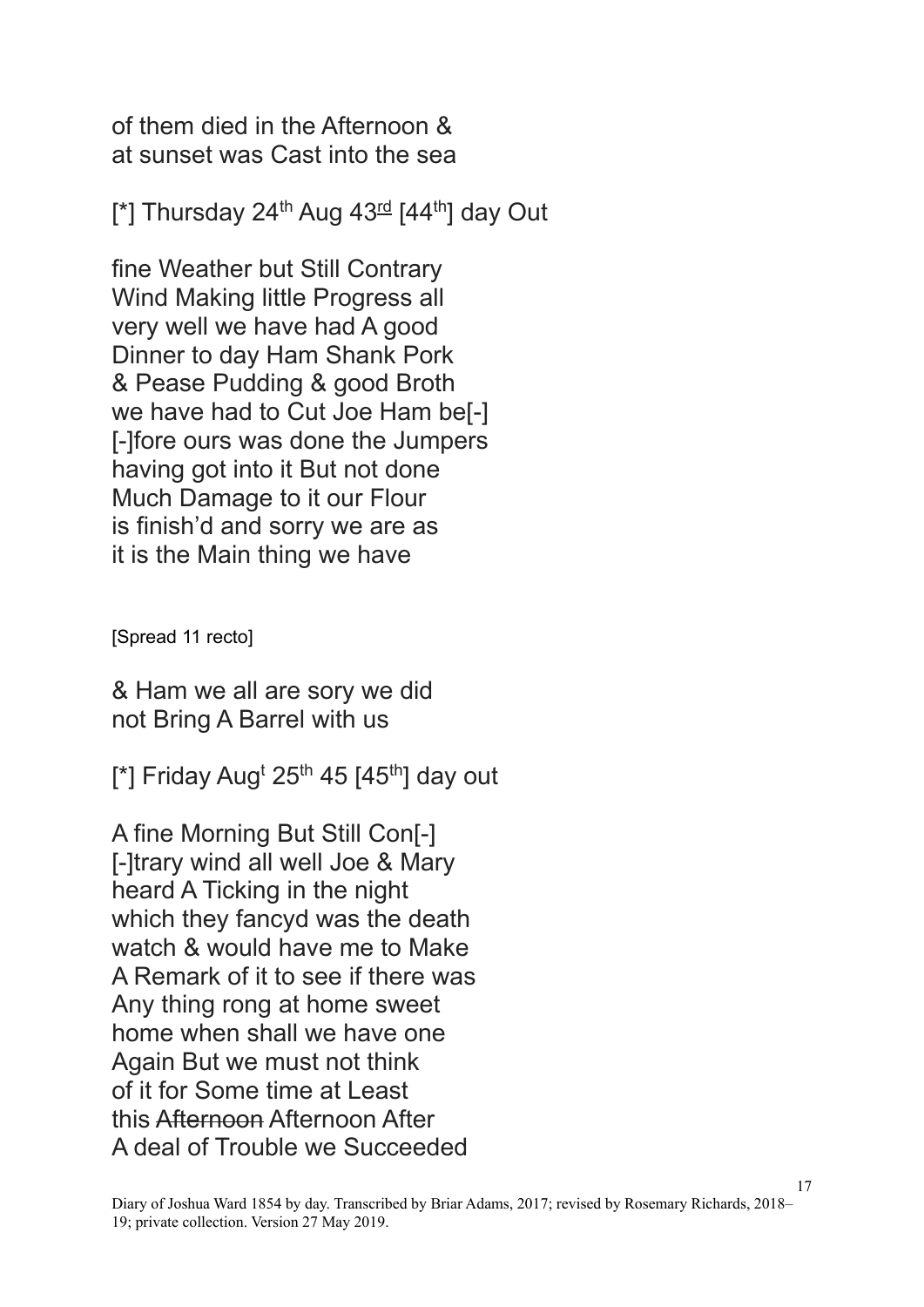in getting at our Yellow Box and had the Pleasure of look at our Mothers & Sister face

[Spread 12, verso]

But only looking we had much rather Seen & felt the Original

 $[$ \*] Saturday Aug<sup>t</sup> 26<sup>th</sup> 46  $[46$ <sup>th</sup>] day Out

All well Still Contrary Wind Making little Progress

[\*] Sunday Aug<sup>t</sup> 27<sup>th</sup> 47<sup>th</sup> Day Out

All Well fine Weather Still Contrary Wind About 8 O Clock A.M. we Signald the Ship & found her to be the Portena from Liverpool Bound to Peru 37 days out Another Proof of our Slow Coach hav[-] [-]ing Come the Same Distance as us in 12 days Less time

[\*] Monday Aug<sup>t</sup> 28<sup>th</sup> 48 [48<sup>th</sup>] day Out

A very fine morning all

[Spread 12, recto]

well my Jonny is asleep in My Arm Laid on Deck betw[-] [-]een two Small Boats & very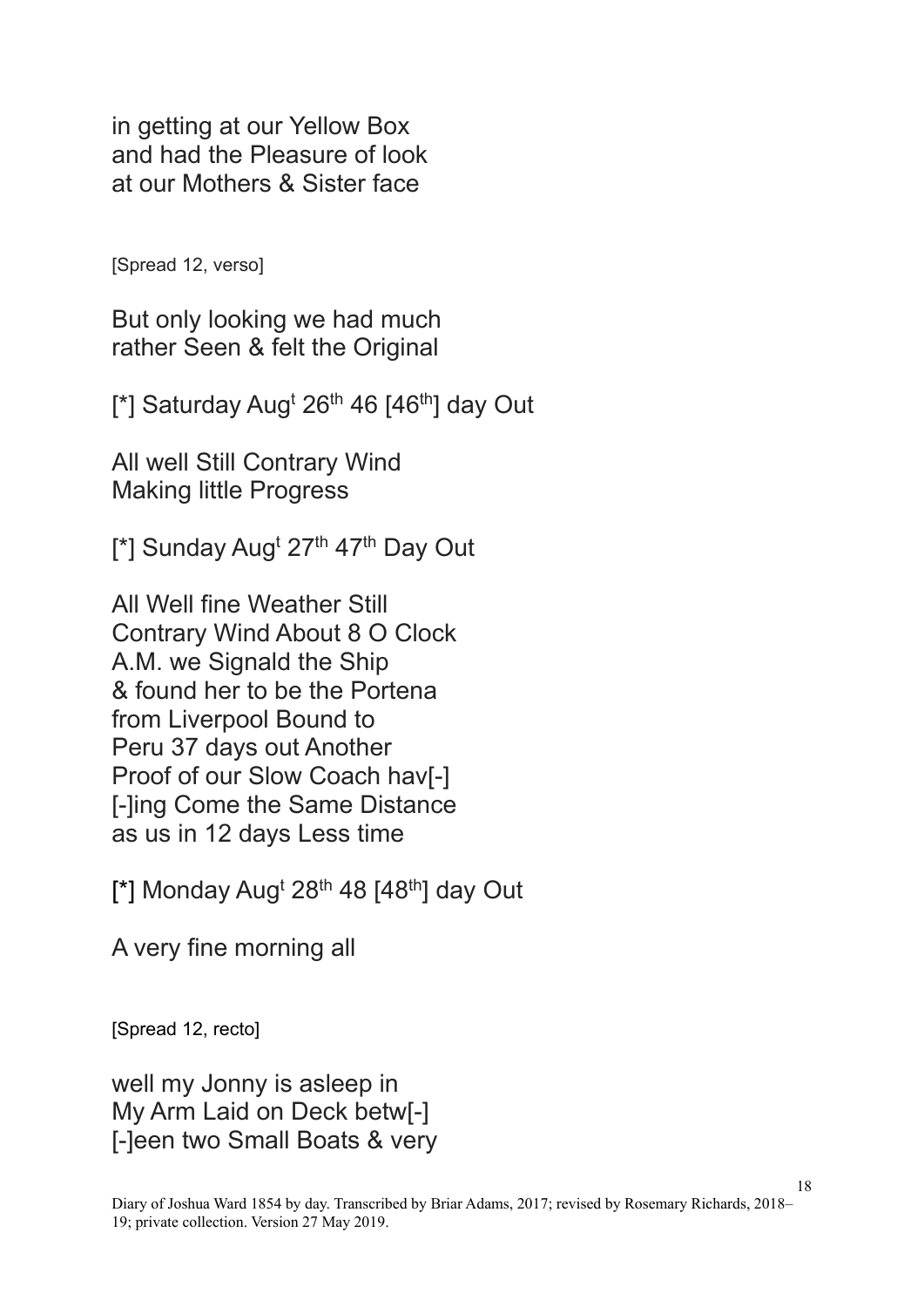hot it is Light Winds

 $[$ \*] Teusday Aug<sup>t</sup> 29<sup>th</sup> 49<sup>th</sup> Day

All well Except Children John Losing Flesh fast Mary [G\_ert?] A very Bad Cold Still Adverse wind

[Week 8 at sea, Wednesday 30 August – Tuesday 5 September 1854, Days 50–56]

 $[^*]$  Wedensday Aug<sup>t</sup> 30<sup>th</sup> 50  $[50^{th}]$  Day Out

A fine Morning Better Wind all Pretty well Plenty of fun to day A Mock Wed[-] [-]ing with Fanny I nam'd before & A Person Nam'd Crab in the Poop Cabin between 40 & 50 years Old

[Spread 13, verso]

Some one began the Lark with Posting A Notice on the Main Mast yesterday Anoun[-] [-]cing the Affair & Inviting all to Attend About 10 O Clock A Band of Music yes Music such as you Seldom hear A fife Con[-] [-]certina & A Old Tin Can for Drum Paraded the Decks & the Service was read by a Passenger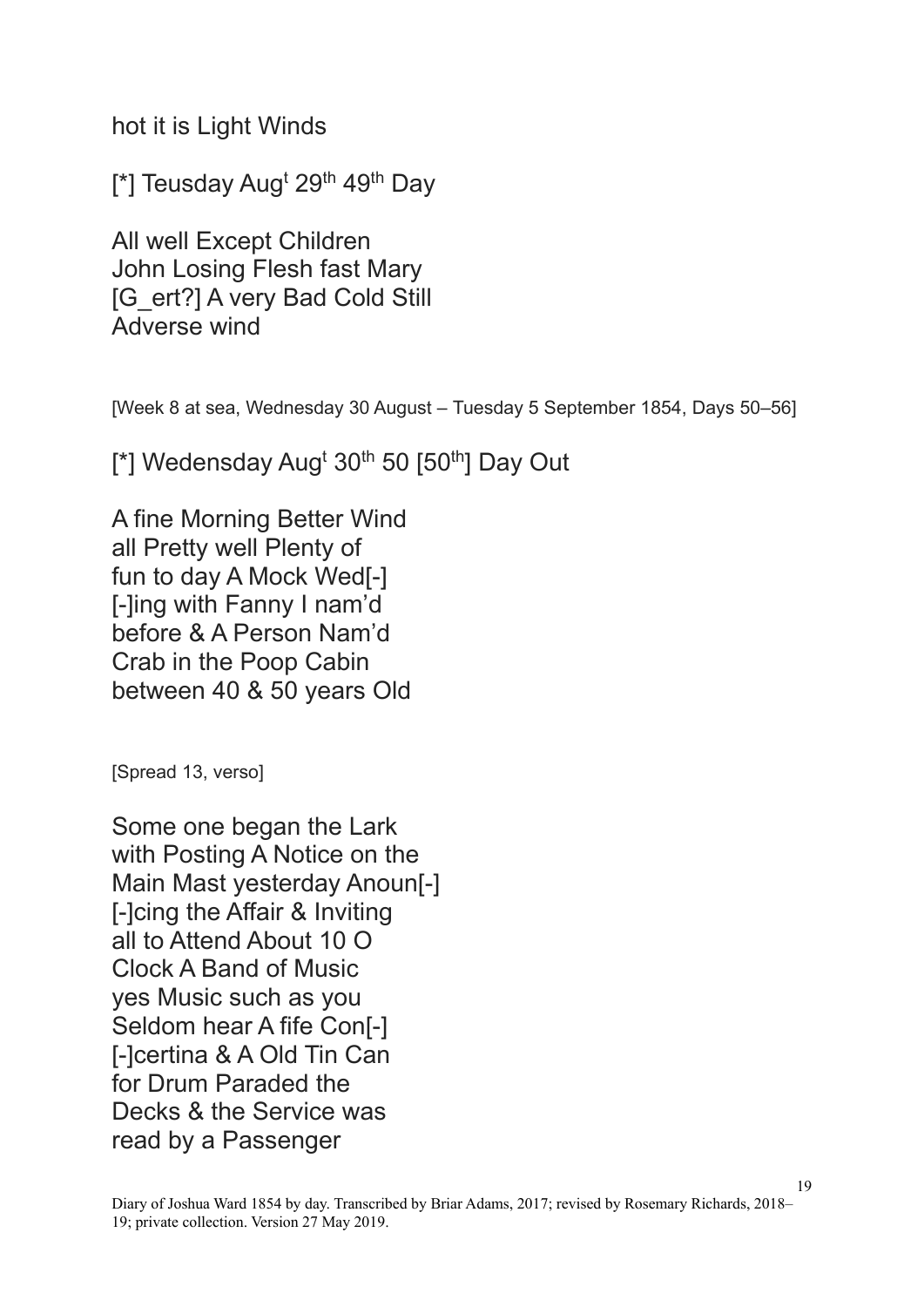next to us & then there was great Preparations for A Tea Party But Amongst all their was no Brown Cream nor white Either But some

[Spread 13, recto]

they must have so M<sup>r</sup> Crab Put down 2/6 & they Subscribed 6/6 More & he said he Could buy A Bottle of Rum of A Fellow Passenger for 9/- and went to fetch it But when it Came to be used it Proved to be Gin & it Came out that he had being Playing them A Tri[-] [-]ick having Pocketed the 9/- & Brought them Part of A Bot[-] [-]tle of gin of is own & filld it up with water all Passd of well being Rather An Extra Tea &c until Morning

[\*] Thursday Aug<sup>t</sup> 31<sup>st</sup> 51<sup>st</sup> day Out

fine Morning all well

[Spread 14, verso]

Loud is the Talk About the 9/- & the Gin A Party went & Asked him to Return the Money But he said no then they Posted A Notice Stating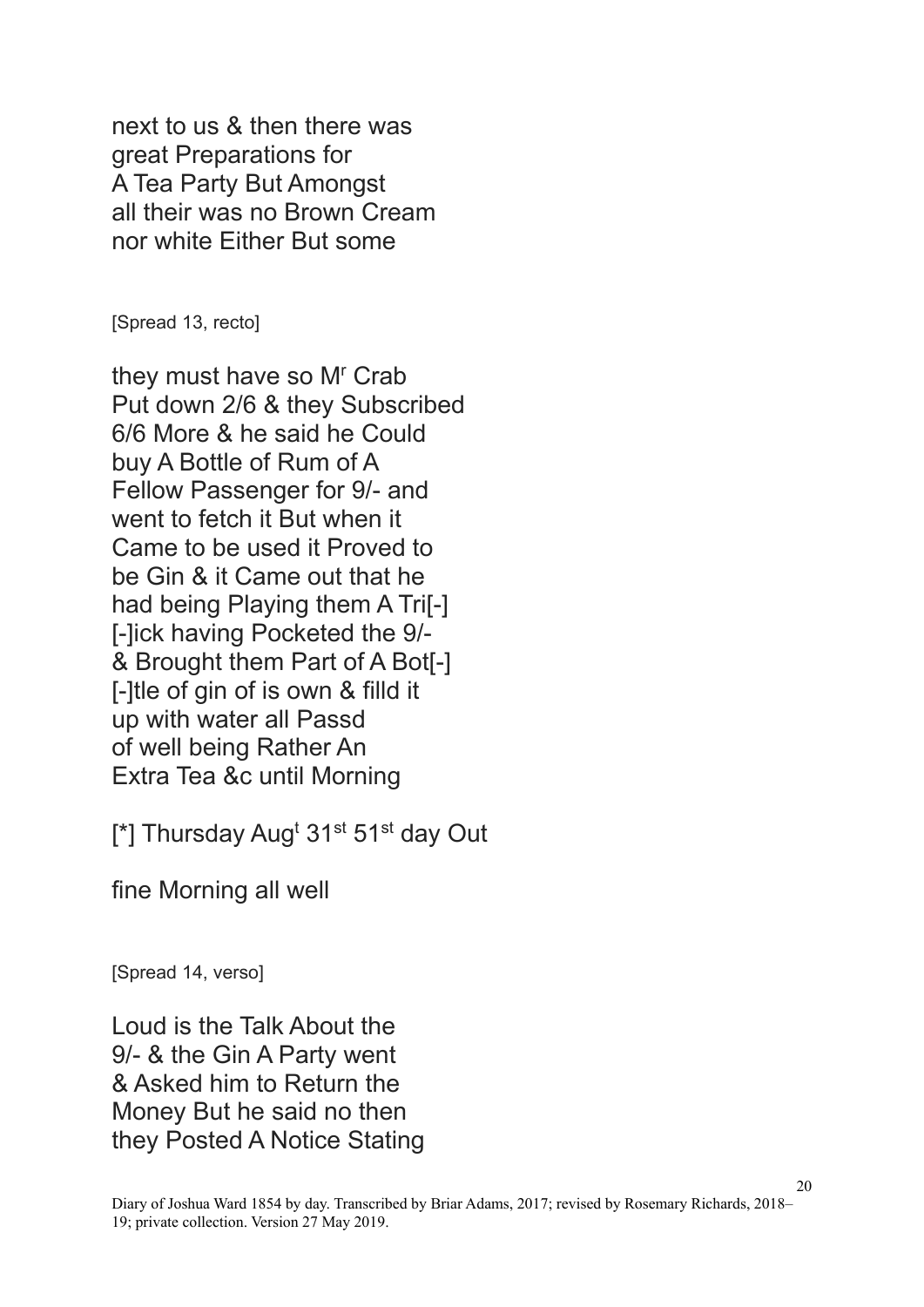that if it was not Returned Immediatly 1/- Per Day would be Charged for Every day he Kept it Hannah Maria No Better Jonny A bit Better After 3 weeks Cross winds Making little Head way we have got A Change for the Better

 $[$ \*] Friday Sep<sup>r</sup> 1<sup>st</sup> 52 [52<sup>nd</sup>] day Out

fine Morning Children A little Better all well Else fine day Fair wind But

[Spread 14, recto]

light we are Expecting Cross[-] [-]ing the line in the night King Neptune made is Appearance to Night About 8 O Clock P.M After great Preparations & long looking for A Tar Barrel was near filld with Old rope Tar &c & Pitched Over board Blazing as A Signal & burnt in our sight About an hour on the Serface of the water and A few Buckets of water was thrown on the Crowd to Disperse them I suppose I got the Contents of the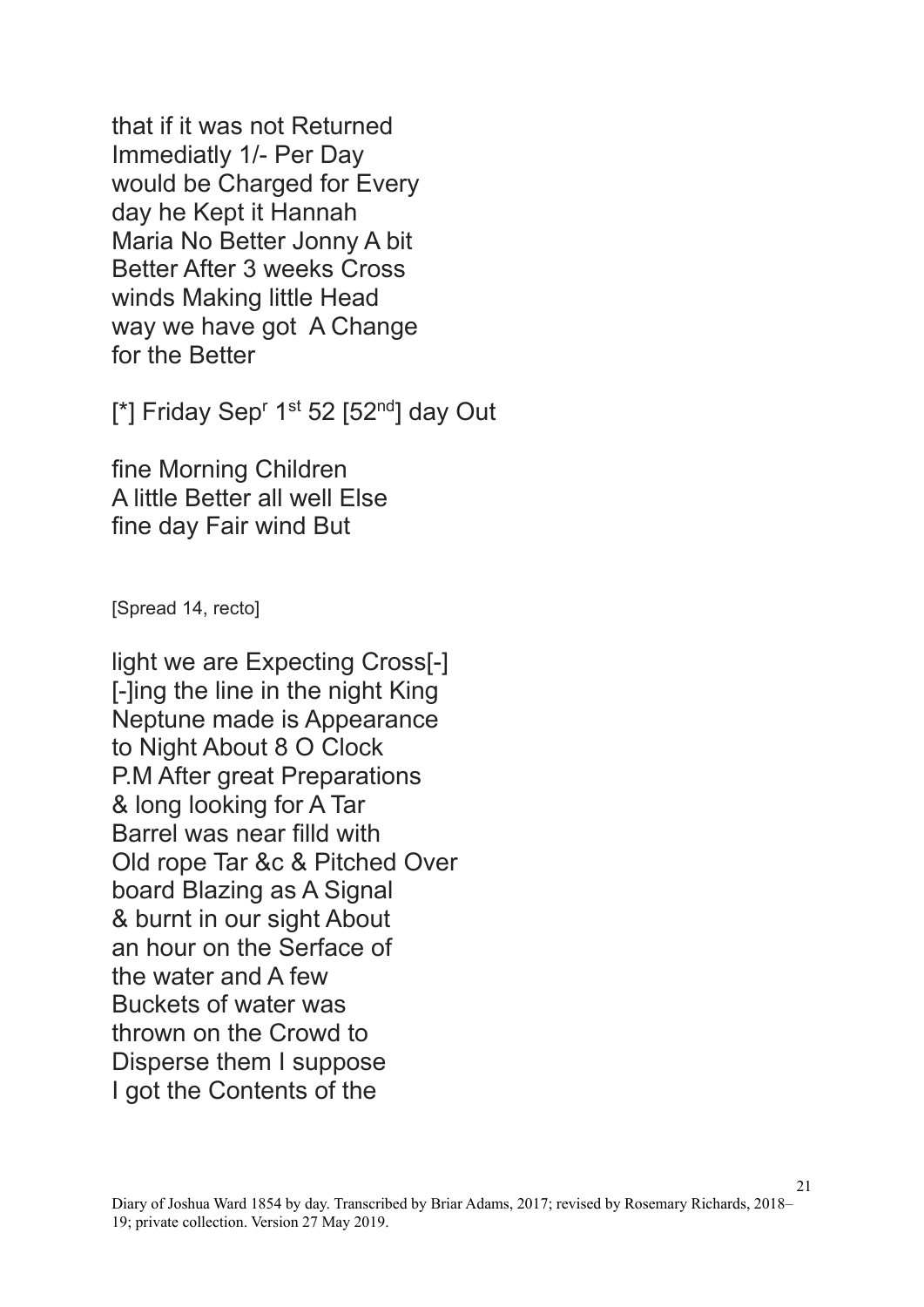[Spread 15, verso]

first Bucket thus Ended the **Beginning** 

[\*] Saturday Sep<sup>r</sup> 2<sup>nd</sup> 53<sup>rd</sup> day

A very Restless night with the little girl no better this Morning there is great Prepar[-] [-]ations in getting Ready for Neptune &c we having Crosd the line About 4 O Clock A.M About Eleven the Porformance began with A Procession of King Neptune is two Daughters &c in A Carraige drawn by by 6 Men Coulerd Red to the After Part of the Ship A large Sail was Slung between the Poop & House on deck

[Spread 15, recto]

& near filld with water & 2 Men Disfigurd & Call'd Bears was in the water to wash those that Got Shaved &c A Platform was Erected for the work Besides Neptune & is daughter there was the Barber Clerk Doctor & about A Score More Constables Conductors &c the first Person Shaved was the Sail Maker no Passengers being Shaved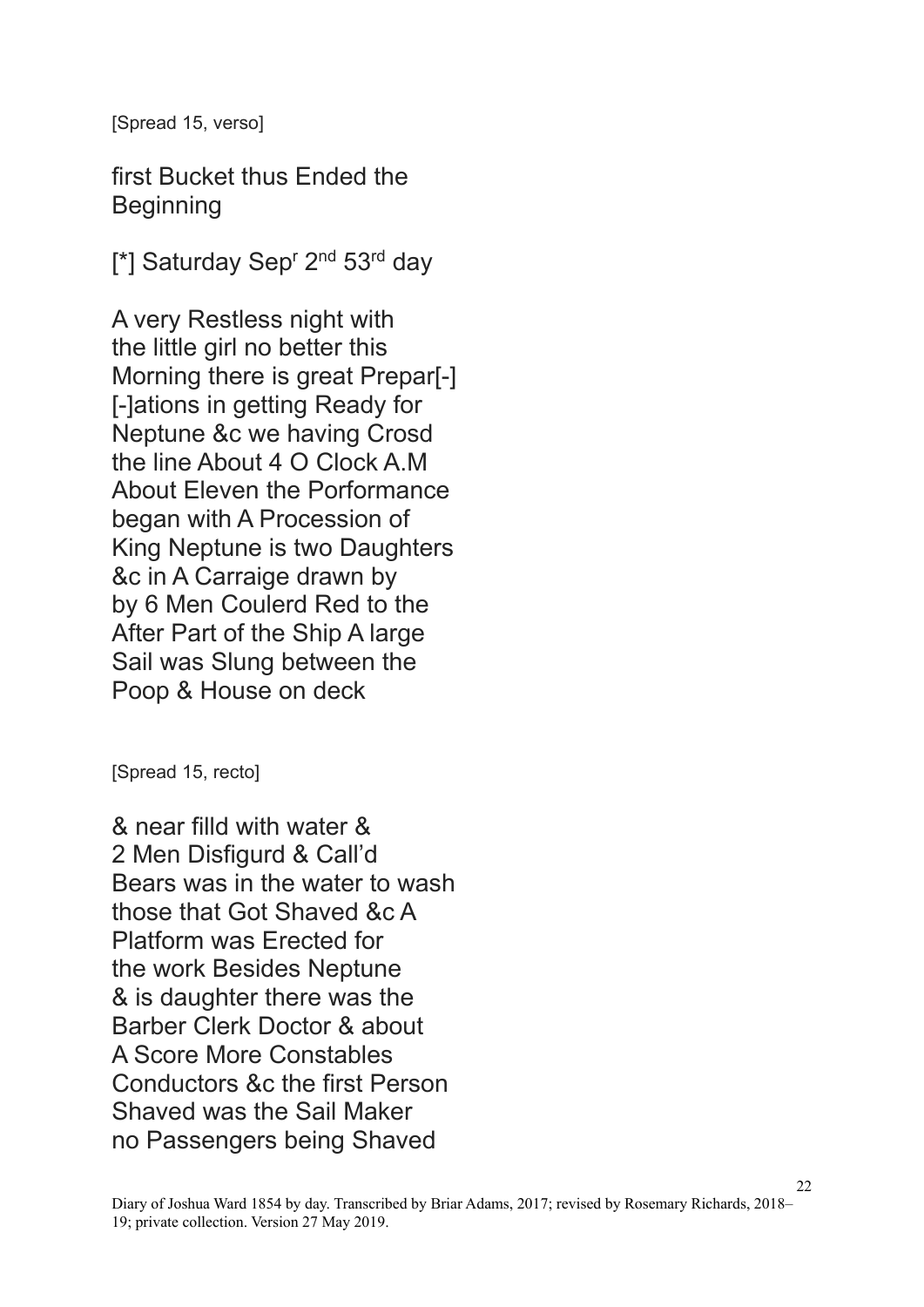as we had a Collection for a Sup of grog for the Sailors & then the Captain would not Sell them any A Description of the Shaving the Lather is made of Soot & Grease

[Spread 16, verso]

& Razor Made on purpose Cut out 2 foot Long Blade A Peice of Barrel Hooping quite Ruff But he Lather'd them all over the neck Back & front & Neptune kept Asking them Questions of Where did you Come from wher going to &c &c &c and if the spoke he dab'd to brush in their mouth which made them Shake their heads as it was not very Palatable they was all Blind folded before they was lead up the Platform & Seated with their back to the Pool of Water & when the Barber had done the Surgeon if need handed

[Spread 16, recto]

them A Smell of is Boll[tt]le & then they tumbled him head formast Backwards Over into the water & there he was Ruf[-] [-]ly handled By the Bears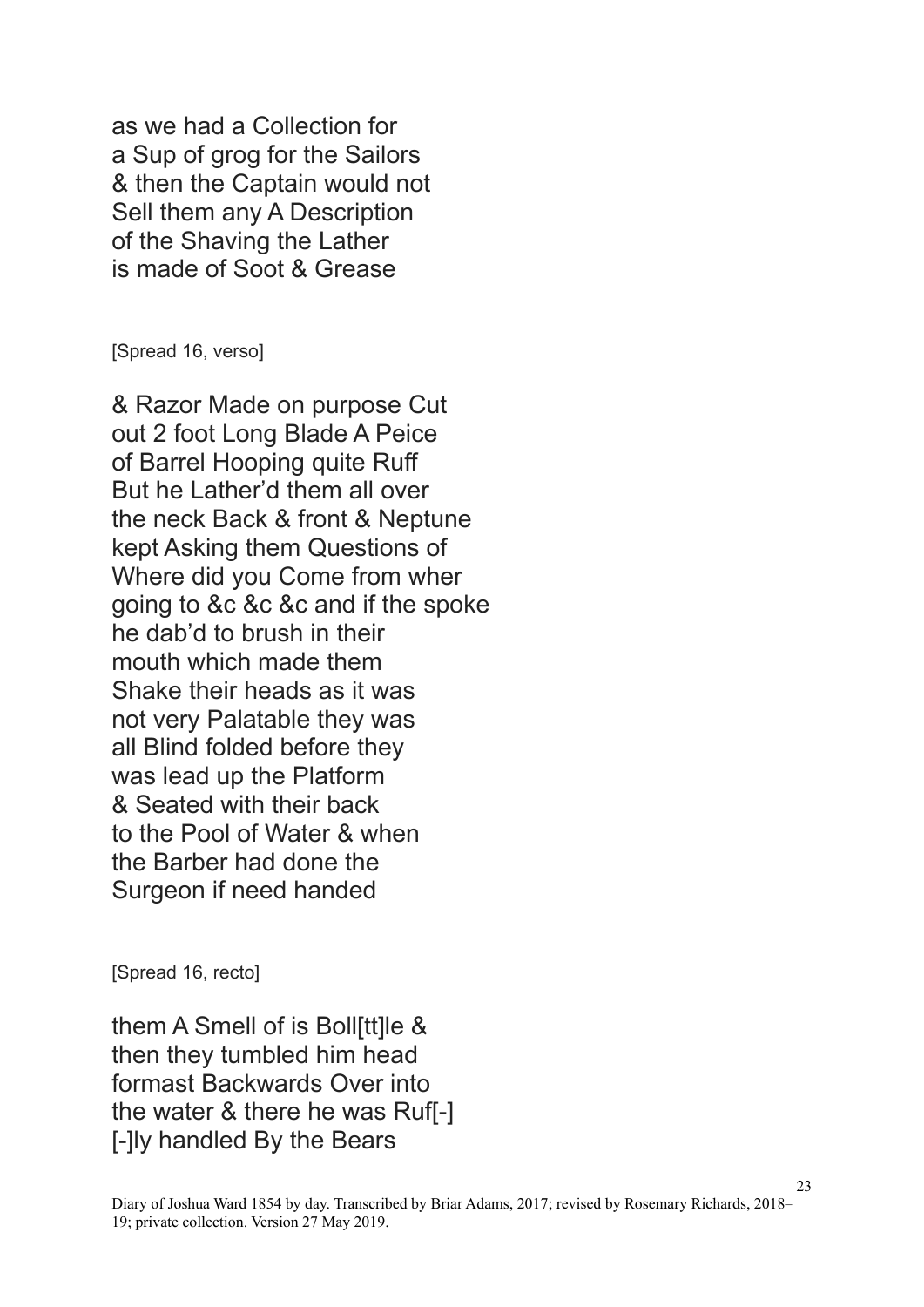until he made his Escape there was About A dozen Operated upon belonging the Ship and to finish all there was A regular Squander of Water But (no grog) upon all within Reach all Ended well

[\*] Sunday Sep<sup>r</sup> 3<sup>rd</sup> 54 [54<sup>th</sup>] day

Beautiful Morning our little girl, very unwell we had Service on deck and

[Spread 17, verso]

About A dozen of us had the Church Service Read & A Beau[-] [-]tiful Sermon out of the Volu[-] [-]me of Millers late Vicar of Hull Belonging to a Passe[-] [-]nger the wind more in our favour towards night

[\*] Monday Sep<sup>r</sup> 4<sup>th</sup> 55 [55<sup>th</sup>] day

Beautiful day fair wind going about 6 Knots an hour our little girl not so well again we have Applied Another Mustard Plaister to her Chest which gave her Ease it is Inflamation in the Chest she is very much Steepd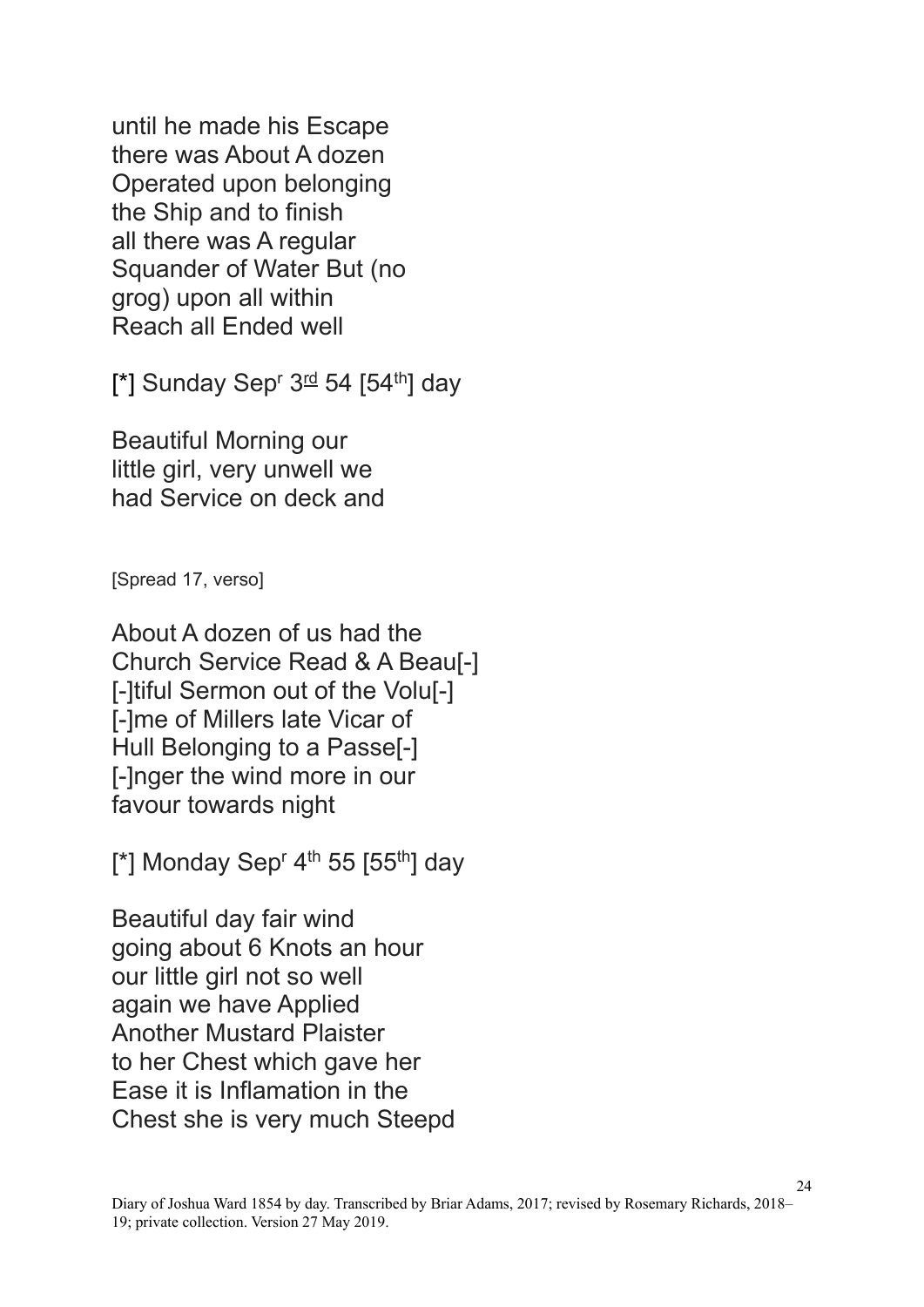[Spread 17, recto]

[\*] Teusday Sep<sup>r</sup> 5<sup>th</sup> 55 [56<sup>th</sup>] day

fine Morning good fair Breeze & our dear girl much **Better** 

[Week 9 at sea, Wednesday 6 – Tuesday 12 September 1854, Days 57–63]

[\*] Wednesday Sep  $6<sup>th</sup> 56$  [57<sup>th</sup>] day Out

fine Morning fair wind Our dear Girl Continues better A danish Brigg Came ACross our boughs this Morning But having no English on Board we Could not Speak to one Another But Shew'd Each Longitude & Latitude us 33 – 31 them 26 – 31 we having been greatly Abusd with the Passengers Cook

[Spread 18, verso]

none Could Go to him without being Cursed & Sworn at he was A great Blackgaurd So A Party got up A Petition to the Captain Complaining of is Abuse & dirtiness and he Dismisd him and put quite A reverse Carachter in is Place and it was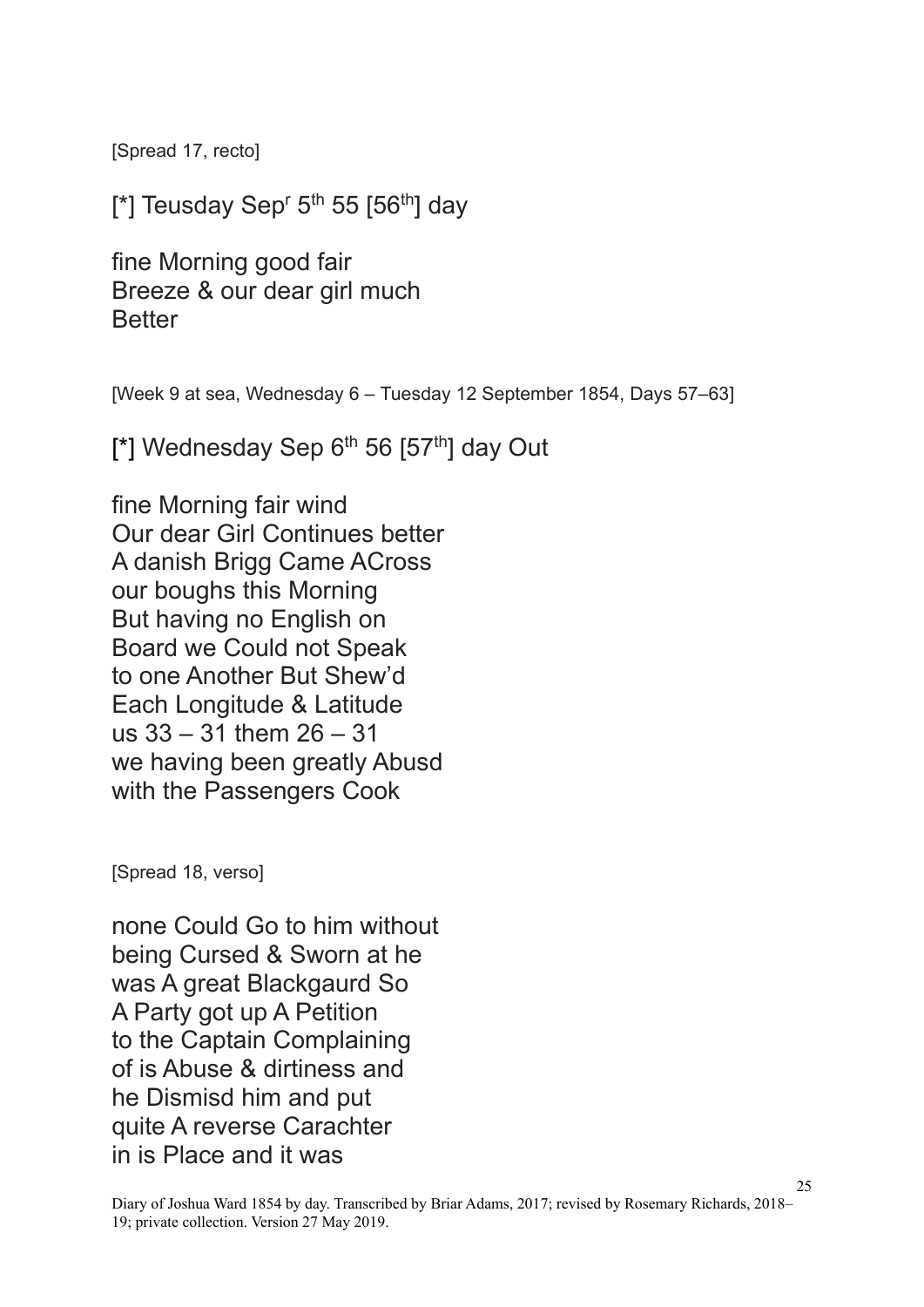as Pleasant to go now as it was unpleasant before

[\*] Thursday Sep<sup>r 7th</sup> 57 [58<sup>th</sup>] day

A fine Morning fair Wind going about 6 Knots

[\*] Friday Sep<sup>r 8th</sup> 58 [59<sup>th</sup>] day

fine Weather all well

[Spread 18, recto]

[\*] Saturday Sep<sup>r gth</sup>  $[60<sup>th</sup>$  day]

fine Morning all well doing about 8 Knots

 $[$ \*] Sunday Sep<sup>r</sup> 10<sup>th</sup> 60 [61<sup>st</sup>] day

A fine Morning Near A Calm off St Helena the Place where Napoleon Breath'd is Last Saw 4 Ships at A distance Supos'd to be Nor St Helena

 $\lceil$ \*] Monday Sep<sup>r</sup> 11<sup>th</sup> 61<sup>st</sup> [62<sup>nd</sup>] day out

A Strong wind & very Ruf in the night all well wind against us

[\*] Teusday Sep<sup>r</sup> 12<sup>th</sup> 62<sup>nd</sup> [63<sup>rd</sup>] day

fine day all well wind fairer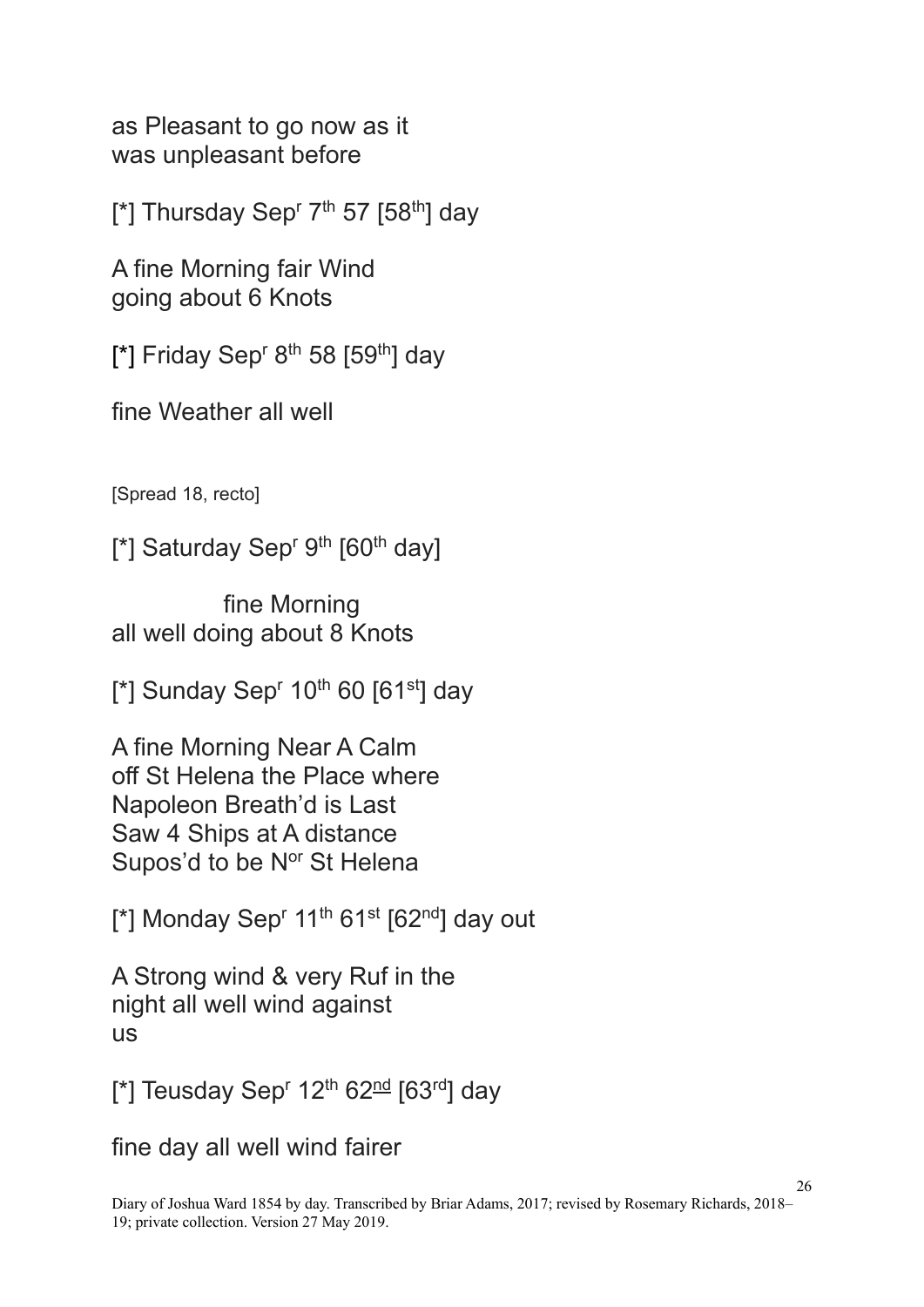[Week 10 at sea, Wednesday 13 – Tuesday 19 September 1854, Days 64–70]

[\*] Wedensday Sep<sup>r</sup> 13<sup>th</sup> 63<sup>rd</sup> [64<sup>th</sup>] day

A fine day all well fair wind Making 6½ Knots

[\*] Thursday Sep<sup>r</sup> 14<sup>th</sup> 64<sup>th</sup> [65<sup>th</sup>] day

fine Morning all well

[Spread 19, verso]

we are told we shall be out of the Tropics to day it is very Hot & are 9300 from Melbourne Yet

 $[^*]$  Friday Sep<sup>r</sup> 15<sup>th</sup> 65  $[66^{th}]$  day

A Strong Breeze very going from 8 to 12 Knots during the day & Night Rolling & Pitching very Much & had to Take in Part of the Sails there is very little Sleep so Much noise with the Pots & Pans &c A wet dul day

[\*] Saturday Sep<sup>r</sup> 16<sup>th</sup> [67<sup>th</sup> day]

Strong fair wind all much as yesterday all Bad head Aches for Sleep going between 10 or 11 Knots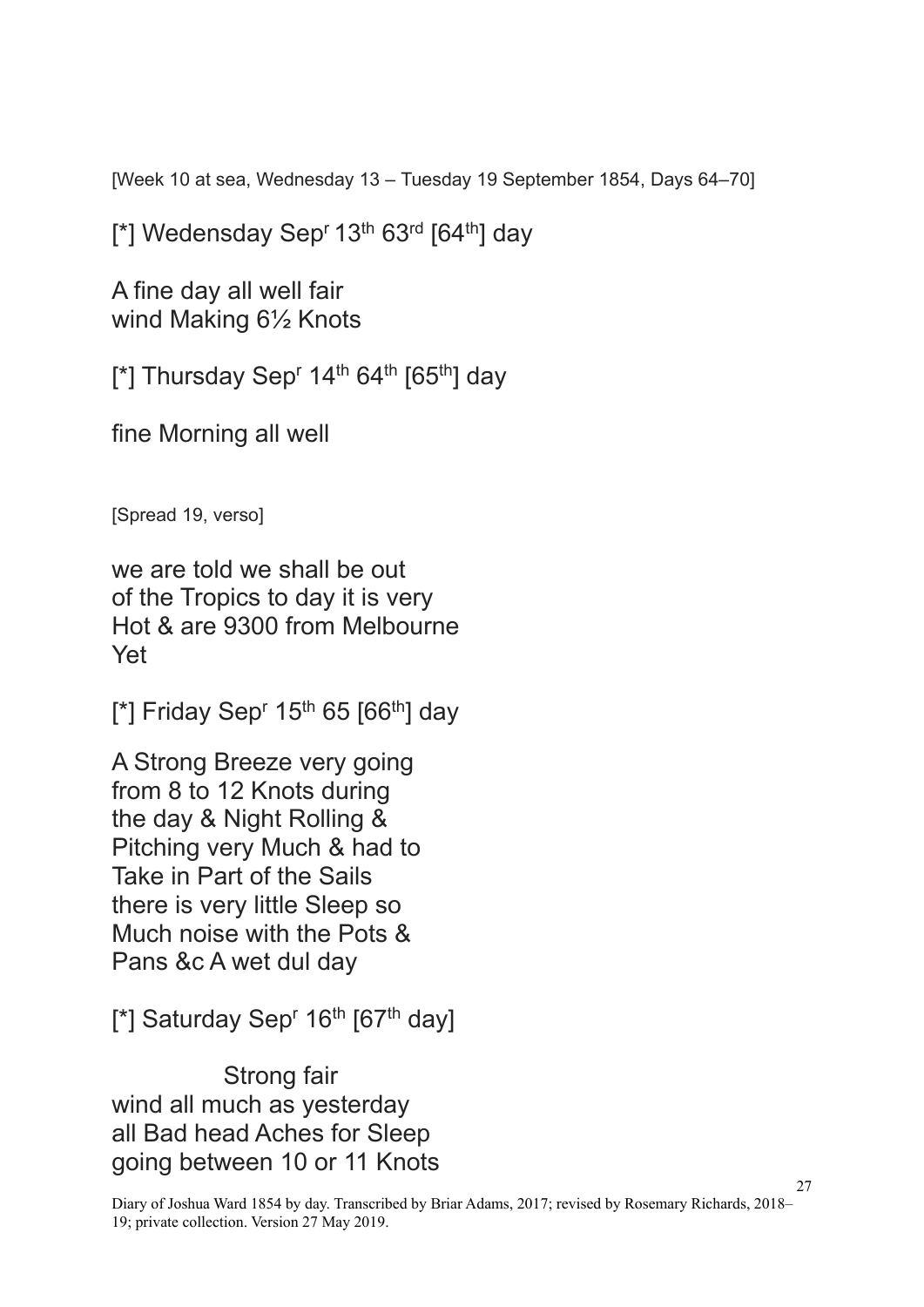[\*] Sunday [September  $17<sup>th</sup>$ , 68<sup>th</sup> day]

A dead Calm Rolling about Much with

[Spread 19, recto]

the Swell of the Sea all well

 $[^*]$  Monday Sep<sup>r</sup> 18<sup>th</sup> 68  $[69<sup>th</sup>]$  day Out

fine Weather Calm until about 4 OClock P. M going between 6 & 7 Knots all well

 $[$ \*] Teusday Sep<sup>r</sup> 19<sup>th</sup> 69  $[70^{th}]$  day out

Rather wet much Rain A[-] [-]bout 2 A. M all well

[Week 11 at sea, Wednesday 20 – Tuesday 26 September 1854, Days 71–77]

[\*] Wedensday Sep<sup>r</sup> 20<sup>th</sup> 70<sup>th</sup> [71<sup>st</sup>] day Out

A fine day all well no wind Rolling about with the Troubld Waters very much we are told we are off the river Plate this morning one of the Passengers hook'd with a fish hook A fine Cape Hern Bird as large as A duck But wings three times as Long But not fit to Eat they say Rolling very Much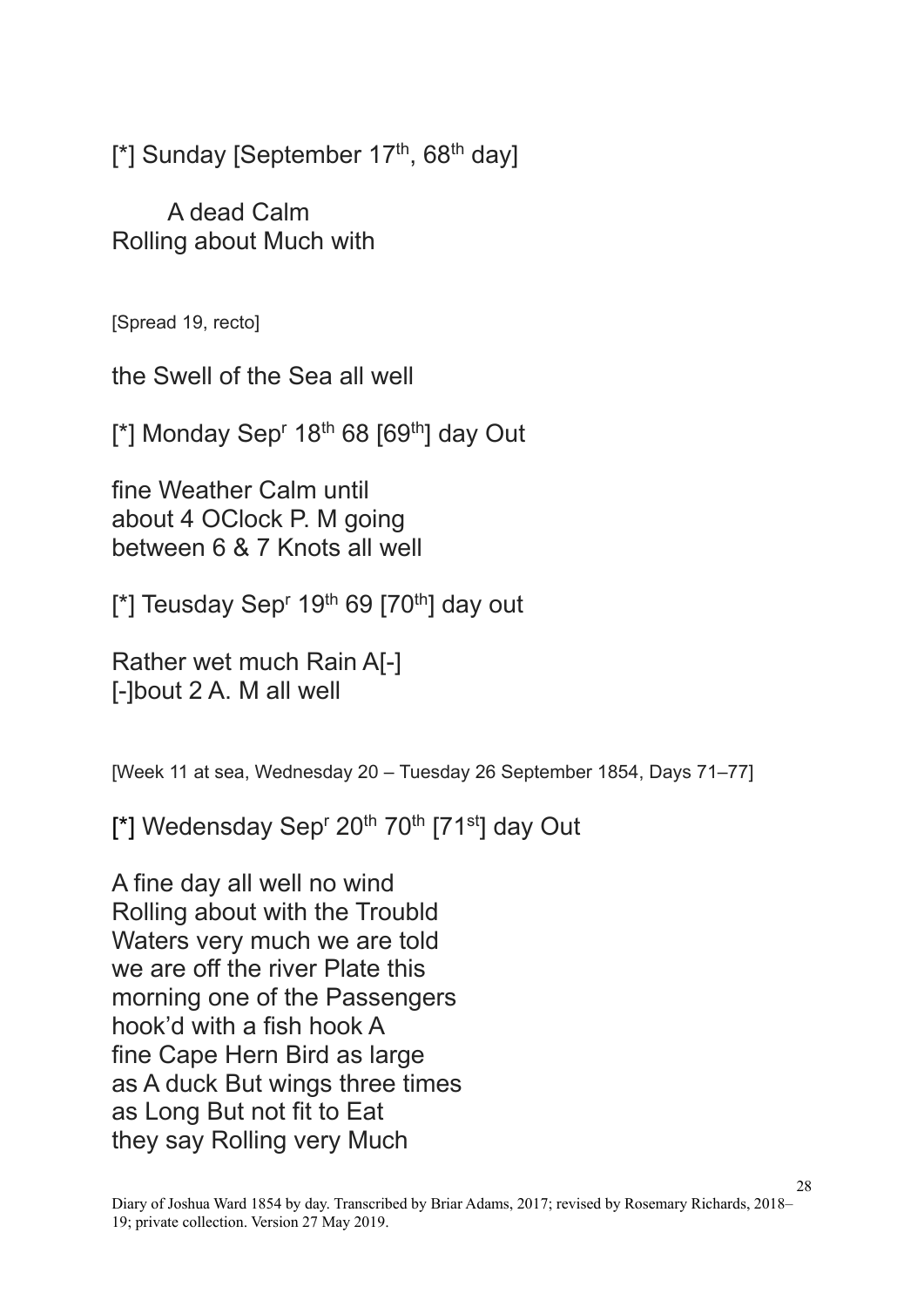[Spread 20, verso]

[\*] Thursday Sep<sup>r</sup> 21<sup>st</sup> 71<sup>st</sup> [72<sup>nd</sup>] day

A fine Morning all well & Strong fair wind wet at noon & Making 10½ Knots an hour

[\*] Friday Sep<sup>r</sup> 22<sup>nd</sup> 72<sup>nd</sup> [73<sup>rd</sup>] day out

A fine Morning all well going very well all day the same Party Caught Another Larger Bird Called Mollyhawk that measured from Tip to Tip of Each wing 7 foot as Large as our [/] goose

 $[$ \*] Saturday Sep<sup>r</sup> 23<sup>rd</sup> 73 [74<sup>th</sup>] day out

A fine Morning all well Ship very Steady Light wind the same Party Bob A Passenger next berth to us Caught 2 or 3 Cape Pegeons & gave us one & we had A nice Pegeon Pie to Tea and

[Spread 20, recto]

Such A Treat we have not had since we Left home (nor Perhaps wont have again as they are only 10/- A Couple here) going About 8 Knots during day

 $[$ \*] Sunday Sep<sup>r</sup> 24<sup>th</sup> 74  $[75<sup>th</sup>]$  day Out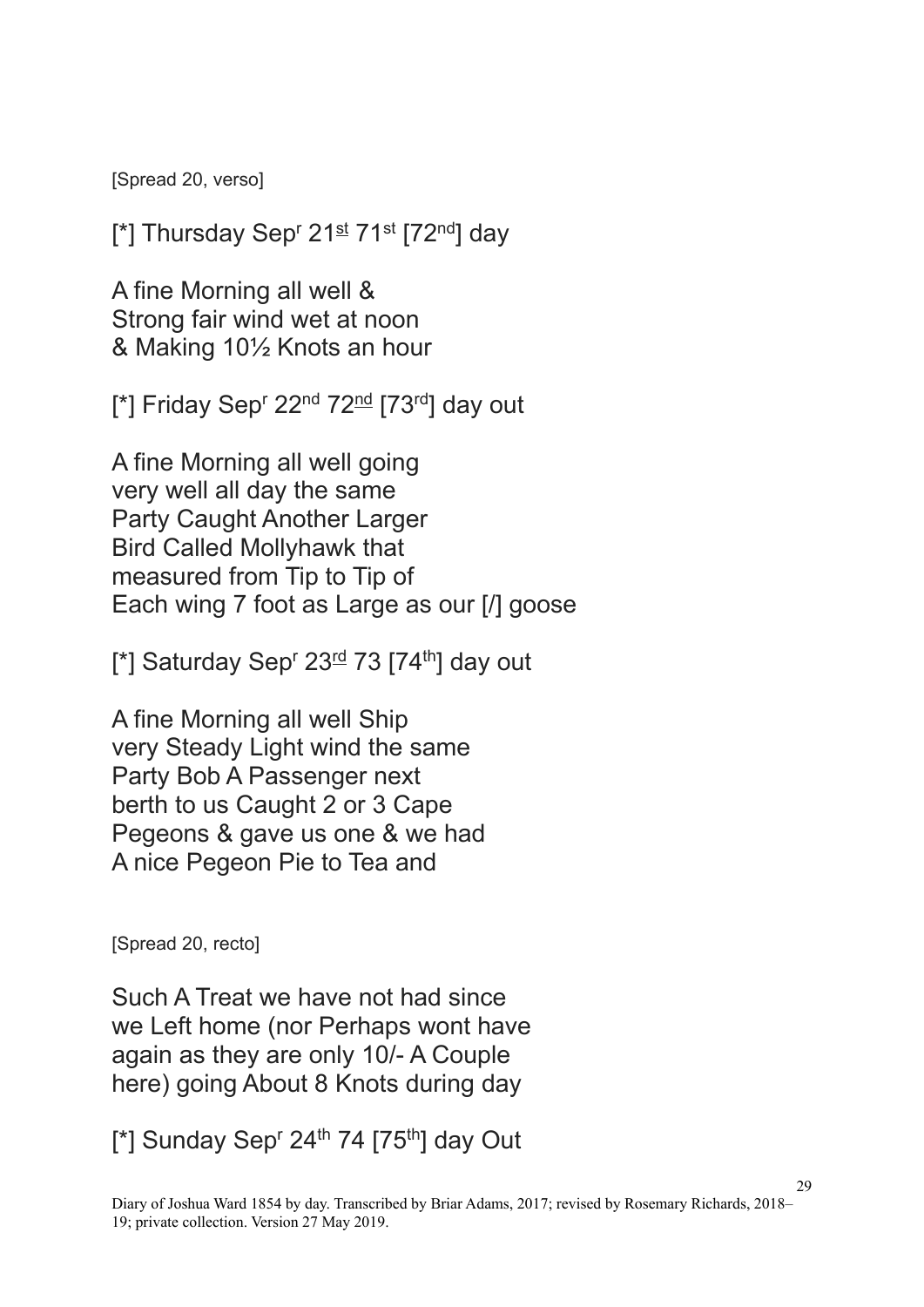A fine Morning but very Cold all day going about 7 or 8 Knots But Towards night 10½ Knots

 $[$ \*] Monday Sep<sup>r</sup> 25<sup>th</sup> 75  $[76$ <sup>th</sup>] day Out

A very fine Cold Morning A Shout About 5 O Clock A. M. of Land in Sight & I got up to see it A Baren Island Called (Goffs) Between South America & Africa very small Saw A Ship at A Distance

[\*] Teusday Sep<sup>r</sup> 26<sup>th</sup> 76<sup>th</sup> [77<sup>th</sup>] day Out

A very Boisterous night and

[Spread 21, verso]

very Strong wind not much Sleep Knocking About so very much the Waves dashing Over us very much Several Parties falling on deck A M<sup>r</sup> Davey Fell & Cut is face very much & hurt him severly

[Week 12 at sea, Wednesday 27 September – Tuesday 3 October 1854, Days 78– 84]

 $[^*]$  Wedensday Sep<sup>r</sup> 27<sup>th</sup> 77  $[78^{th}]$  day

A very Boisterous day worse than Yesterday if that Can

Diary of Joshua Ward 1854 by day. Transcribed by Briar Adams, 2017; revised by Rosemary Richards, 2018– 19; private collection. Version 27 May 2019.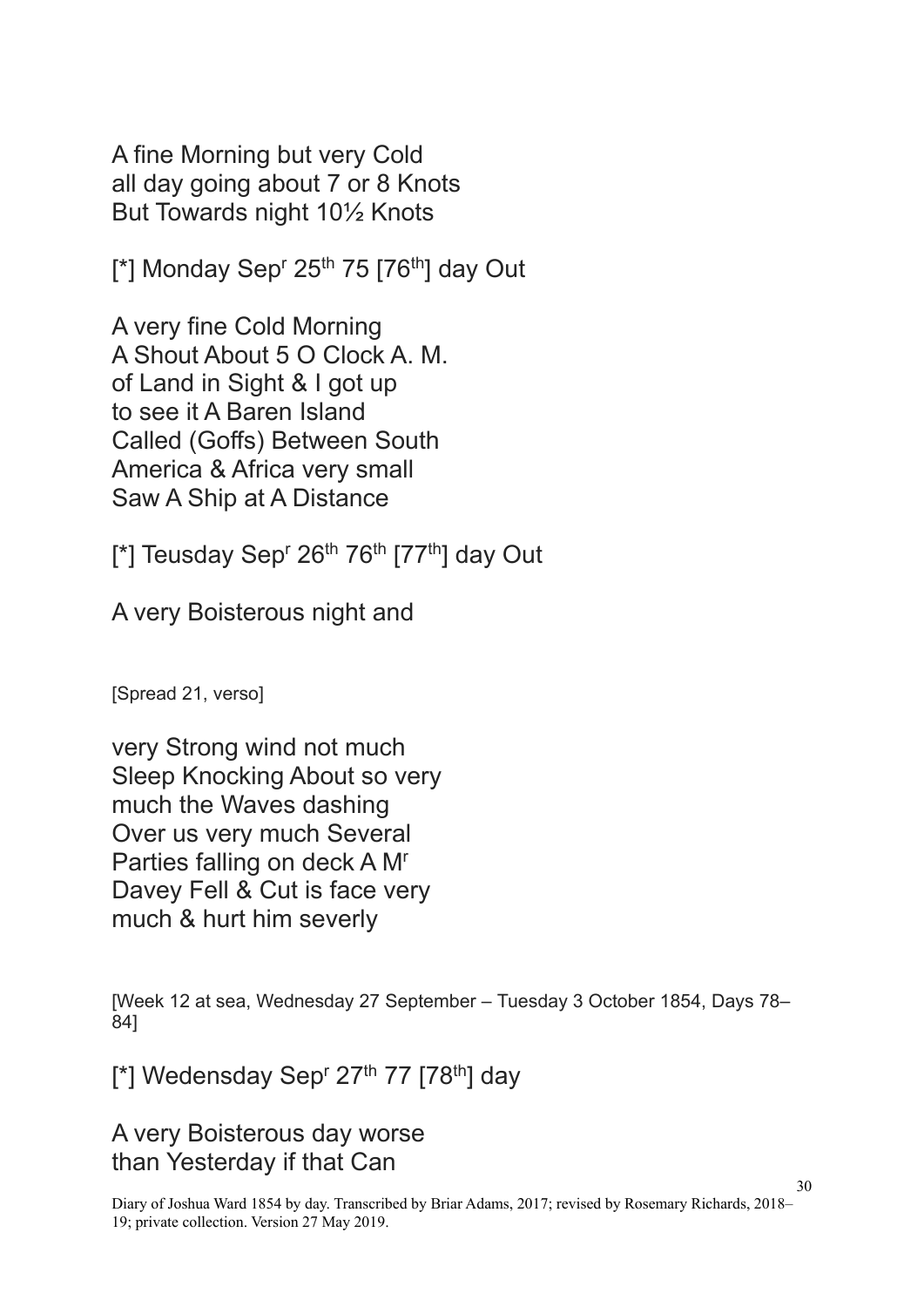be having to take in Most of the Sails going About 8 or 9 Knots

 $[*]$  Thursday [28 September; 79<sup>th</sup> day]

same as yesterday Rolling &c as Bad as Ever

[\*] Friday 29<sup>th</sup> [September] 79<sup>th</sup> [80<sup>th</sup>] day Out

Same as Yesterday all well

[Spread 21, recto]

to day we have only 2 Oz of Butter Served out to Each being half of our Allowance and there is no more on the Ship & we have had no fish for two weeks or ought in its Place But the fish is Rotton we Cannot Eat it

[ $*$ ] Saturday Sep<sup>r</sup> 30<sup>th</sup> 80 [81<sup>st</sup>] Day

A fine morning all well, not so Ruff Rolling much during the day Light wind not doing More than 4 Knots we have made 1375 Miles this week the Best weeks run by far

[\*] Sunday Oct<sup>r</sup> 1<sup>st</sup> 81<sup>st</sup> [82<sup>nd</sup>] day

A wet Morning all well we are now Clear of the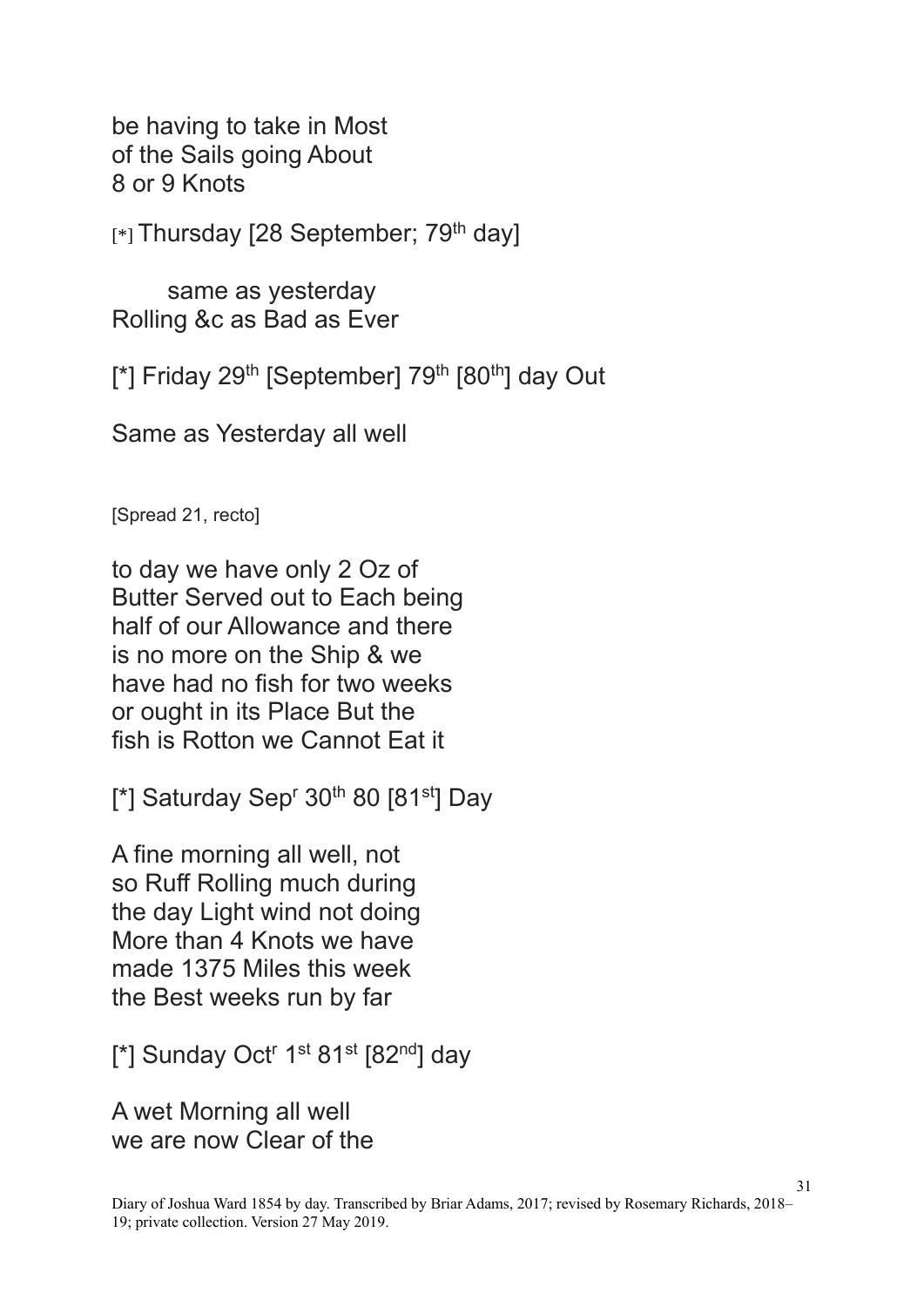Cape But some hundred of Miles wide of it

[Spread 22, verso; possibly something omitted here?]

And anything is right tha[-]t Comes first Thick Porridge Greuel or ought Else she Can Manage 1½ Buscuits as hard as they are with A little Dip or Ham the Hams as been Realy Beautiful & good we never Eat Better I am only sorry we did not Bring A Barrel of Flour with us as what they allow is nothing only A  $\frac{1}{4}$  lb Each a day we have rice Pud[-] [-]dings without Milk or sugar we have Kept uncommon good health Particularly Wife & Children who are all getting Quite fat wife never was so Stout in her Live or

[Spread 22, recto]

so well she says

[Week 13 at sea, Wednesday 4 – Tuesday 10 October 1854, Days 85–91]

 $[$ \*] Thursday Oct<sup>r</sup> 5<sup>th</sup> 85  $[86$ <sup>th</sup>] day Out

A fine day Sailing more Steady and rather warmer A Party went to the Captain to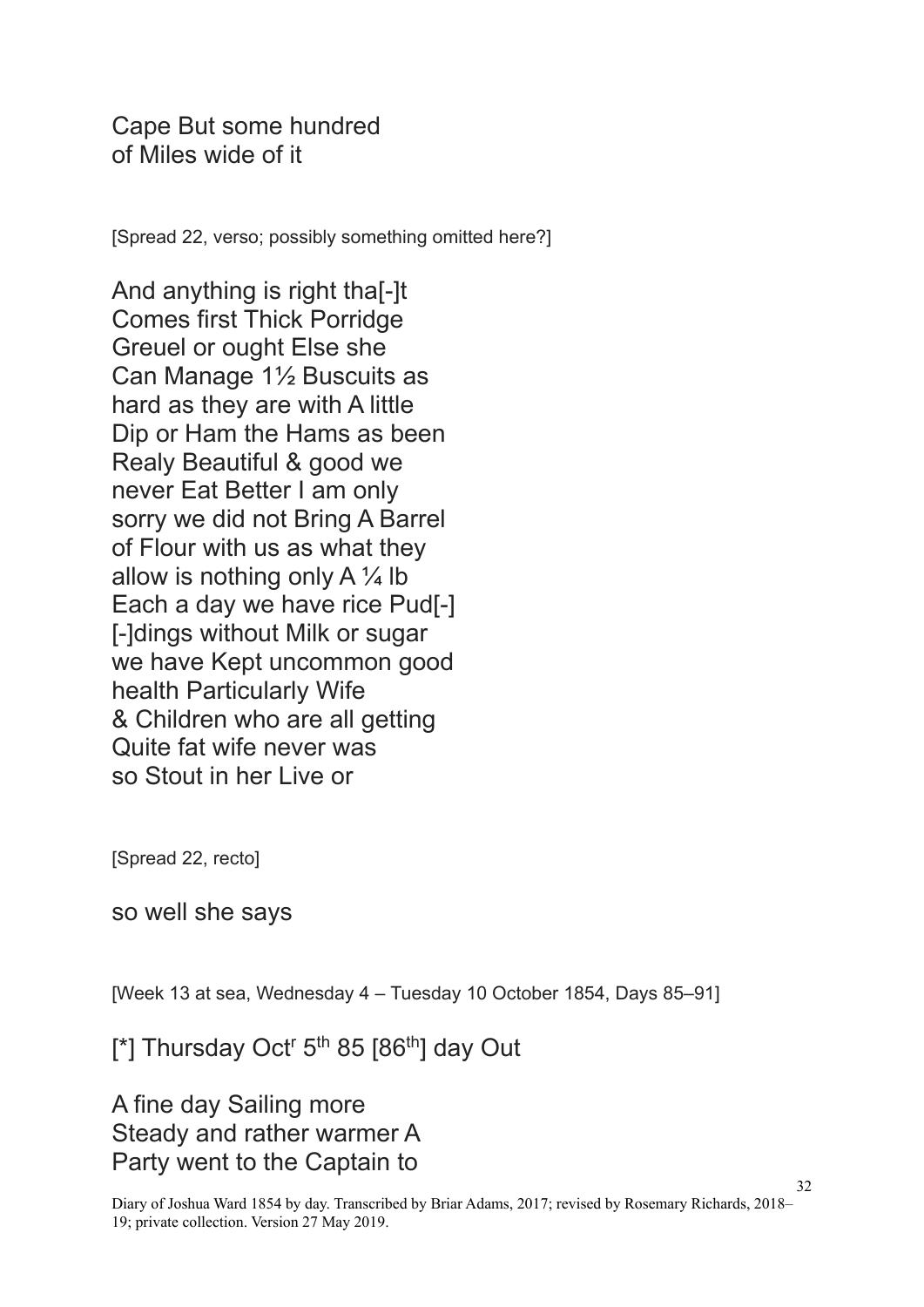day About the fish & Butter & having Meat in its Place & he Said we should have Meat in Place of Each the Cap[-] [-]tain says we are yet 4950 Miles of our Journeys End

 $[$ \*] Friday Oct<sup>r</sup> 6<sup>th</sup> 86  $[87<sup>th</sup>]$  day Out

A fine Morning being much Steadier in the night all well we have got Pork given in Place of fish but nothing for Butter yet going about 8 Knots

[Spread 23, verso]

Saturday Oct<sup>r</sup> 7<sup>th</sup> 87 [88<sup>th</sup>] day Out

A wet hazey Morning Near A Calm not making more tha[-]n 4 Knots Most of the Day but Much Better to wards Night

 $[$ \*] Sunday Oct<sup>r 8th</sup> 88  $[89<sup>th</sup>]$  day Out

A very Cold Snowing Morning going about 8 or 9 Knots all well No Service to day

 $[$ \*] Monday Oct<sup>r gth</sup> — 89  $[90<sup>th</sup>]$  day

A fine Cold morning I got up as usual a little after 5 OC[-] [-]lock at morning and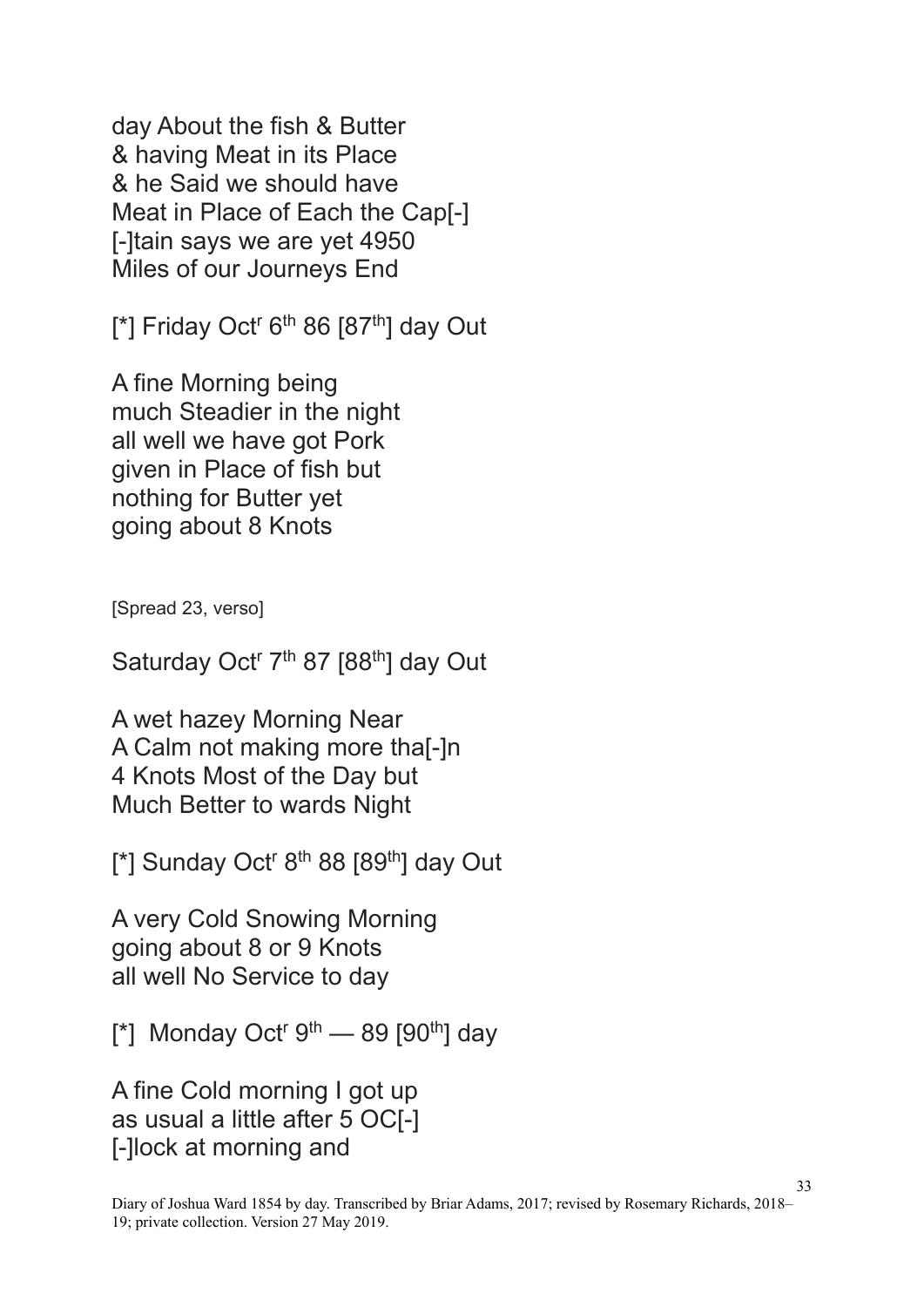made us A Cake or two to Breakfast Part Ground Rice Flour & Suet & then a Pie of the Preserved Meat & Cold Beef But it was not half Baked

[Spread 23, recto]

we Often Talk of what nice Comfortable dinners you will have Roast Stuff'd Veal &c &c &c while we have Hobsons Choice all Salt & very Hard Beef & Pork Besides being all Cook'd always Boil'd in Salt Water

[\*] Teusday Oct<sup>r gth</sup> [10<sup>th</sup>] 90 [91<sup>st</sup>] day Out

A Wet Stormy Morning going 9 to 10 Knots all very well

[Week 14 at sea, Wednesday 11 – Tuesday 17 October 1854, Days 92–98]

[\*] Wedensday Oct<sup>r</sup> 10<sup>th</sup> [11<sup>th</sup>] 91<sup>st</sup> [92<sup>nd</sup>] day

fine day fair wind 9 to 10 Knots all well the Lamp Oil is all done & they have got some Boulio Cans & are bur[-] [-]ning the fat from the Cooks Gally in them for Lamps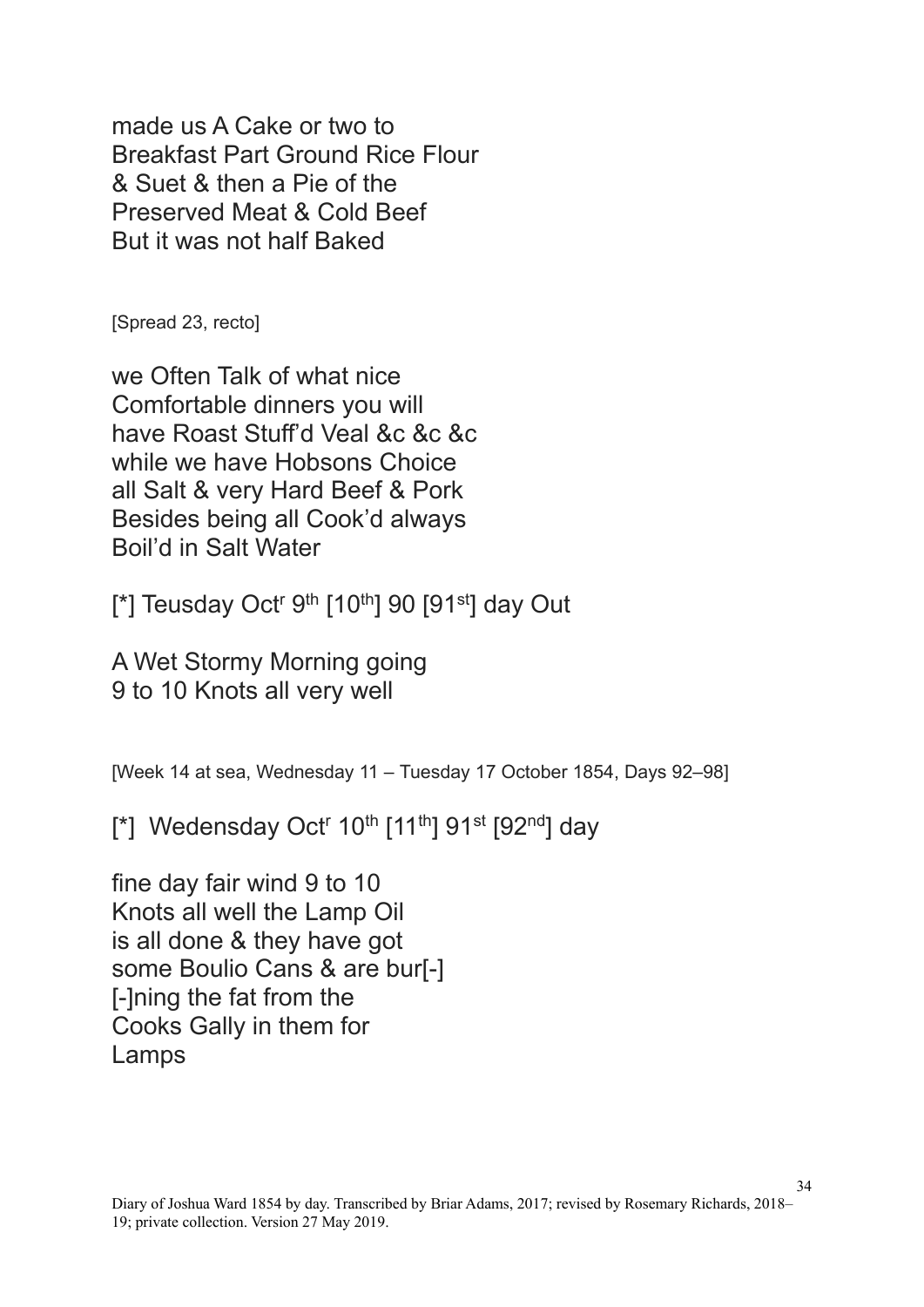[Spread 24, verso]

[\*] Thursday Oct<sup>r</sup> 11<sup>th</sup> [12<sup>th</sup>] 92<sup>nd</sup> [93<sup>rd</sup>] day

Same as Yesterday the same Person Caught 5 Martin birds like a Pegeon & we had a Couple with some ham made into a Pie for dinner Such a Din[-] [-]ner as we have not had since we Left home we are Told we are Just Passing St Pauls Island but not in Sight Mr King Artist you June & Mother will Remember him Took a Sketch of the Shaving Performance & as since made A Large Oil Painting ¾ Size & Just finish'd it & Put it up by Lottery to day for £10"10

[Spread 24, recto]

**Mate** and the  $3^{\text{rd}}$   $\wedge$  Won it we had nothing to do with it

[\*] Friday Oct<sup>r</sup> 12<sup>th</sup> [13<sup>th</sup>] 93<sup>rd</sup> [94<sup>th</sup>] day Out

fine day Sailing 9 or 10 Knots all well very Cold we got dou[-] [-]ble Allowance of Pork (1 lb Each) for fish But nothing for butter Toward night making 11½ Knots having Saild 500 Miles the Last two days I am told we are now 75 Degrees of Longitude about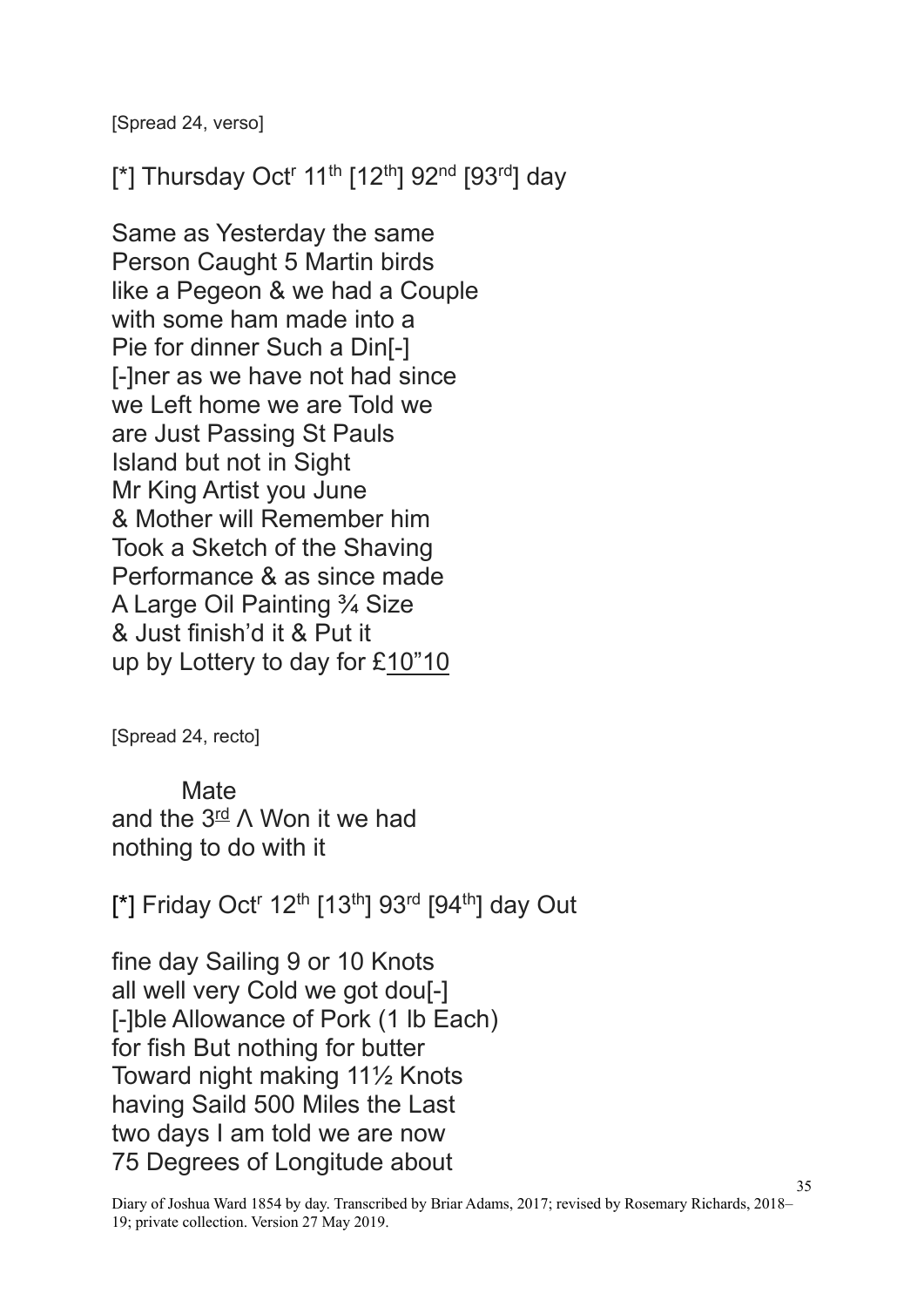2900 Miles of Melbourne yet

[\*] Saturday Oct<sup>r</sup> 13<sup>th</sup> [14<sup>th</sup>] 94 [95<sup>th</sup>] day Out

After much Rolling & Tossing about in the night we are all well going same as Yesterday

[\*] Sunday Oct<sup>r</sup> 14<sup>th</sup> [15<sup>th</sup>] 95 [96<sup>th</sup>] day

A fine Calm day we had A

[Spread 25, verso]

Treat to Tea I made us A Couple of Double Sweaters of Marmalade & very nice they said they was About ½ Past 6 OClock P. M the Dutch Woman our Next Neighbour was Confind of a fine Girl Both doing well after which we had Another treat of Rum & Tea which was first rate after being so long without

 $\lceil$ \*] Monday Oct<sup>r</sup> 15  $\lceil 16^{th} \rceil$  97<sup>th</sup> day Out

A very wet day I have Just got wet through with Calching rain water Mrs Phillips & baby doing very well all of us well going from 12 to 13 in the night

 $[$ \*] Teusday Oct<sup>r</sup> 16  $[17<sup>th</sup>]$  98 day Out

A wet Morning all as Yesterday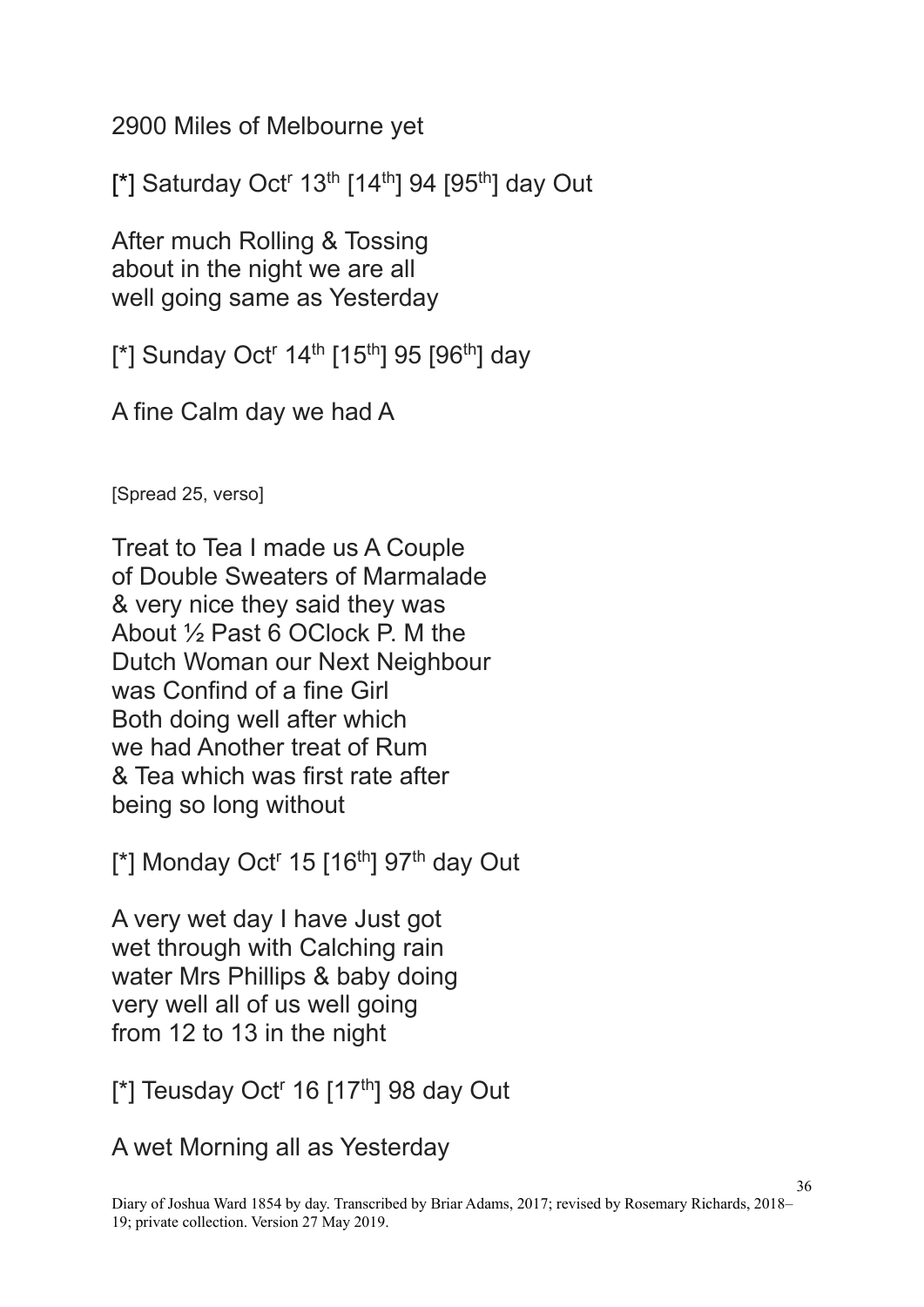[Spread 25, recto]

[Week 15 at sea, Wednesday 18 – Tuesday 24 October 1854, Days 99–105]

[\*] Wedensday Oct<sup>r</sup> 17<sup>th</sup> [18<sup>th</sup>] 99 day Out

A very Cold Morning Snow & hailing most of the day all well

[\*] Thursday Oct<sup>r</sup> 18<sup>th</sup> [19<sup>th</sup>] 100 day Out

A fine Cold Morning Going from until About 5 OClock P. M when the Wind Changed & Blew a Strong Gale Rent the Main Sail in two the Poor Sailors working hard Captain & Mate both on the main yard assisting to Reef the Split Sail & Order'd the Men at the weel (2 Lash'd) to let her go with the wind Rolling much & Waves Great Ones too Coming Over us all night very Stormy

 $[$ \*] Friday Oct<sup>r</sup> 19<sup>th</sup>  $[20<sup>th</sup>]$  101<sup>st</sup> day Out

Rather Better wind this Morning got into her Course again all

[Spread 26, verso]

right we are all very Poorly for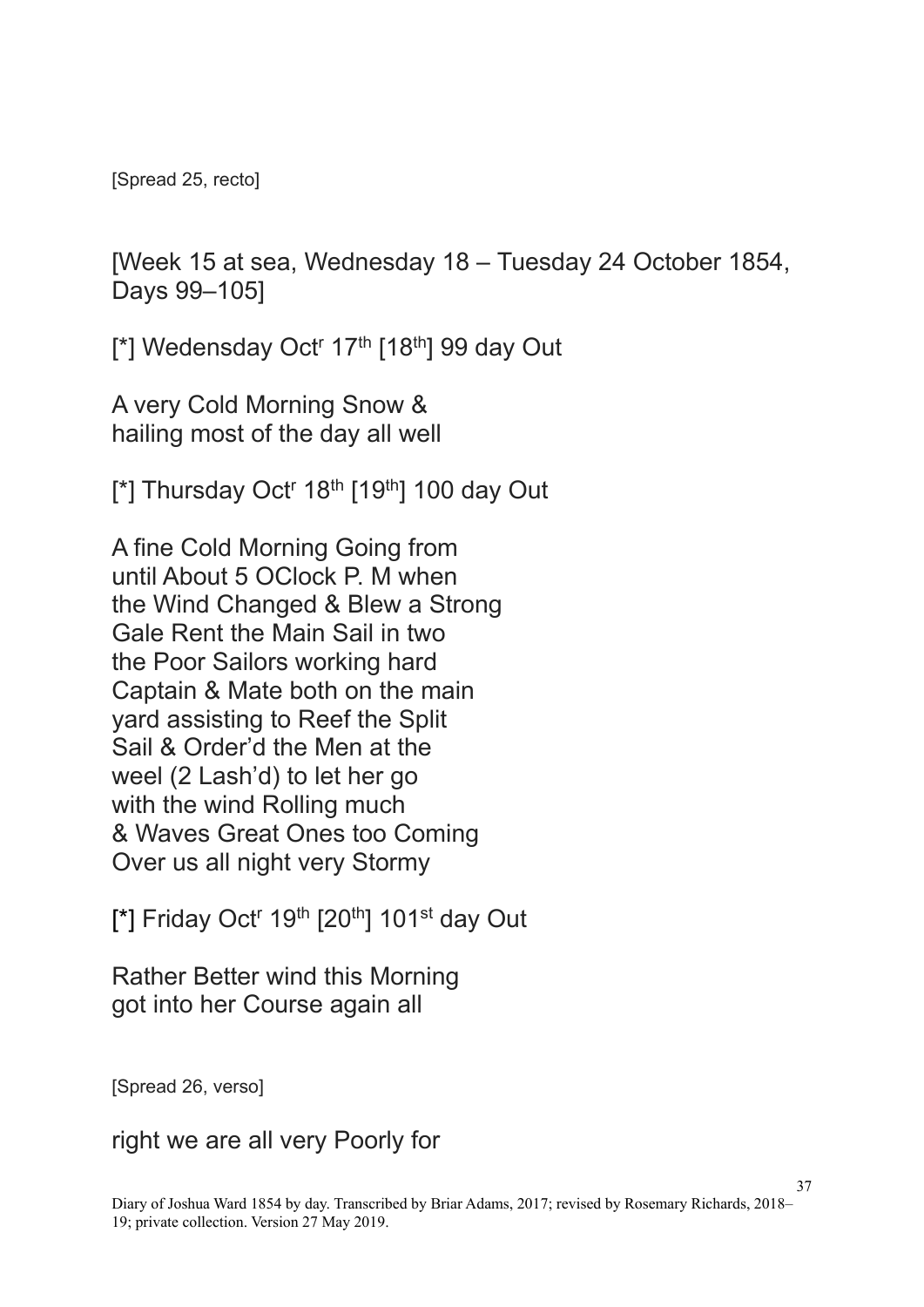want of Sleep

[\*] Saturday Oct<sup>r</sup> 20<sup>th</sup> [21<sup>st</sup>] 102<sup>nd</sup> day

Rather Calmer this Morning very much Fatigued for want of Sleep I Lashed myself in Bed for several was Pitch'd out the wet Comeing through on our Beds But some is A great deal worse our Neighbour Poor woman as had to be up with her Child Could not lay in be bed for wet All in bed Most of the day Mary had A fall Last Night & hurt herself & Joe fell on the deck too to day & Stund is head

[Spread 26, recto]

& got wet all Over with A wave & went to bed and was better to wards night & Played with A Party of 10 at Cards all Night there is a very deal of Card Playing &c

 $[$ \*] Sunday Oct<sup>r</sup> 21<sup>st</sup> [22<sup>nd</sup>] 103 day Out

A very wet Boisterous day Broke A Chain & Rope of the Main Mast Running 8 or 9 Knots Boil'd the Last Shank of Ham to Day & Made Pea Soup of it the Captain & first Mate have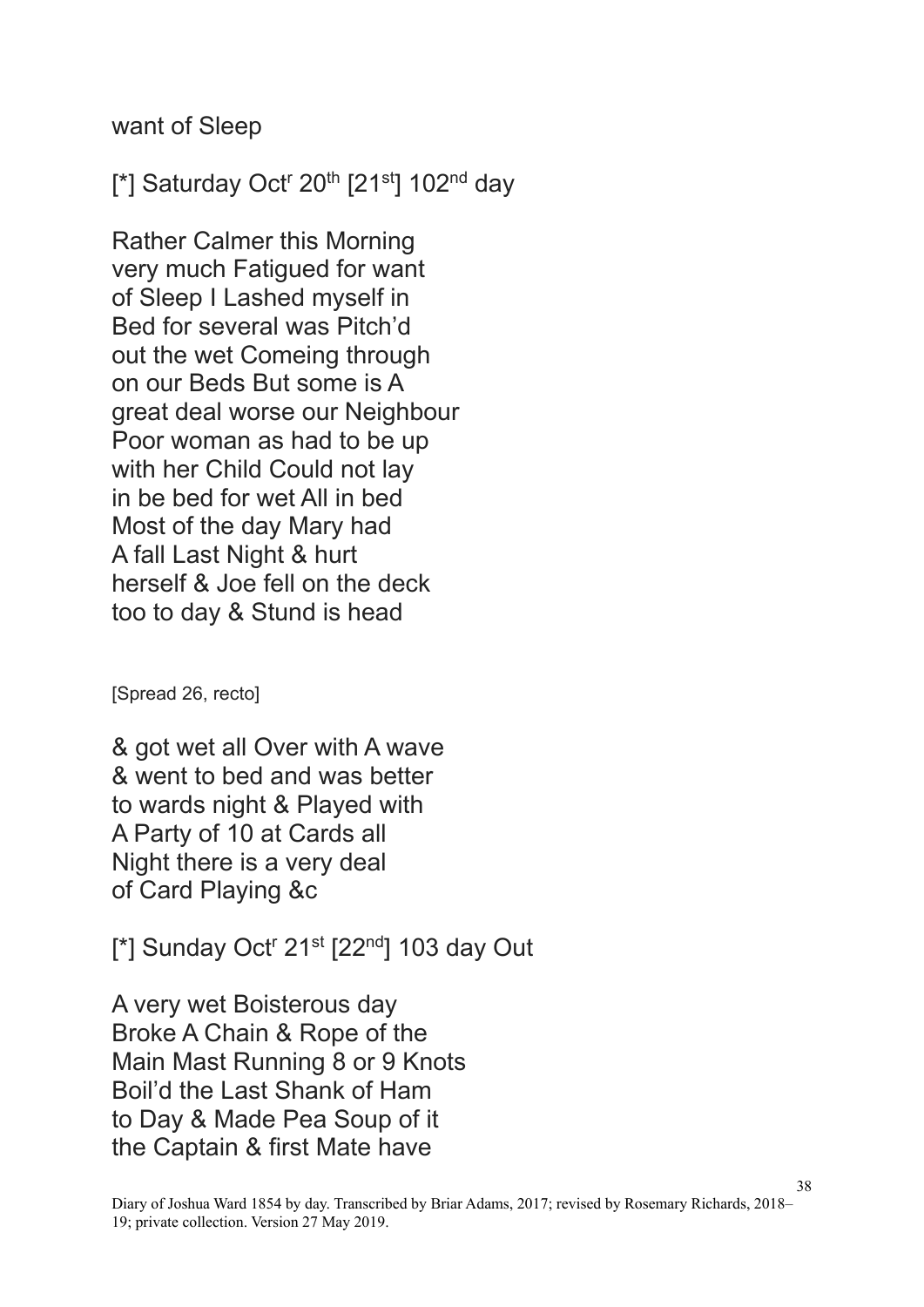A Quarrel to day About the Sailors the Purser Said that 14 or 16 them was Sufficient to man the Ship the Captain Came up hearing them talking Loud Sided with the Purser & the Mate said

[Spread 27, verso]

Something more to the Purser who as been A Captain of A Yankee Ship & the Captain Aimed A Blow at the Mate But Miss'd him But hit him the 2nd Time and he Immediatly Claim'd is dis[-] [-]charge & Certificate which I was told he got which all the Passengers are very sorry for as he was A very Civil and Attentive to his duties

[\*] Monday 104 day Oct<sup>r</sup> 22<sup>nd</sup> [23<sup>rd</sup>] / 54

A very wet Morning after a Stormy night all well the Sugar is done & we have got Coffee in its Place to day for the week

 $[$ \*] Teusday 106-  $[105<sup>th</sup>]$  day Oct 24<sup>th</sup>

A fine Morning dead Calm up About 5 OClock as usual Roasting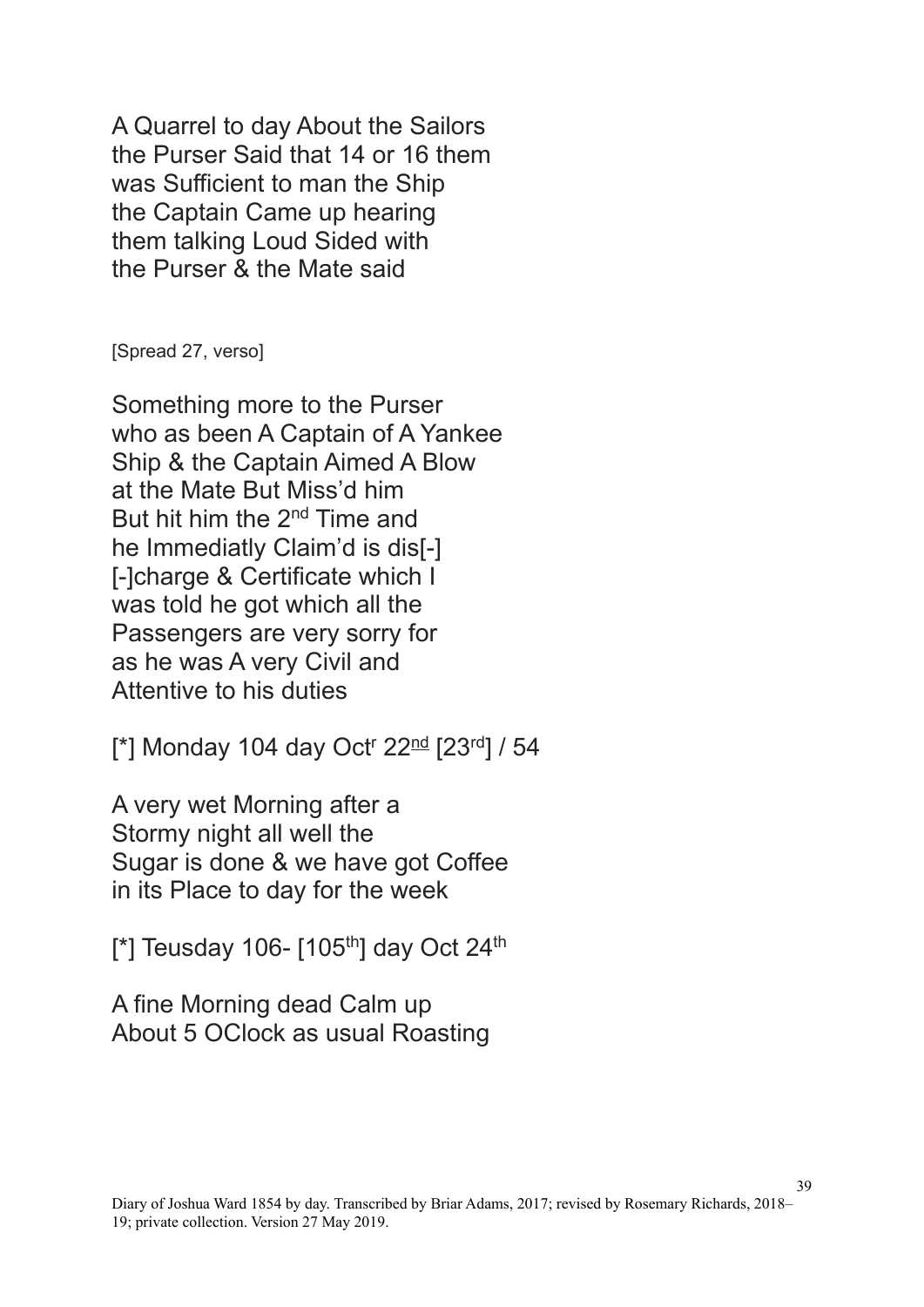[Spread 27, recto]

Coffee & Baking Cakes for the Breakfast A good wind about 8 OClock the first mate on duty this Morning they have Settled their Differences Amicably we are told going 10 Knots

[Week 16 at sea, Wednesday 25 – Tuesday 31 October 1854, Days 106–112]

[\*] Wedensday Oct<sup>r</sup> 25<sup>th</sup> 106 day

A fine Morning after a Steady night o Sailing all very well

[\*] Thursday Oct<sup>r</sup> 26<sup>th</sup> 107 day

A fine But very Cold Morning all well But most of us get[-] [-]ting very thin with the lean fair Coffee or Tea without Either Sugar or Cream. Buscuit without Butter & Salt Hard Beef we Cannot Eat it A Ship in sight

[\*] Friday Oct<sup>r</sup> 27<sup>th</sup> 108 day

A Beautiful Morning A dead

[Spread 28, verso]

Calm Since 2 OClock in the Morning all well wishing for our Journey's End we are getting Coarser Buscuits now Maggotty we are About 730 Miles off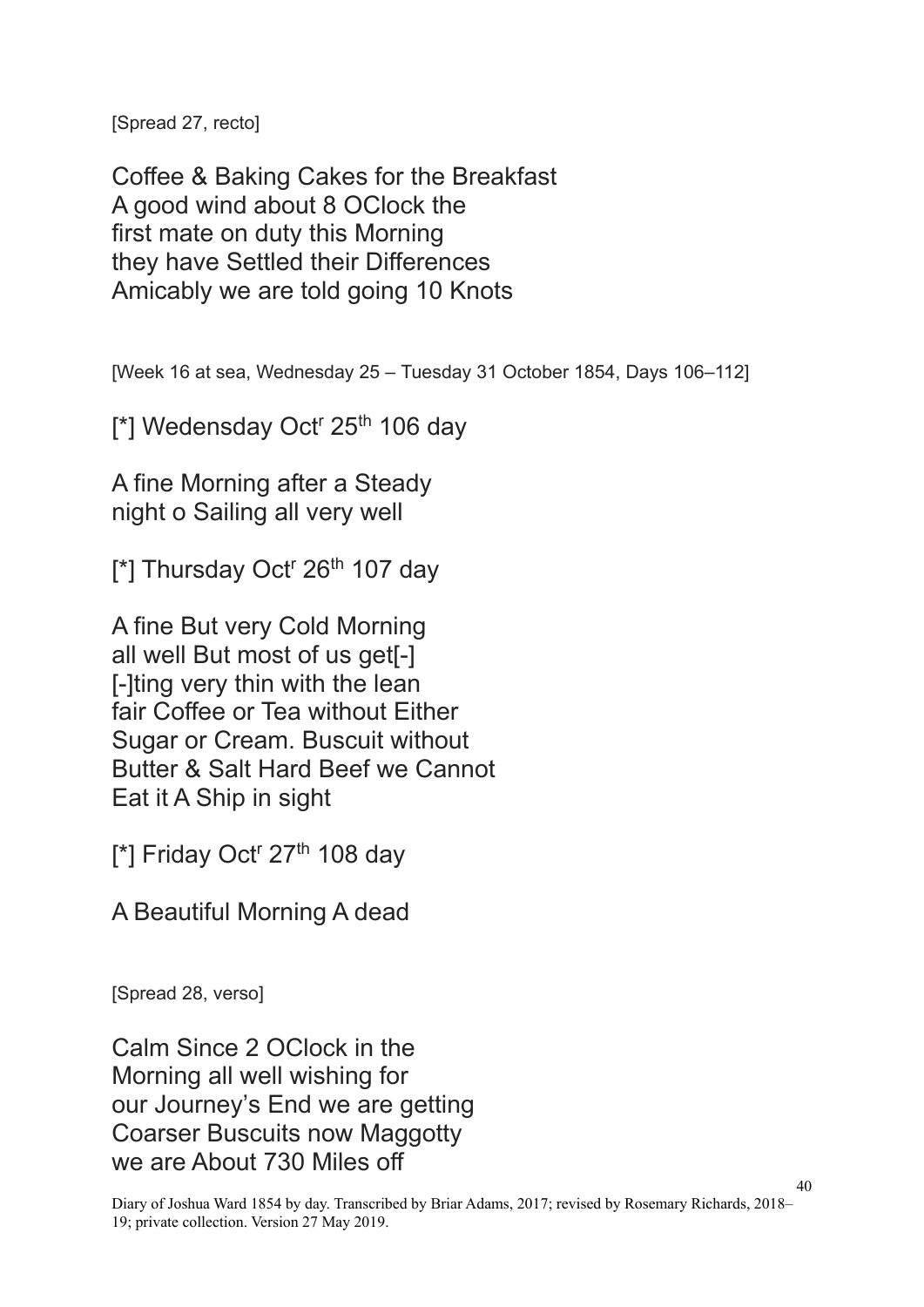yet I am told we have no Treacle or Vinegar M<sup>rs</sup> Kncockey had A Cat with her that was near dead & she asked someone to drown it for her & some of the Passengers say that as Caus'd the wind to Cease & I beleive some of them really thinks so

[\*] Saturday Oct<sup>r</sup> 28<sup>th</sup> 109 day

A fine Morning all well light wind only 3 or 4 Knots No Seuet to day & Flour is

[Spread 28, recto]

very Sour good wind about 4 OClock 8 or 9 Knots

 $[$ \*] Sunday Oct<sup>r</sup> 29<sup>th</sup> 110 day

A very fine day good wind Much Talk of our Joul-1 [-]rneys End Part Speculation in Betting getting the Anchor Ready I have made 4 Bets 10/ to 12/6 that we are Not in within 16 Weeks from Draw[-] [-]ing Anchor to Casting Anchor in Hobson's Bay Melbourne I won all 12/6 & got it too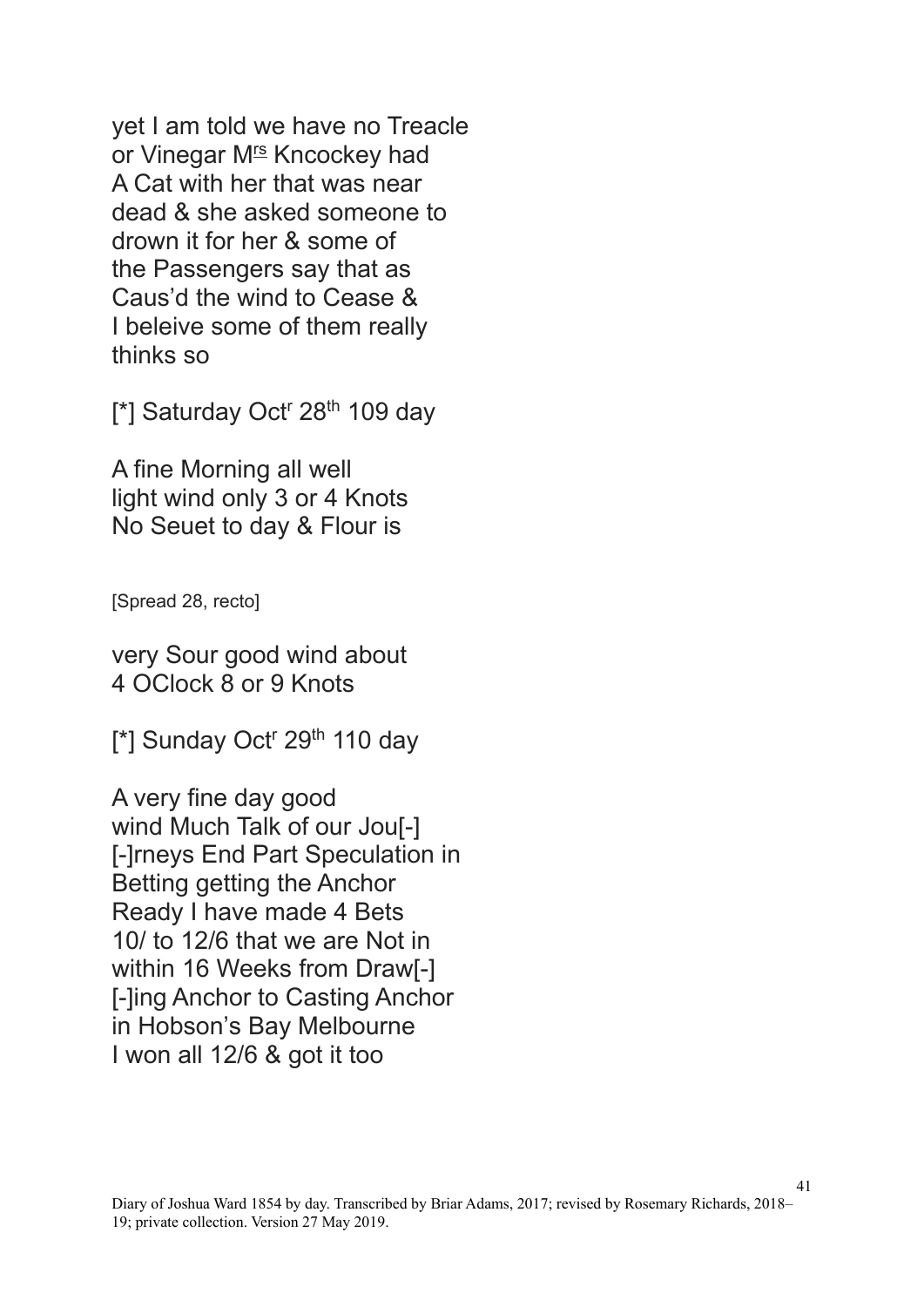[\*] Monday Oct<sup>r</sup> 30<sup>th</sup> 111 day

A fine Morning all well Near A Calm the Crew washing the Ship &c a sign that we are not far of our

[Spread 29, verso]

Journeys End four Ships in Sight Spoke the Arabian from Melbourne to India

[ $*$ ] Teusday Oct<sup>r</sup> 31<sup>st</sup> 112 day Out

After A Calm night we sight'd the Promis'd Land About 3O Clock A. M N' Calm all day

[Week 17 at sea, Wednesday 1 – Friday 3 November 1854, Days 113–115]

[\*] Nov<sup>r</sup> 1<sup>st</sup> Wedensday 112 day Out

A Nice But Contrary Breeze Continually Banking the Ship Passengers very Anxious to be Ashore Pulling Backwards & Forwards until Friday one OClock in morning Night we had the Pleasure of Shiping A Pilot A very nice Man who Said he would have us in by 8O Oclock which he did and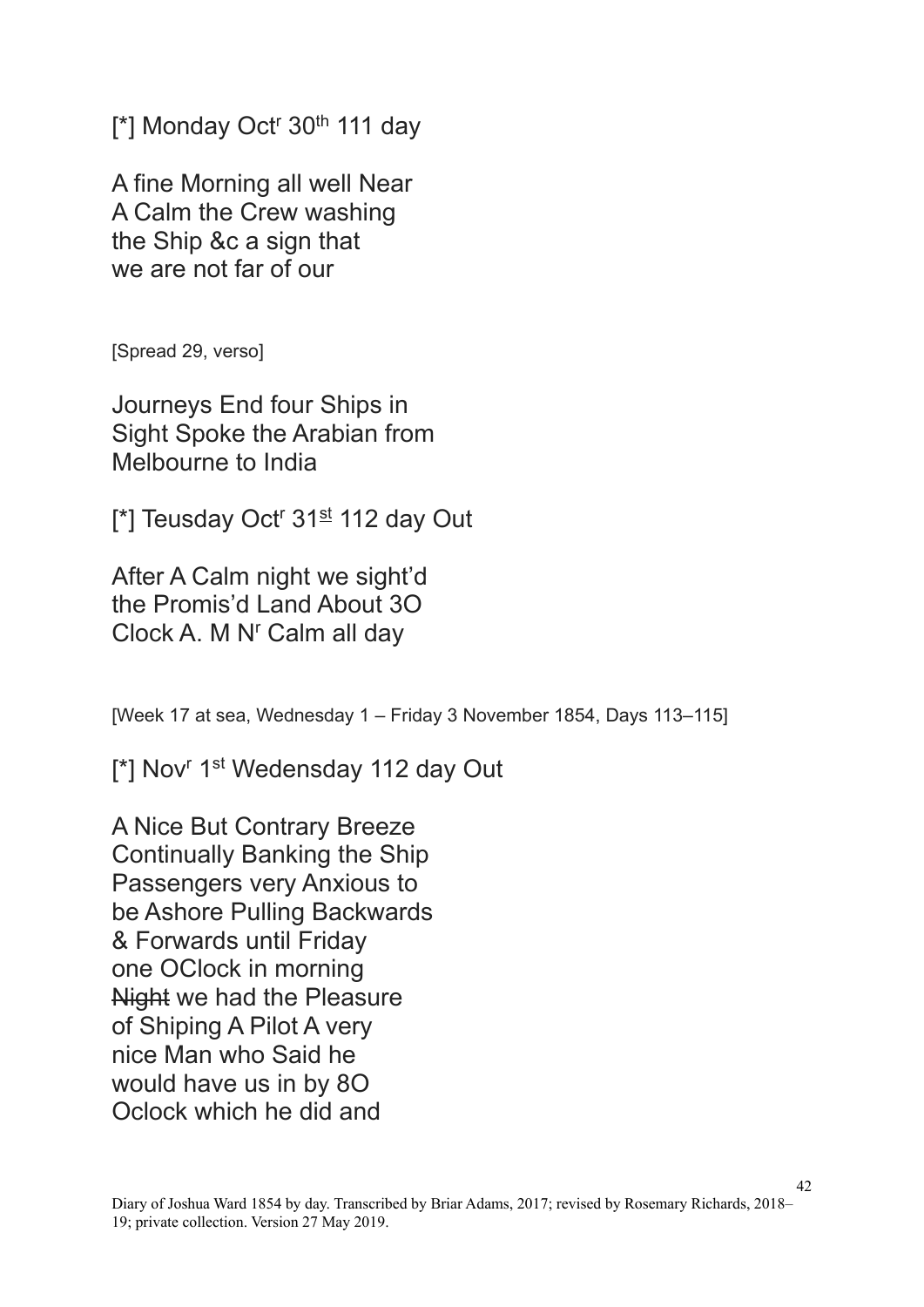[Spread 29, recto]

we Droped Anchor in Hobsons Bay About One O Clock in the Afternoon Joe went on shore to Look for Tom & Eliza as we fully Expected them being Look[-] [-]ing out for us or M<sup>r</sup> Nichols But we had neither & Joe had to find Something out About them he was Told they had gone to the Diggings Tom & Eliza in Ser[-] [-]vice with some Surveyors at £150 for both of them A Year & Rations & Lodging and would not be down unitl Christmas the Middle of Summer  $21<sup>st</sup>$  Dec<sup>r</sup> being the Longest Day & 21<sup>st</sup> June the **Shortest** 

[Spread 30, verso]

we got Orders be Ready in the Morning by 6 O Clock for the Steamer to Land us But firs[-]t we got the Examining Doctor & Emegrations Officers to Examine us but they soon Past us & the Ship as there was no Particular Sickness on board they Asked if we had any Complaint to Make when Several Parties said yes & they took them dow[-]n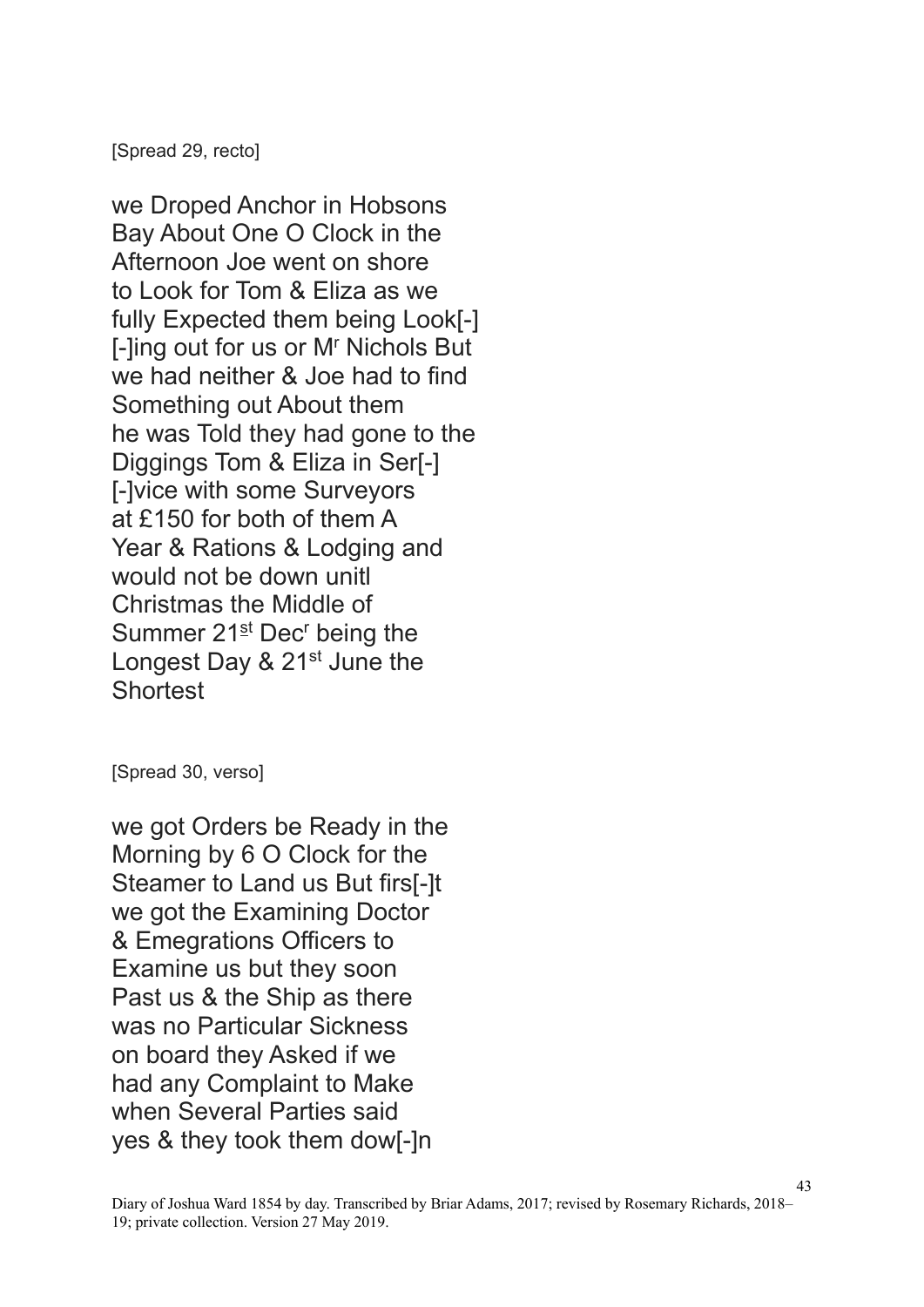and our names that did Complain of being Short of Water & Provisions and in the Afternoon Another Off[-] icer Came and Eventuly

[Spread 30, recto]

we agreed to Settled it for A Pound Each Person without going to any Law we all got the Pound Paid & Landed on Sat[-] [-]urday Noon & met Joe who was very down of the Place as he Could not find neither Toms Nor Nichols as he depend[-] [-]ed on Both of them But he found A friend from Leeds who Put us into A house such as it is free for a short time the Country is very good But in A very queer way Trade is very Bad And things very Disheartning to New Commers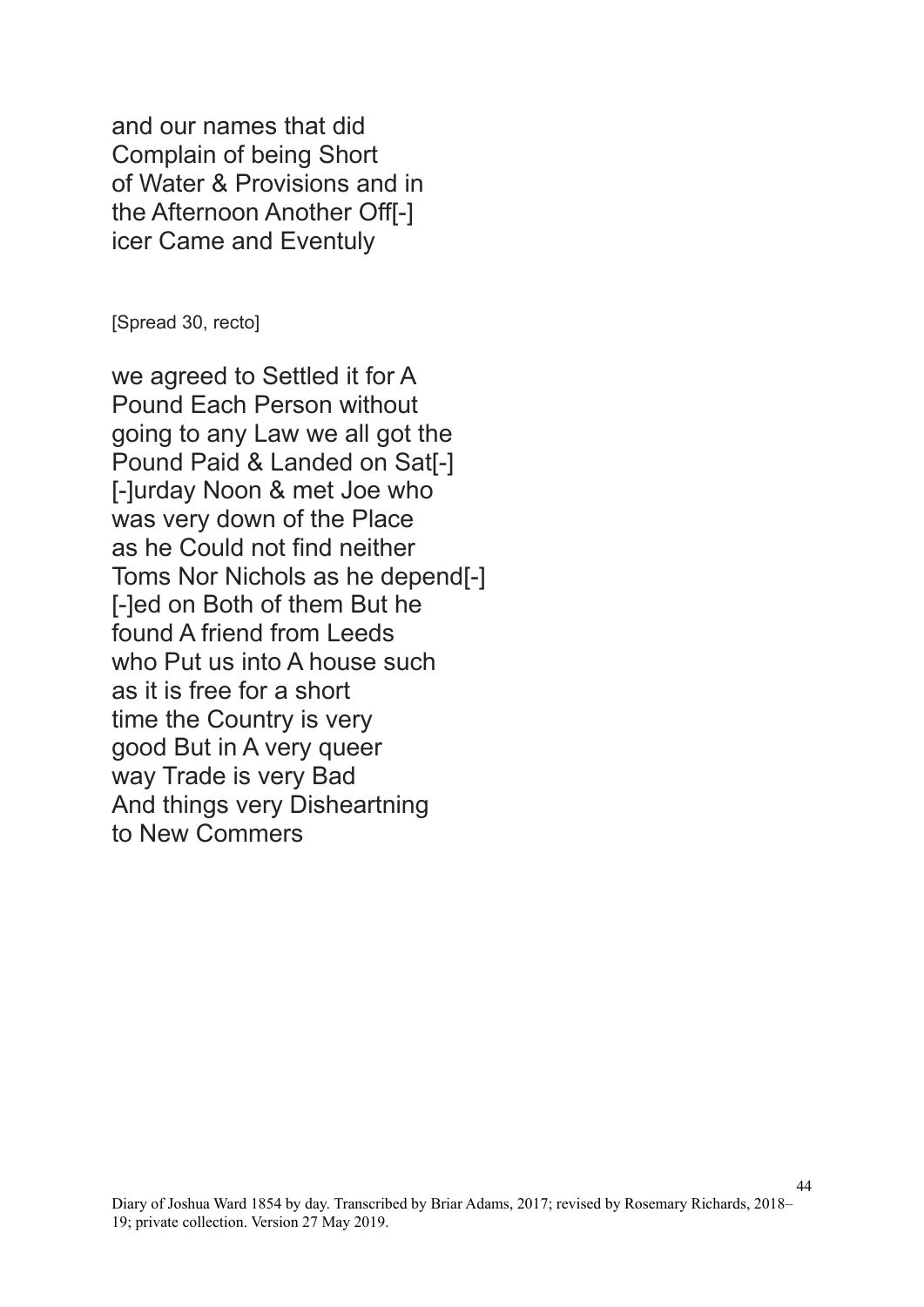[Weeks 1–4 in Melbourne, i.e. Saturday 4 – Wednesday 29 November 1854, summarised in the following letter]

[Spread 31, verso]

Emerald Hill

Melbourne Dear Mothers November 30<sup>th</sup>/54 Sisters & Brothers for I hope you will Shew this to all and that you all are well & hearty as we are Thank God which Scarce Can be Expected Considering what we have had to go through. Joe & Mary as not been so Fortunate But Both been very unwell with the Dysentry A Complaint that all are Subjected to first Coming out here

[Spread 31, recto]

Joe was Confin'd to is bed A Short time & had much Pain Cramp &c me & wife as had it Sometime but not to be Laid up from our work I begun Work on the Saturday After we Landed Just A week but not at what I Expected to get Situations are as bad  $\Lambda$  or worse than at home if they are worth ought for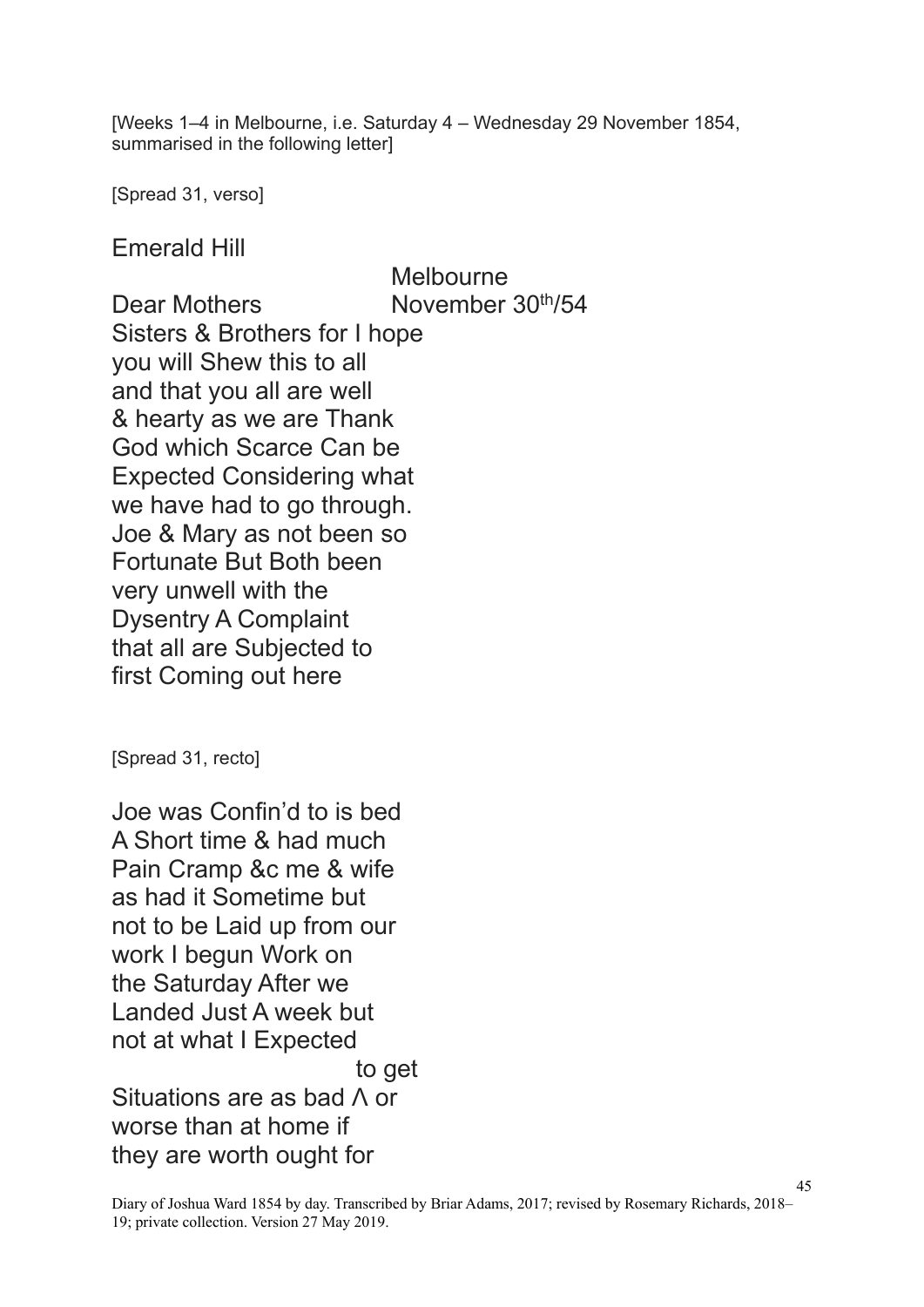when they are Advertised they run in all Derections to them I went after Sev[-] [-]eral But was told they

[Spread 32, verso]

had got Suplied & had had More than 100 Applicants why where One of Thisthwaites is they Advertis'd for A Store Keeper & he told me they had 157 Applied for it I am working on the Warfe at Coles Bruce & Nortons for 8/- Per Day which will Just About Keep us & thats all But Intend to get A better Job as soon as I Can as it is very heavy work there is nothing for Ease for A Work[-] [-]ing Man no Cranes all to lift by hand in the Burn[-]

[Spread 32, recto]

[-]ing Sun they take & throw the goods out of the Vessels Lighters from the Bay & Big Ships on the Landing Stage & if they are not ownd by 4 O Clock they are put into the Warehouse & Charg[-] [-]ed rent they Call Storage & heavy too they neither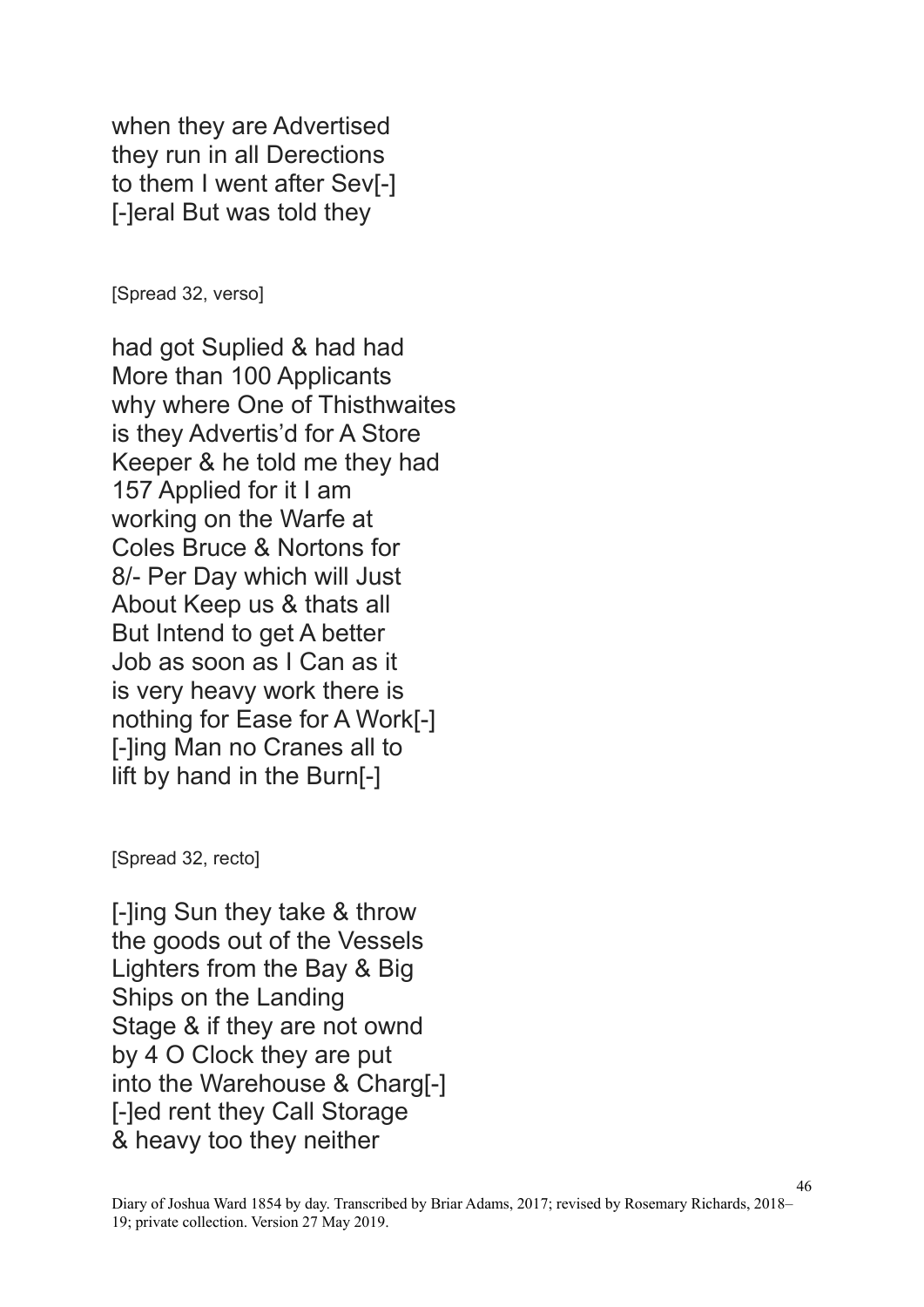Cart themselves nor Even help to Load Others if they ask us to give them A lift the forman finds fault with us it is very hard work & it took me Above An hour to walk

[Spread 33, verso]

night & Morning and I had to be there by Six O Clock Breakfast (Cold & Dinner too) at Seven & Dinner at One Tea or Supper when I got home to Pahran between 7 & 8 very ill Tired I was But we got notice last week that we was Either to Pay 10/- Per week or Leave within the week as for Paying the rent we Could not for Joe as not Earnd A Penny Yet But has got A Situation for both him & wife About 6 Miles

[Spread 33, recto]

of to day at £100 A Year for them both and found all to go too on Saturday So I have Took A bit of Land at 4/- A week & I have to Pay A 1/- A week for the ferry to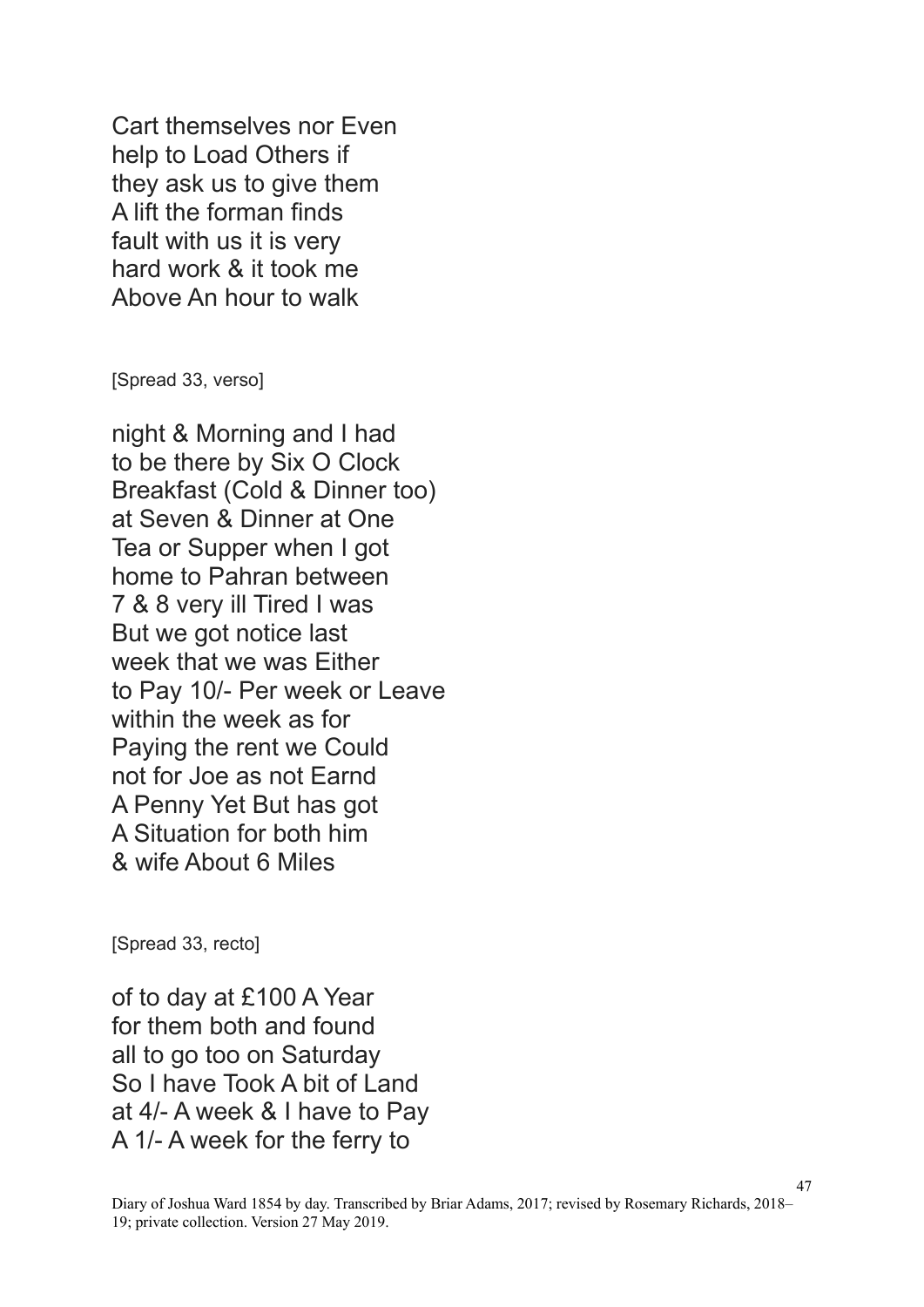it And Pitched our Tent Yesterday which with my days wage & Removing 10/ will last us £2-00 as much As I Shall Earn this week in the 5 days I got Some wood which is very dear here  $3<sup>d</sup>$  A foot  $\frac{1}{2}$  Inch & About 7 Inch wide I got Some Ruff Stuff and did it  $\Lambda$  as well as I Could I did (borded the Teloor)

[Spread 34, verso]

my Pig Cotes at home better & it Cost me 13/- in wood Alone & it is only 8 foot Square the Tent wife & Children are all Asleep and it is Raining ver[-]y fast but we are dry yet but the Tent is wet Through all Over But we are warm & hope we shant get Cold I do wish we had about 40 or 50 £ we Could get A nice house Either wood or Iron know they are so Cheap to What they have Been we are Jaming Land to Tom & Jane Holroyd who are both Very well But the Child the youngest (& all for the

[Spread 34, recto]

48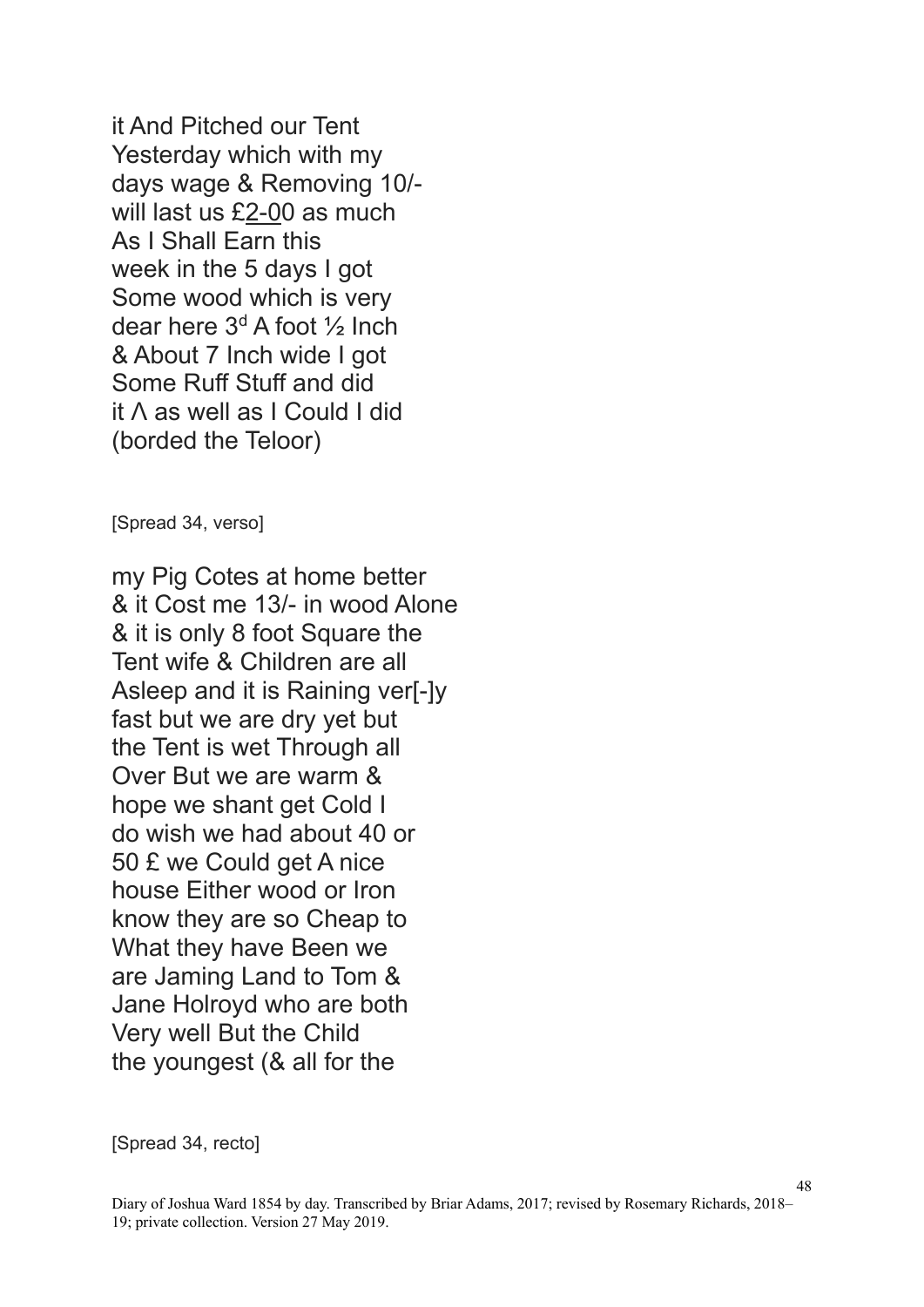Oldest is dead I understand Some time since) as got the Hooping Cough But is better than it was Tom as been out of work About A Month but begun Yesterday again we both like the Country very well if we Could Save any money But the time as gone by wages are only half what they was two years ago then was the time to make Money I wish we had been here then But we are here now & Can only do our best Some People thinks things will Mend soon I hope they

## [Spread 35, verso]

will & very soon two with me Joe as got A letter from Tom & Eliza & they say they never got our letter & did not know we had Come until this week A Man told them and they wanted Joe & Mary to go up to them if they had not Engag'd this Place But as they have Engag'd it they will not see them untill they Come home at Christmas right Middle of Summer here their time will be up then what they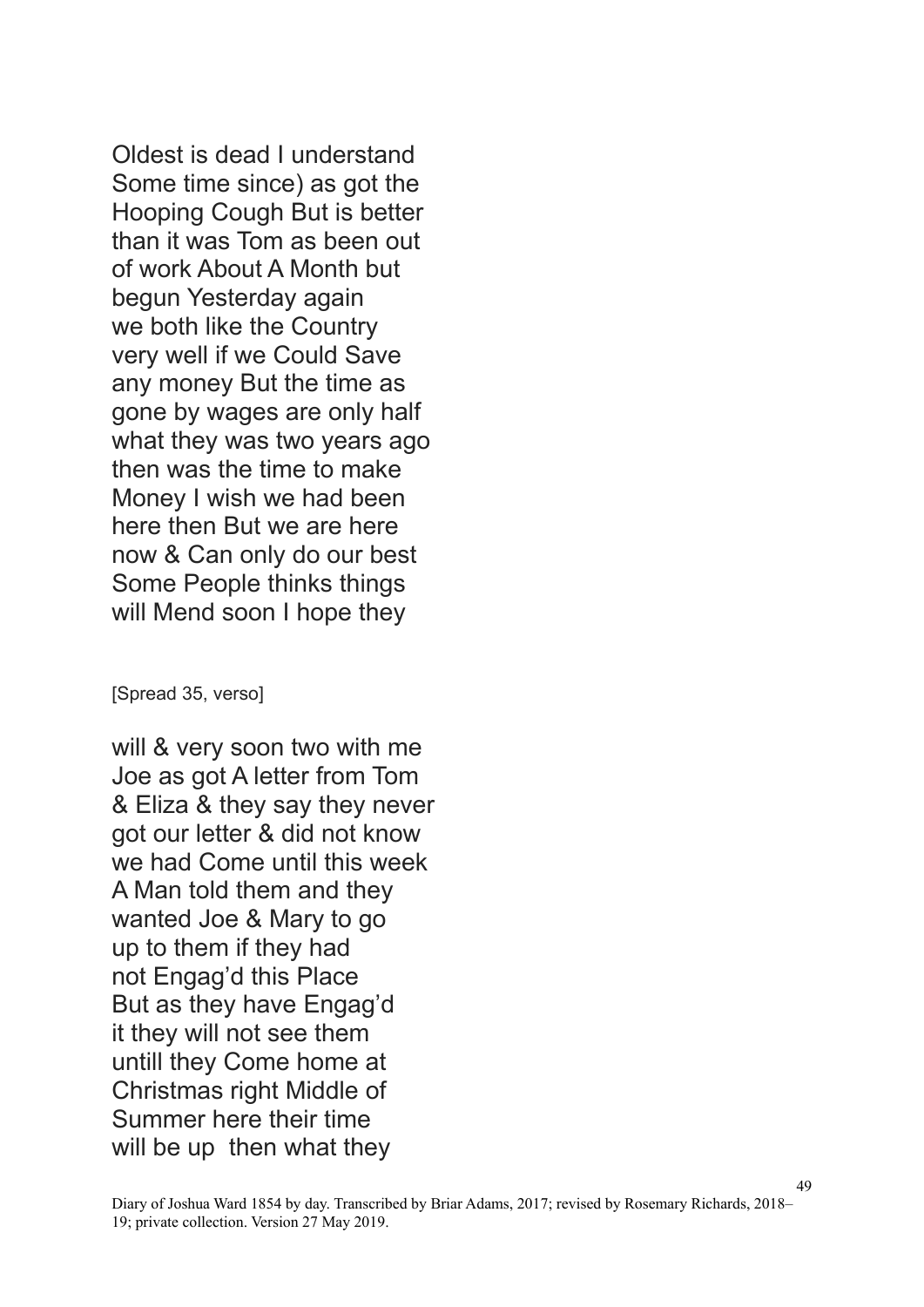Agreed for I do not know there is much more I Can

[Spread 35, recto]

Say to you at Present and it is Midnight & I am very Sleepy & must go to bed & be up by 4 OClock to finish the Other End of the Book Log I think it very Shabby of you all in not Either writing or Even Sending us A Paper & you might have both written & Sent 2 or 3 letters & Papers as there as been 3 or 4 Mails Left you & got here Since we left you but But as they Say out of Sight out of But thank God it is not so with me or any of us

[Spread 36, verso]

we think of you Many A time when we are Ruff[-] [-]ing it making A Stick fire And Blowing at it with our Mouth to Make A Pan Boil for A sup of Tea or Coffee we Can not Bake anything when we Can Raise 4 or 5 £ we Intend to buy A Cooking Stove then we Can Bake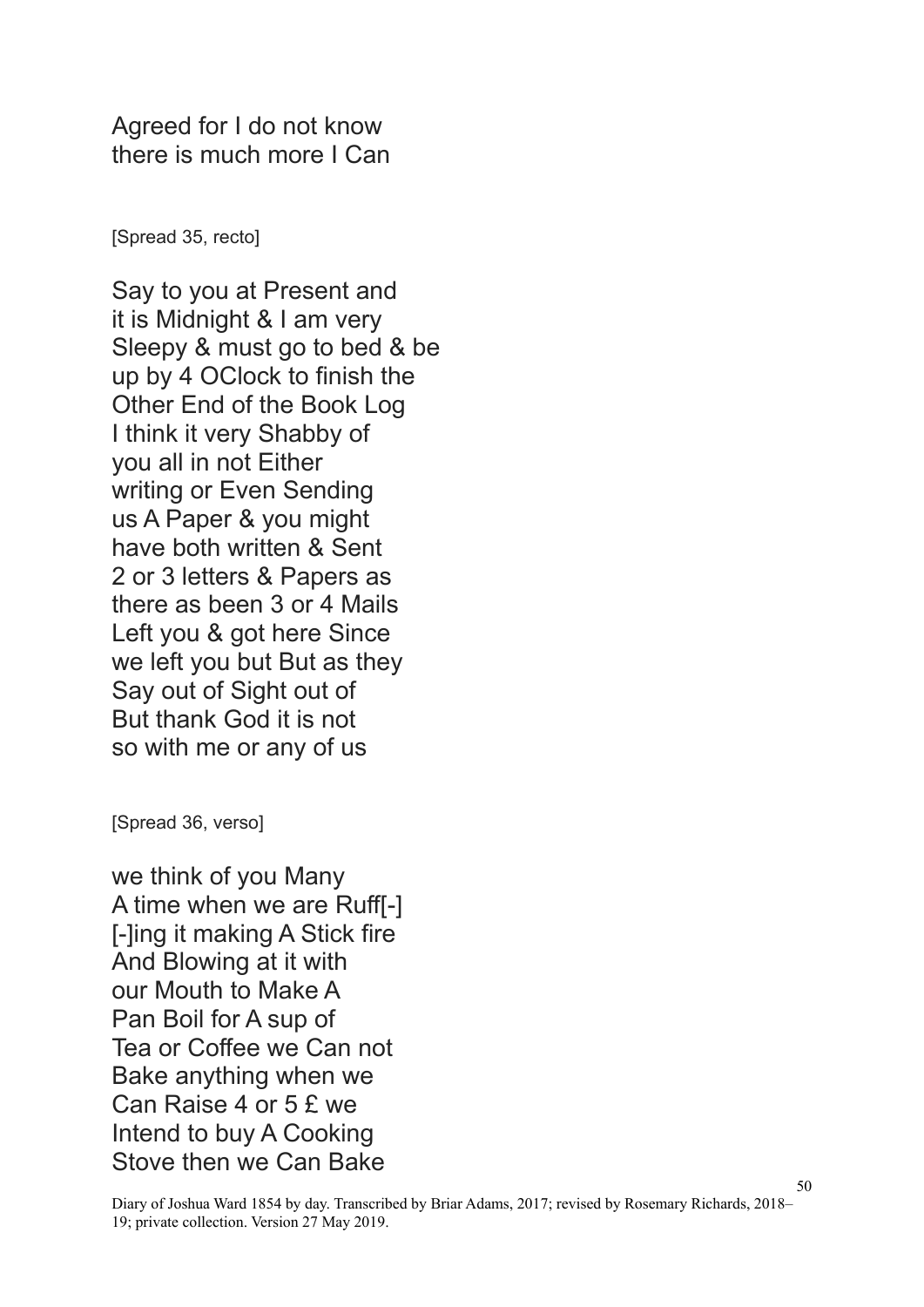A Pie or Bread Tom gave 9 £ for is & my wife as Bake'd me A Couple of Pies to day to take for my dinners they are only half what they was and

[Spread 36, recto]

they are very nice handy Things you Can Boil 3 or 4 Pans & Bake at once I sent you all A Newspaper (3) John & Both our Mothers & A letter which you all would see I hope & Copy by the Mail that left here the Saturday after we Land[-] [-]ed (Calcutta Steamer) this is Coming By Mr Breaz[-] [-]ley late Inkeeper of Leeds who is returning & will be able to give you A Much better discreption of the Country than I Can at Present But I must give

[Spread 37, verso]

as it is getting Morning we Each send our Kind[-] [-]est Loves to all Particular[-] [-]ly to our Mothers (Each) & Sisters & little Ellen too & Jenny & Brothers and all Farwell & think well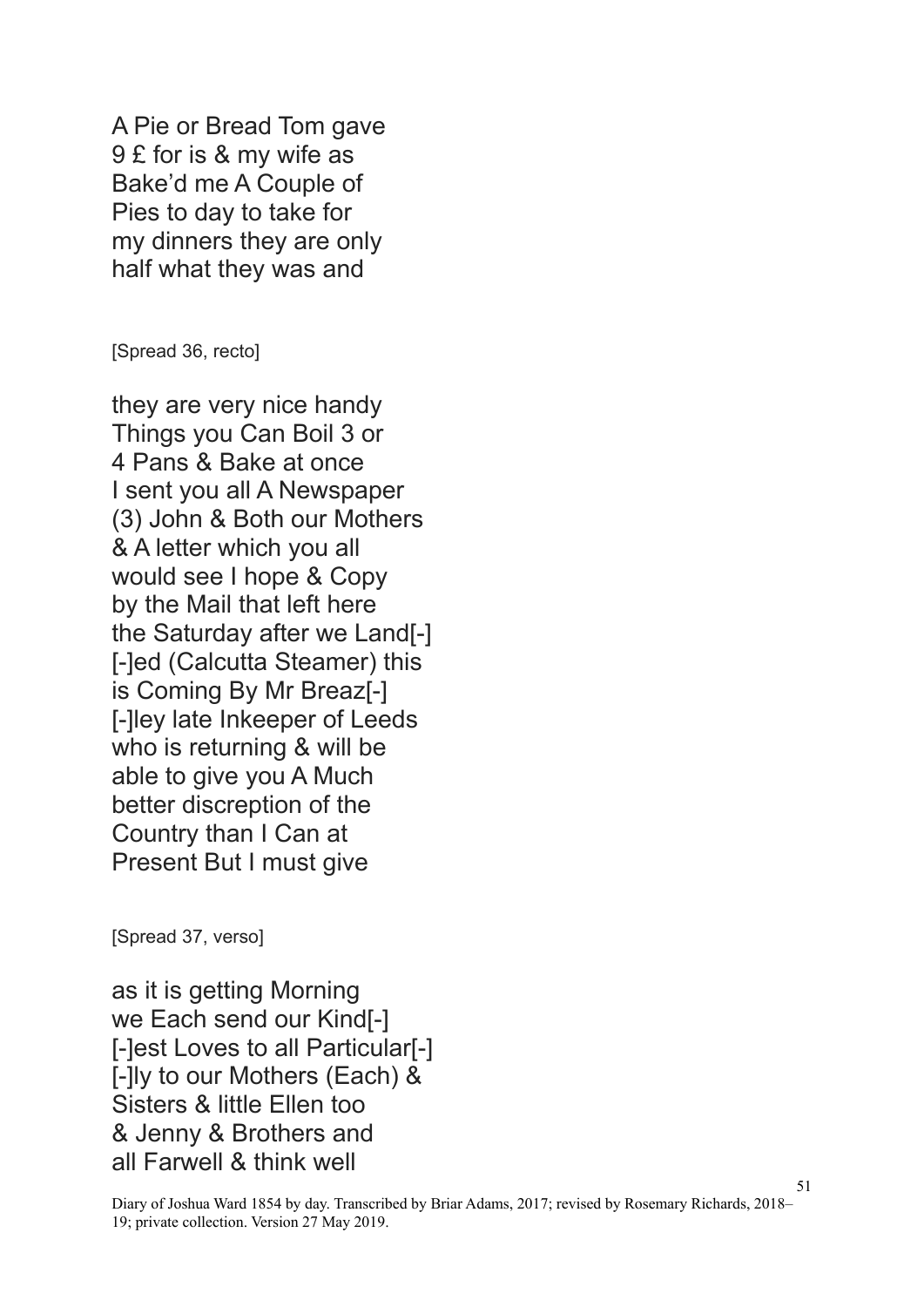of your own Comfortable Beds & Firesides our Tent Looks Miserable now it Still Raining & Thunder[-] [-]ing also We Remain yours Ever Truly Son & Daughter & Brother And Sister Jos<sup>a</sup> & Elizbth Ward

[Spread 37, recto]

I have found some friends Thistlethwaits all but Edward who is working with A dray & Horse at the diggings and Pickles & Tom Holroyd & Shall find more in time may be But People are very bad to find here they do not Even know their Next door Neighbours I Cannot find yet M<sup>r</sup> Wallons Brother and I was told he Lives on Emer[-] [-]ald Hill where we do now Nor M<sup>rs</sup> Thackrays Sister I Cannot find Joe as found More than me being better Acquainted with People at home going more

[Spread 38, verso]

52